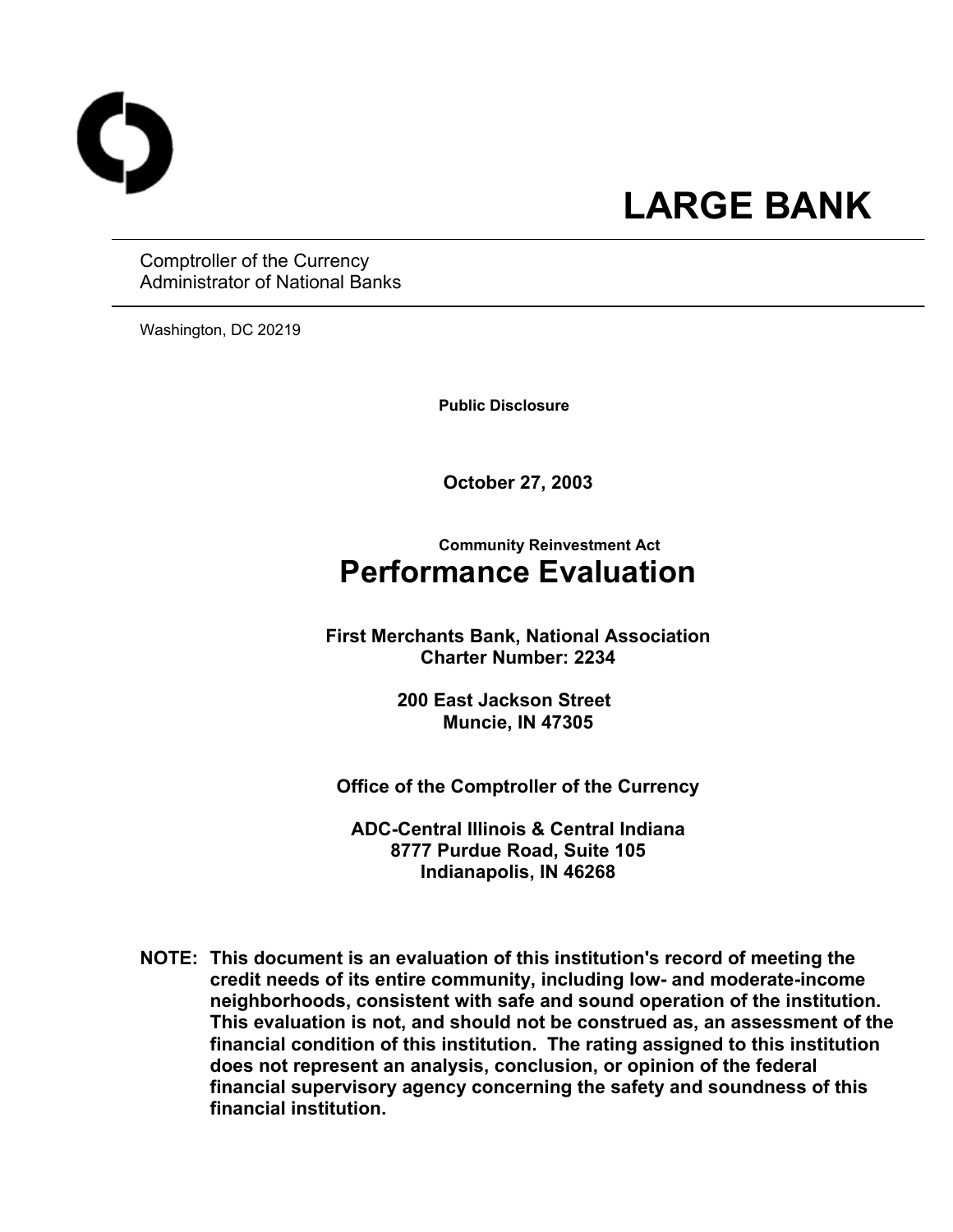## **Table of Contents**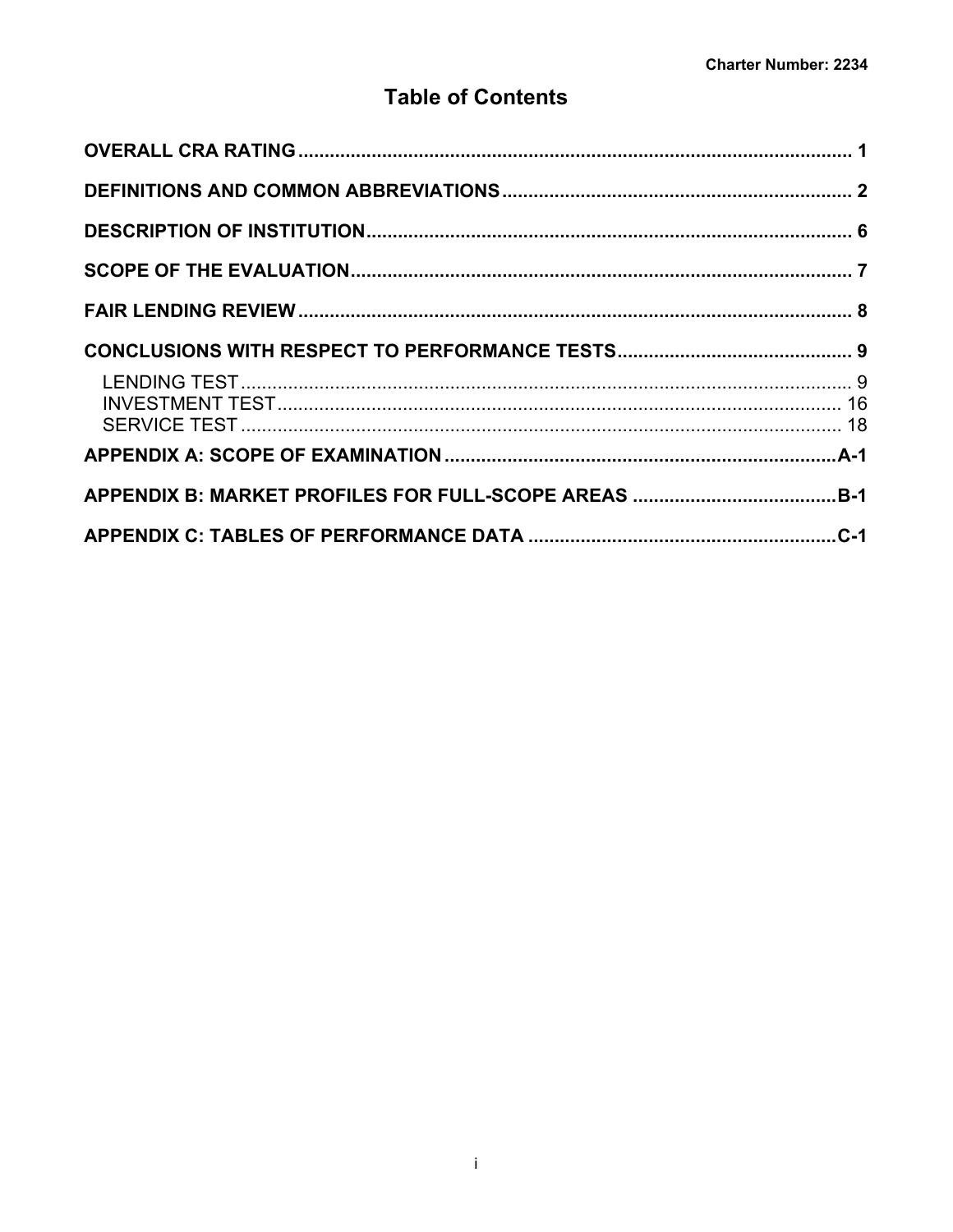## **Overall CRA Rating**

**Institution's CRA Rating**: This institution is rated **Satisfactory**.

The following table indicates the performance level of **First Merchants Bank, National Association (FMB)** with respect to the Lending, Investment, and Service Tests:

|                           | First Merchants Bank, N.A.<br><b>Performance Tests</b> |                        |                     |  |  |  |  |  |  |  |
|---------------------------|--------------------------------------------------------|------------------------|---------------------|--|--|--|--|--|--|--|
| <b>Performance Levels</b> | Lending Test*                                          | <b>Investment Test</b> | <b>Service Test</b> |  |  |  |  |  |  |  |
| Outstanding               |                                                        |                        |                     |  |  |  |  |  |  |  |
| <b>High Satisfactory</b>  |                                                        |                        |                     |  |  |  |  |  |  |  |
| Low Satisfactory          |                                                        |                        |                     |  |  |  |  |  |  |  |
| Needs to Improve          |                                                        |                        |                     |  |  |  |  |  |  |  |
| Substantial Noncompliance |                                                        |                        |                     |  |  |  |  |  |  |  |

\* The lending test is weighted more heavily than the investment and service tests when arriving at an overall rating.

The major factors that support this rating include:

- FMB's lending reflects an adequate distribution among borrowers of different income levels and businesses of different sizes.
- The distribution of FMB's loans among different income level geographies is adequate.
- Lending levels as shown by the volume of all loans generated reflect good responsiveness to the credit needs of its AA.
- Community development lending had a positive effect on the lending test rating.
- Investments reflect good responsiveness in relation to a limited level of opportunities in the AA. FMB has exhibited responsiveness to needs within the State of Indiana after addressing the needs in its local AA.
- <span id="page-2-0"></span>• Accessibility of FMB's offices to geographies and to borrowers of different income levels is reasonable and the responsiveness of the bank's community development services to the needs of its AA is excellent.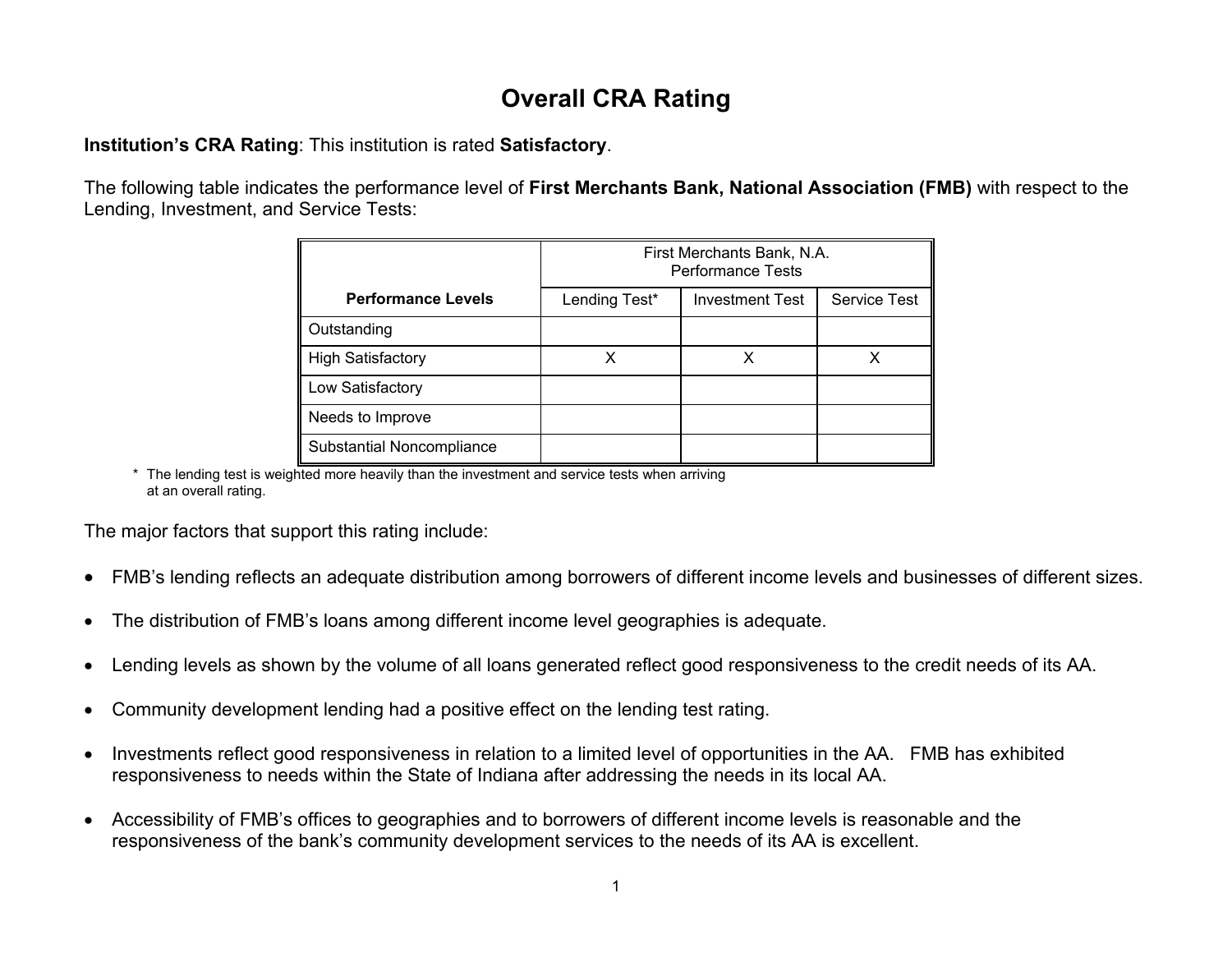## **Definitions and Common Abbreviations**

The following terms and abbreviations are used throughout this performance evaluation, including the CRA tables. The definitions are intended to provide the reader with a general understanding of the terms, not a strict legal definition.

**Affiliate:** Any company that controls, is controlled by, or is under common control with another company. A company is under common control with another company if the same company directly or indirectly controls both companies. A bank subsidiary is controlled by the bank and is, therefore, an affiliate.

**Aggregate Lending:** The number of loans originated and purchased by all reporting len ders in specified income categories as a percentage of the aggregate number of loans originated and purchased by all reporting lenders in the MA/assessment area.

**Block Numbering Area (BNA):** A statistical subdivision of a county for grouping and numbering blocks in non-metropolitan counties where local census statistical area committees have not established census tracts. A BNA does not cross county lines.

**Census Tract (CT):** A small subdivision of metropolitan and other densely populated counties. Census tract boundaries do not cross county lines; however, they may cross the boundaries of metropolitan areas. Census tracts usually hav e between 2,500 and 8,000 persons, and their physical size varies widely depending upon population density. Census tracts are designed to be homogeneous with respect to population characteristics, economic status, and living conditions to allow for statistical comparisons.

**Community Development:** Affordable housing (including multifamily rental housing) for low- or moderate-income individuals; community services targeted to low- or moderate-income individuals; activities that promote economic development by financing businesses or farms that meet the size eligibility standards of the Small Business Administration's Development Company or Small Business Investment Company programs (13 C FR 121.301) or have gross annual revenue s of \$1 million or less; or, activities that revitalize or stabilize low- or moderate-income geographies.

**Community Reinvestment Act (CRA):** The statute that requires the OCC to evaluate a bank's record of meeting the credit needs of its local community, consistent with the safe and sound operation of the bank, and to take this record into account when evaluating certain corporate applications filed by the bank.

<span id="page-3-0"></span>**Consumer Loan(s):** A loan(s) to one or more individuals for household, family, or other personal expenditures. A consumer loan does not include a home mortgage, small business, or small farm loan. This definition includes the following categories: motor vehicle loans, credit card loans, home equity loans, other secured consumer loans, and other unsecured consumer loans.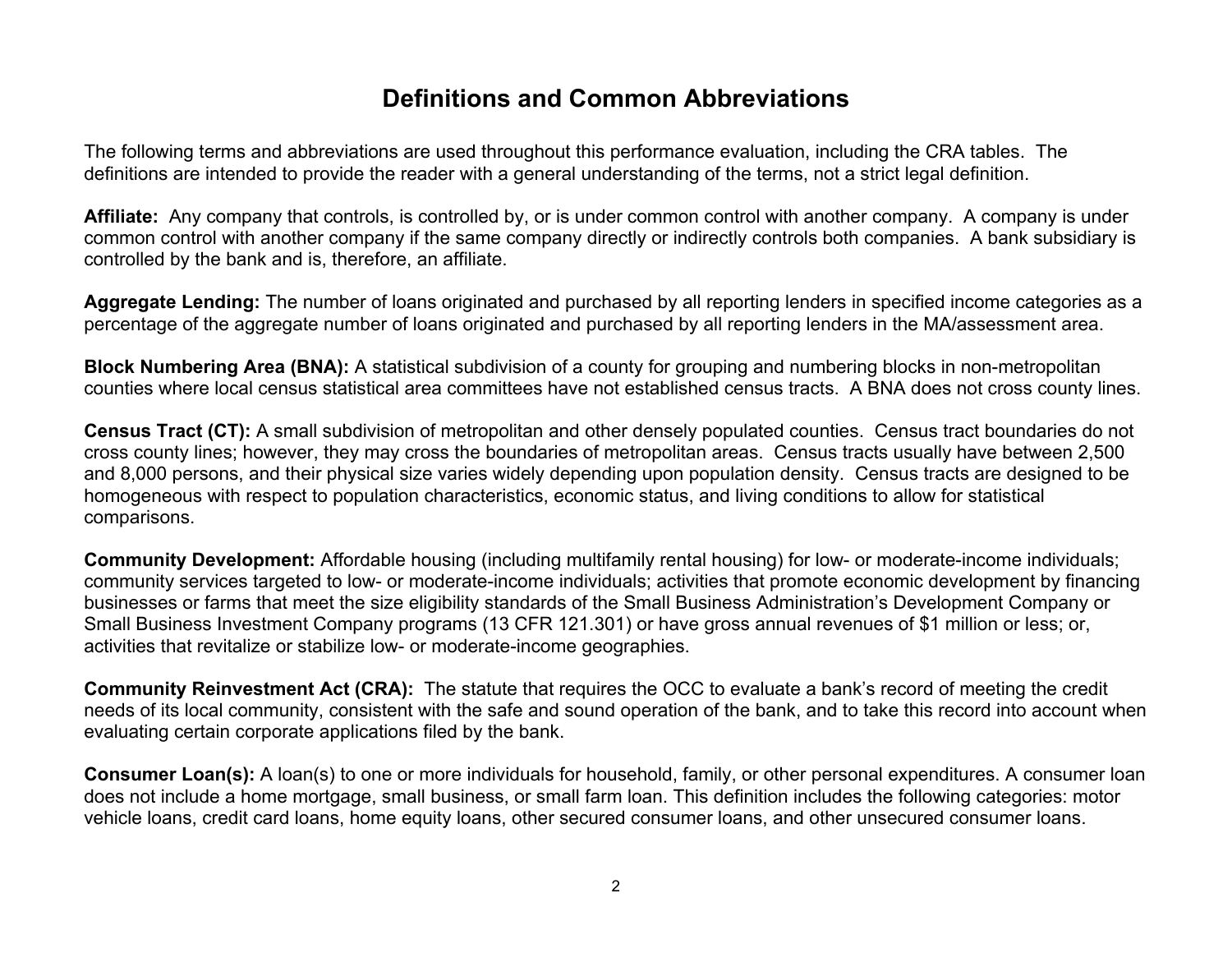**Family:** Includes a householder and one or more other persons living in the same household who are related to the householder by birth, marriage, or adoption. The number of family households always equals the number of families; however, a family household may also include non-relatives living with the family. Families are classified by type as either a married-couple family or other family, which is further classified into 'male householder' (a family with a male household and no wife present) or 'female householder' (a family with a female householder and no husband present).

**Full Review:** Performance under the Lending, Investment, and Service Tests is analyzed considering performance context, quantitative factors (e.g., geographic distribution, borrower distribution, and total number and dollar amount of investments), and qualitative factors (e.g., innovativeness, complexity, and responsiveness).

**Geography:** A census tract or a block numbering area delineated by the United States Bureau of the Census in the most recent decennial census.

**Home Mortgage Disclosure Act (HMDA):** The statute that requires certain mortgage lenders that do business or have banking offices in a metropolitan area to file annual summary reports of their mortgage lending activity. The reports include such data as the race, gender, and the income of applications, the amount of loan requested, and the disposition of the application (e.g., approved, denied, and withdrawn).

**Home Mortgage Loans:** Such loans include home purchase and home improvement loans, as defined in the HMDA regulation. This definition also includes loans for multifamily (five or more families) dwellings, loans for the purchase of manufactured homes, and refinancing of home improvement and home purchase loans.

**Household:** Includes all persons occupying a housing unit. Persons not living in households are classified as living in group quarters. In 100 percent tabulations, the count of households always equals the count of occupied housing units.

Limited Review: Performance under the Lending, Investment, and Service Tests is analyzed using only quantitative factors (e.g., geographic distribution, borrower distribution, total number and dollar amount of investments, and branch distribution).

**Low-Income:** Individual income that is less than 50 percent of the area median income, or a median family income that is less than 50 percent, in the case of a geography.

**Market Share:** The number of loans originated and purchased by the institution as a percentage of the aggregate number of loans originated and purchased by all reporting lenders in the MA/assessment area.

**Median Family Income (MFI):** The median income determined by the U.S. Census Bureau every ten years and used to determine the income level category of geographies. Also, the median income determined by the Department of Housing and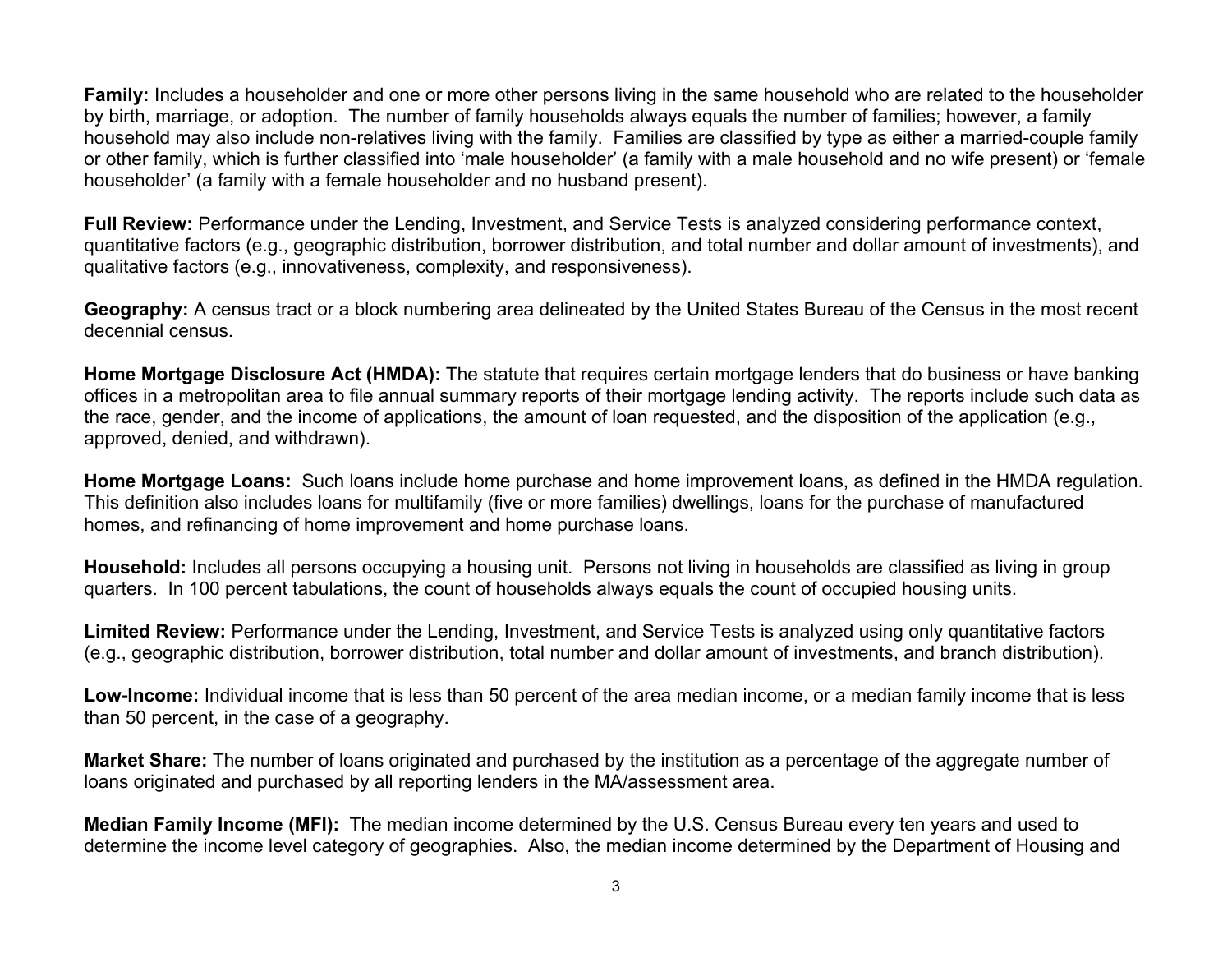Urban Development annually that is used to determine the income level category of individuals. For any given area, the median is the point at which half of the families have income above it and half below it.

**Metropolitan Area (MA):** Any primary metropolitan area (PMA), metropolitan area (MA), or consolidated metropolitan area (CMA), as defined by the Office of Management and Budget, with a population of 250,000 or more, and any other area designated as such by the appropriate federal financial supervisory agency.

**Middle-Income:** Individual income that is at least 80 percent and less than 120 percent of the area median income, or a median family income that is at least 80 percent and less than 120 percent, in the case of a geography

**Moderate-Income:** Individual income that is at least 50 percent and less than 80 percent of the area median income, or a median family income that is at least 50 percent and less than 80 percent, in the case of a geography.

**Multifamily:** Refers to a residential structure that contains five or more units**.**

**Other Products:** Includes any unreported optional category of loans for which the institution collects and maintains data for consideration during a CRA examination. Examples of such activity include consumer loans and other loan data an institution may provide concerning its lending performance.

**Owner-Occupied Units:** Includes units occupied by the owner or co-owner, even if the unit has not been fully paid for or is mortgaged.

**Qualified Investment:** A qualified investment is defined as any lawful investment, deposit, membership share, or grant that has as its primary purpose community development.

**Rated Area:** A rated area is a state or multi-state metropolitan area. For an institution with domestic branches in only one state, the institution's CRA rating would be the state rating. If an institution maintains domestic branches in more than one state, the institution will receive a rating for each state in which those branches are located. If an institution maintains domestic branches in two or more states within a multi-state metropolitan area, the institution will receive a rating for the multi-state metropolitan area.

**Small Loan(s) to Business(es):** A loan included in "loans to small businesses" as defined in the Consolidated Report of Condition and Income (Call Report) and the Thrift Financial Reporting (TFR) instructions. These loans have original amounts of \$1 million or less and typically are either secured by nonfarm or nonresidential real estate or are classified as commercial and industrial loans. However, thrift institutions may also exercise the option to report loans secured by nonfarm residential real estate as "small business loans", if the loans are reported on the TFR as nonmortgage, commercial loans.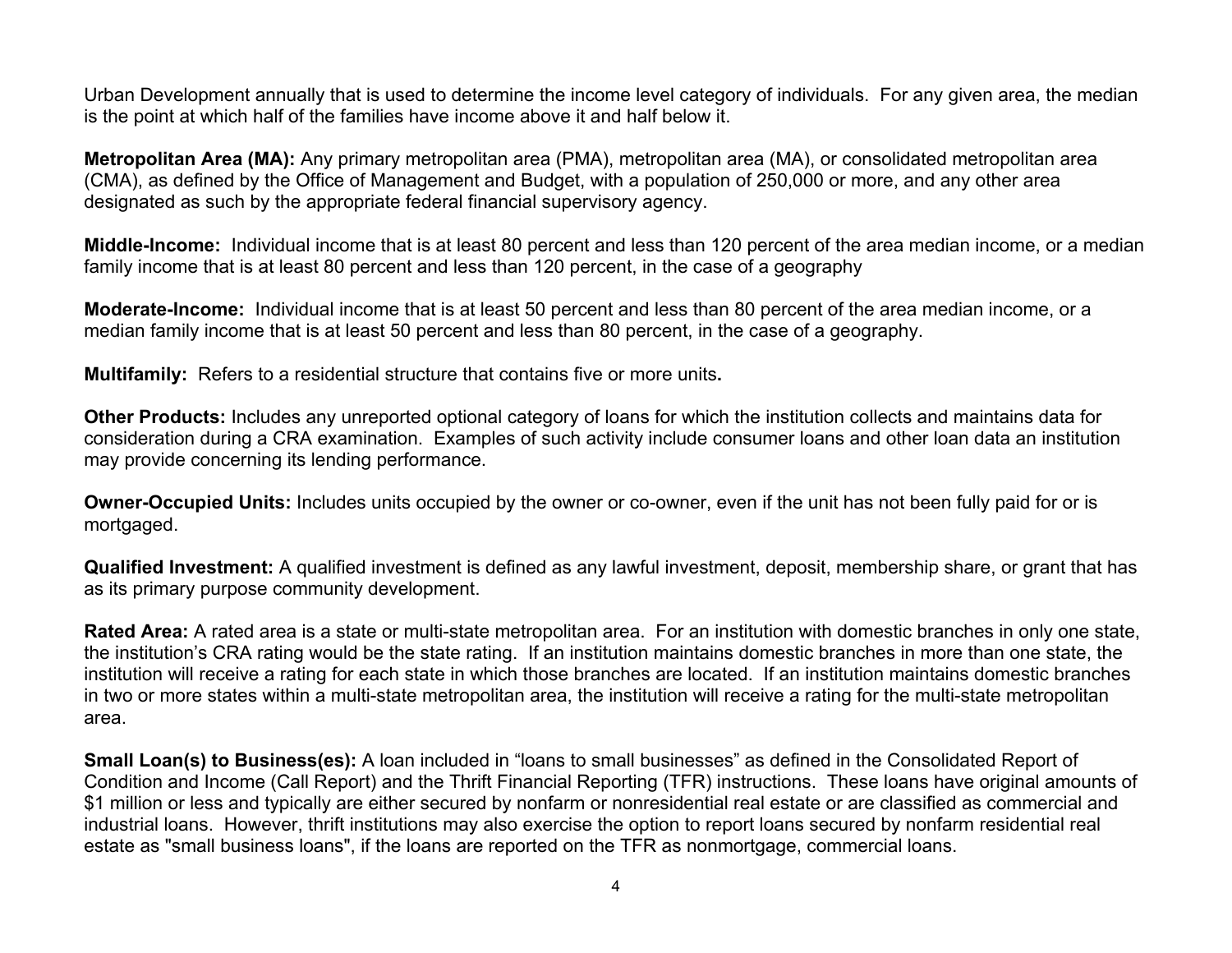**Small Loan(s) to Farm(s):** A loan included in "loans to small farms", as defined in the instructions for preparation of the Consolidated Report of Condition and Income (Call Report). These loans have original amounts of \$500,000 or less and are either secured by farmland, or are classified as loans to finance agricultural production and other loans to farmers.

**Tier One Capital:** The total of common shareholders' equity, perpetual preferred shareholders' equity with non-cumulative dividends, retained earnings, and minority interests in the equity accounts of consolidated subsidiaries.

**Upper-Income:** Individual income that is more than 120 percent of the area median income, or a median family income that is more than 120 percent, in the case of a geography.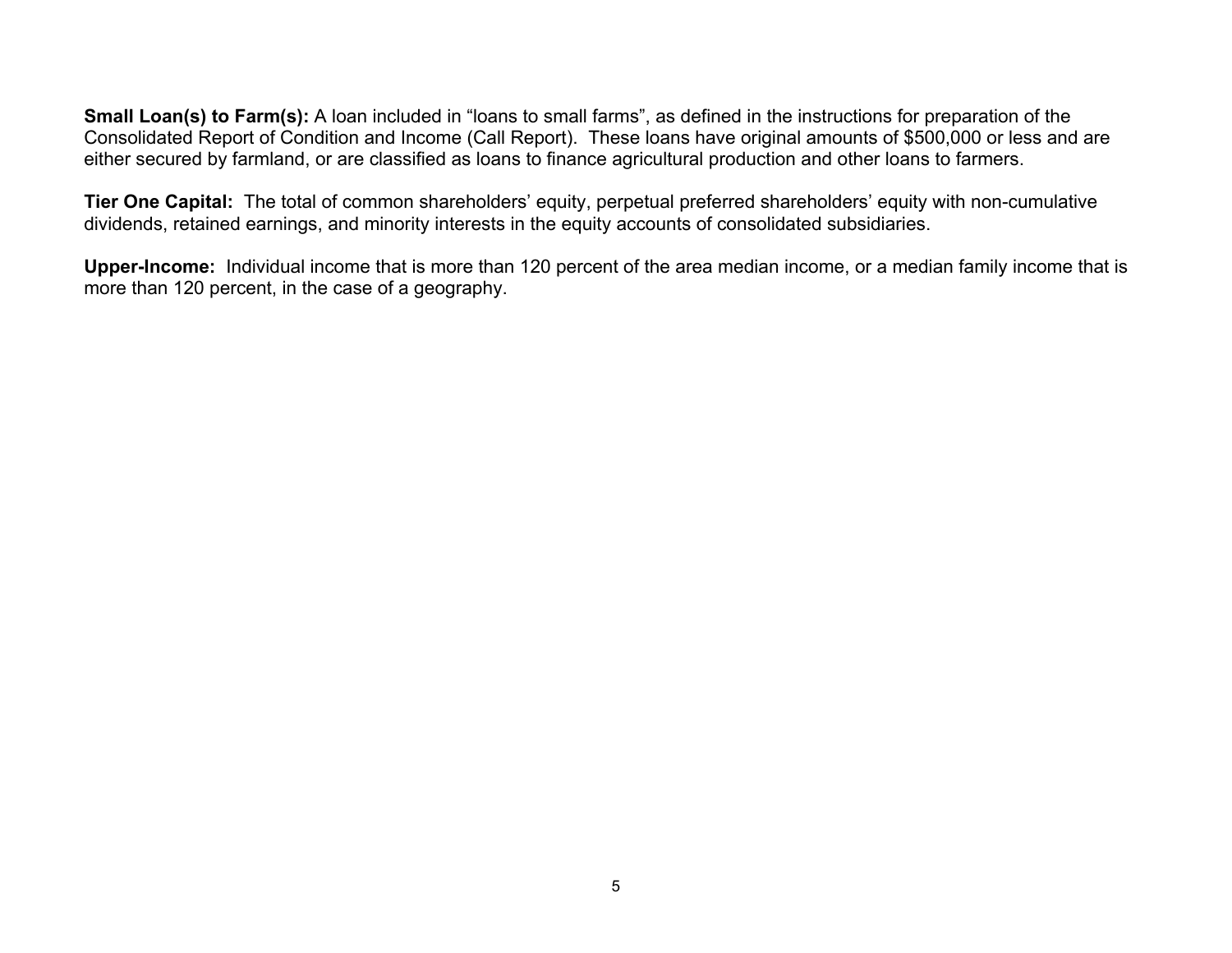## **Description of Institution**

First Merchants Bank, National Association (FMB) is an intrastate institution headquartered in Muncie, Indiana. FMB has two (2) assessment areas, both of which are located in the state of Indiana. FMB serves the Muncie, Indiana MSA and Hamilton County, which is part of the Indianapolis MSA. The bank operates 16 offices and 19 automatic teller machines (ATMs). Each branch has an (ATM) on the premises except one.

FMB is wholly owned by First Merchants Corporation (FMC), which is headquartered in Muncie, Indiana. In addition to FMB, FMC owns nine other community banks as well as an insurance company, a title insurance company, and trust company. As of December 31, 2002, FMC had total assets of approximately \$2.7 billion; however, FMC acquired CNBC Bancorp, Columbus, Ohio in second quarter of 2003. This acquisition increased total assets by approximately \$300 million. Since yearend 2002, FMC also consolidated the fiduciary activities of its various banks into Merchants Trust Company that had total assets of \$1.1 billion as of January 31, 2003.

FMB had \$777 million in total assets, \$572 million (74 percent of total assets) in total loans and \$60 million in Tier 1 capital on June 30, 2003. The loan portfolio is 59 percent real estate secured. Thirty-three (33) percent of the portfolio is 1-4 family residential loans, 19 percent is commercial real estate, 5 percent is construction loans, 2 percent is multifamily loans, and less than 1 percent is secured by farmland. Another 27 percent are commercial loans, 12 percent are loans to individuals, 1 percent is agricultural loans, and approximately 1 percent is other loans.

FMB's strategic goal is to be the "financial service provider of choice" for its market area. The bank provides a broad range of retail consumer and commercial banking products and services in the form of loans, deposits, and safety deposit services in a community bank atmosphere. The bank also partners with its corporate affiliates to make other financial services such as trust, cash management, and insurance services available to its customers. The bank's goal is to employ technology to deliver these services where appropriate, but to continue to rely primarily on the use of the branch banking system to provide products and services. The focus of the bank's loan function is to maintain a strong credit culture while reviewing opportunities to reach new markets and maintaining a commitment to community involvement.

<span id="page-7-0"></span>There are no legal, financial, or other constraints that could impair the bank's ability to meet the credit needs of the community. The last CRA examination was June 12, 2000, at which time the bank received a Satisfactory rating.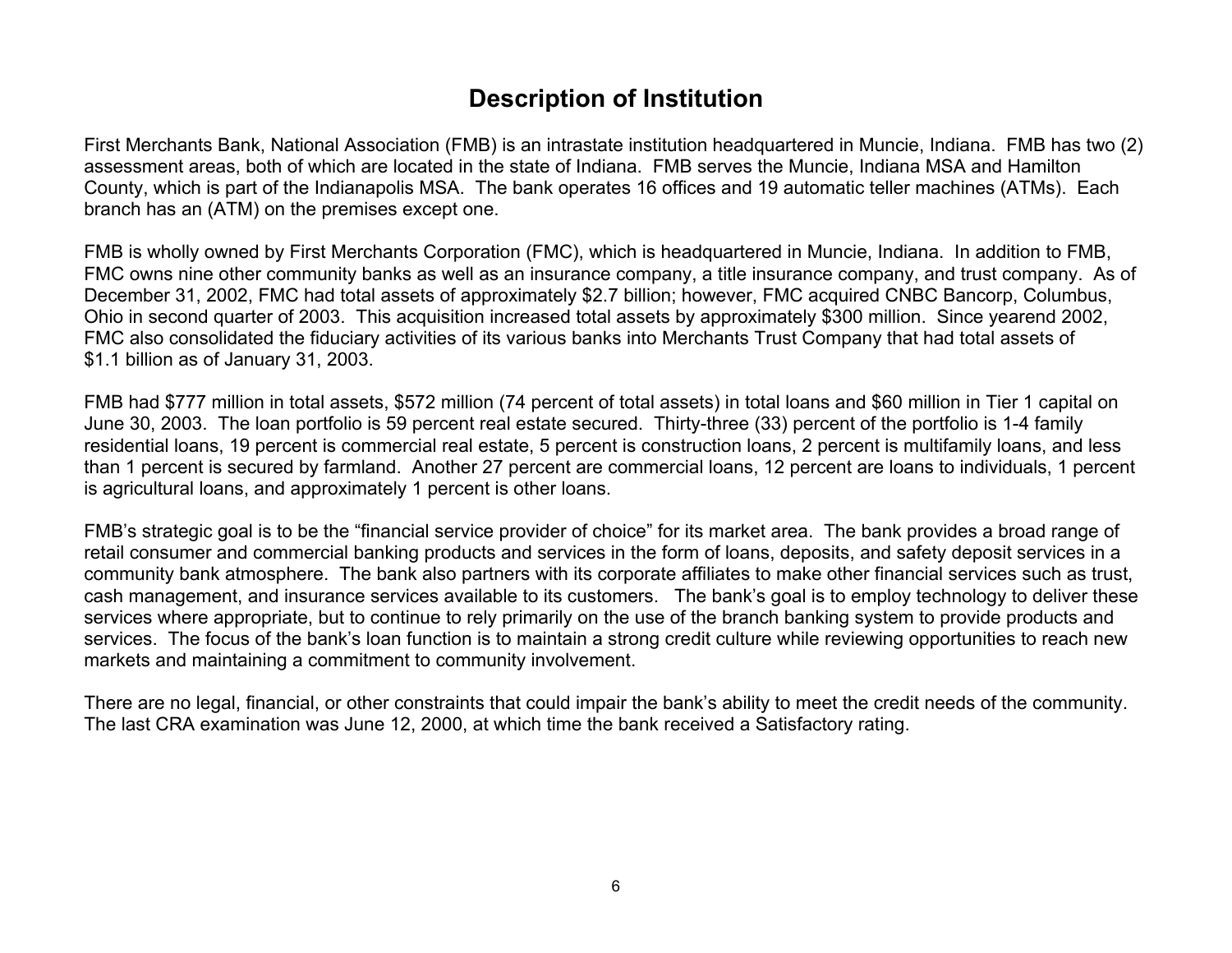## **Scope of the Evaluation**

## **Evaluation Period/Products Evaluated**

The evaluation period for the Lending Test, excluding Community Development (CD) Loans, is January 1, 2000 through December 31, 2002. The evaluation period for the Investment Test, the Service Test, and CD loans is June 13, 2000 through October 27, 2003.

Products included in FMB's Lending Test analysis are home mortgage loans, small loans to businesses, and CD loans. Small loans to farms and multi-family loans are not significant products of FMB, so an analysis of these products would not be meaningful.

For the Investment Test, current balances of qualified investments made in prior periods and qualified investments made in the current period were evaluated.

For the Service Test, the geographic distribution of branches, the bank's record of opening and closing branches, and retail and CD services were evaluated.

Market share data for home mortgage loans and small loans to businesses and farms were based on 2001 aggregate data, which was the most current data available at the time the bank's CRA performance was evaluated.

## **Data Integrity**

The Community Reinvestment Act requires that banks, other than small banks, collect and maintain certain data regarding originations and purchases of small loans to businesses and farms. The Home Mortgage Disclosure Act (HMDA) requires banks with branches in Metropolitan Statistical Areas (MSAs) to collect information on its home mortgage loans.

<span id="page-8-0"></span>As part of our evaluation, we performed a data integrity review of the bank's 2000, 2001, and 2002 HMDA and CRA data. We compared information from the bank's loan application registers to the information contained in the loan files. During our review, we noted significant errors in key fields of HMDA and small business data. FMB management performed a file search for all small business and HMDA loans reported during 2000, 2001, and 2002 to correct the errors noted. Our subsequent follow-up review noted no significant errors in these key fields. Subsequent to our data integrity review, FMB failed to maintain the CRA data from 2000 in a usable electronic format. Therefore, this performance evaluation is based on accurate HMDA data from 2000, 2001, and 2002 and CRA data from 2001 and 2002.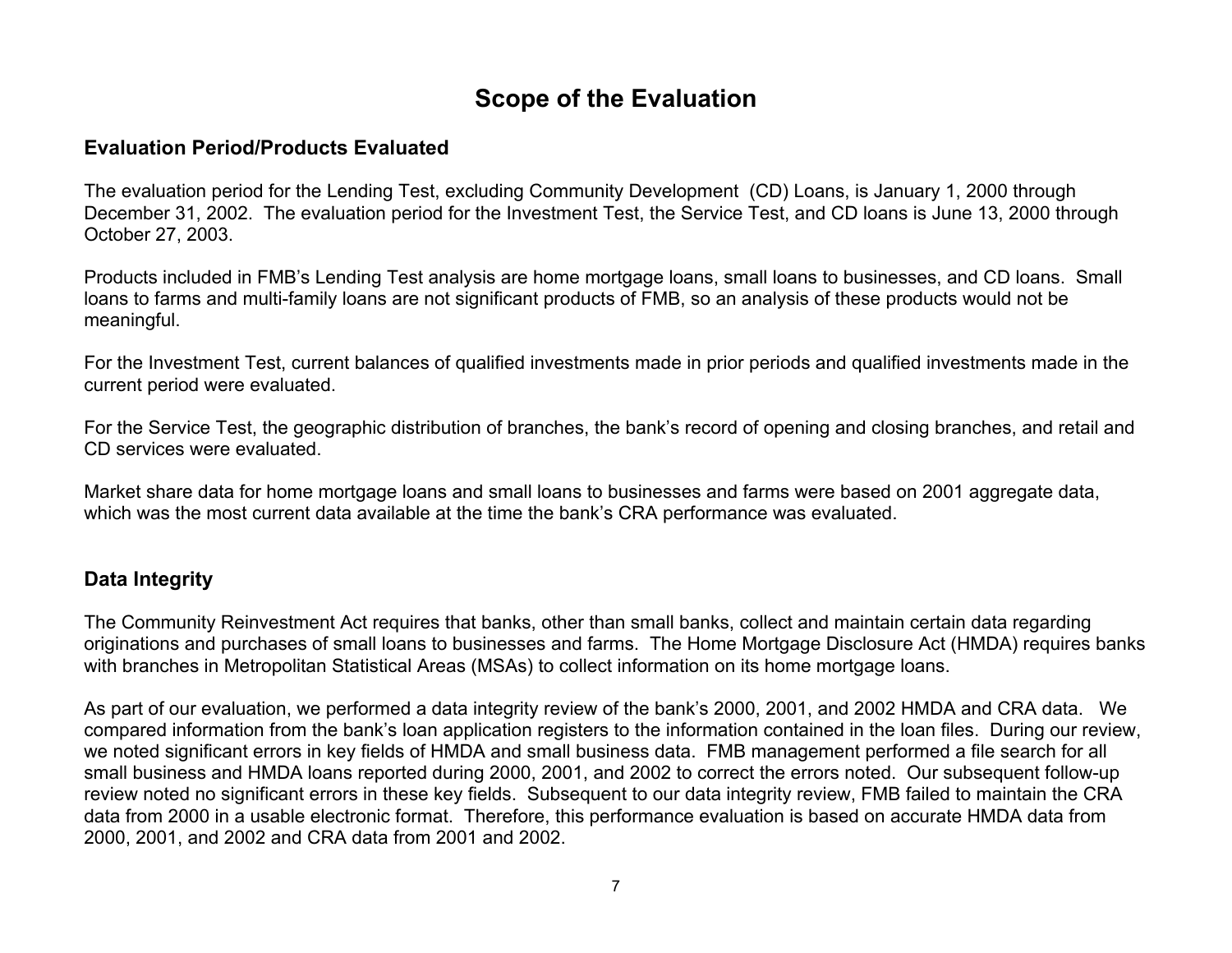In addition, we reviewed CD loans, investments, and services, submitted by the bank, to determine that they met the regulatory definitions. Our review indicated that some of the items submitted by FMB for consideration did not meet the definition or purpose of CD. Therefore, this evaluation was based on only those CD loans, investments and services that met the regulatory definitions.

## **Selection of Areas for Full-Scope Review**

FMB has only two AAs with the Muncie Indiana MSA accounting for over 90% of the bank's loans and deposits and over 70% of the bank's branches. Therefore, we performed full-scope procedures in the Muncie Indiana MSA and a limited-scope review of the Hamilton County Indiana AA.

Refer to Appendix A for additional information regarding the area receiving a full-scope review.

## **Ratings**

The bank's overall rating is based primarily on the Muncie Indiana MSA which received a full-scope review.

Home mortgage and small business lending were given equal weight due to the approximately same volume of loans made (NOTE: Remember, the tables include only two years of small business data vs. three years of home mortgage data). Home refinance lending was weighted more heavily than home purchase loans with home improvement receiving the least weight of the home mortgage products. Small loans to farms and multi-family loans are not significant products of FMB and therefore were not considered in the evaluation.

## **Other**

We performed two community contacts during this evaluation. We spoke to two individuals representing housing organizations in the Muncie MSA. The contacts indicated the major credit needs in this area include affordable housing loans.

## **Fair Lending Review**

<span id="page-9-0"></span>We found no evidence of illegal discrimination or other illegal credit practices.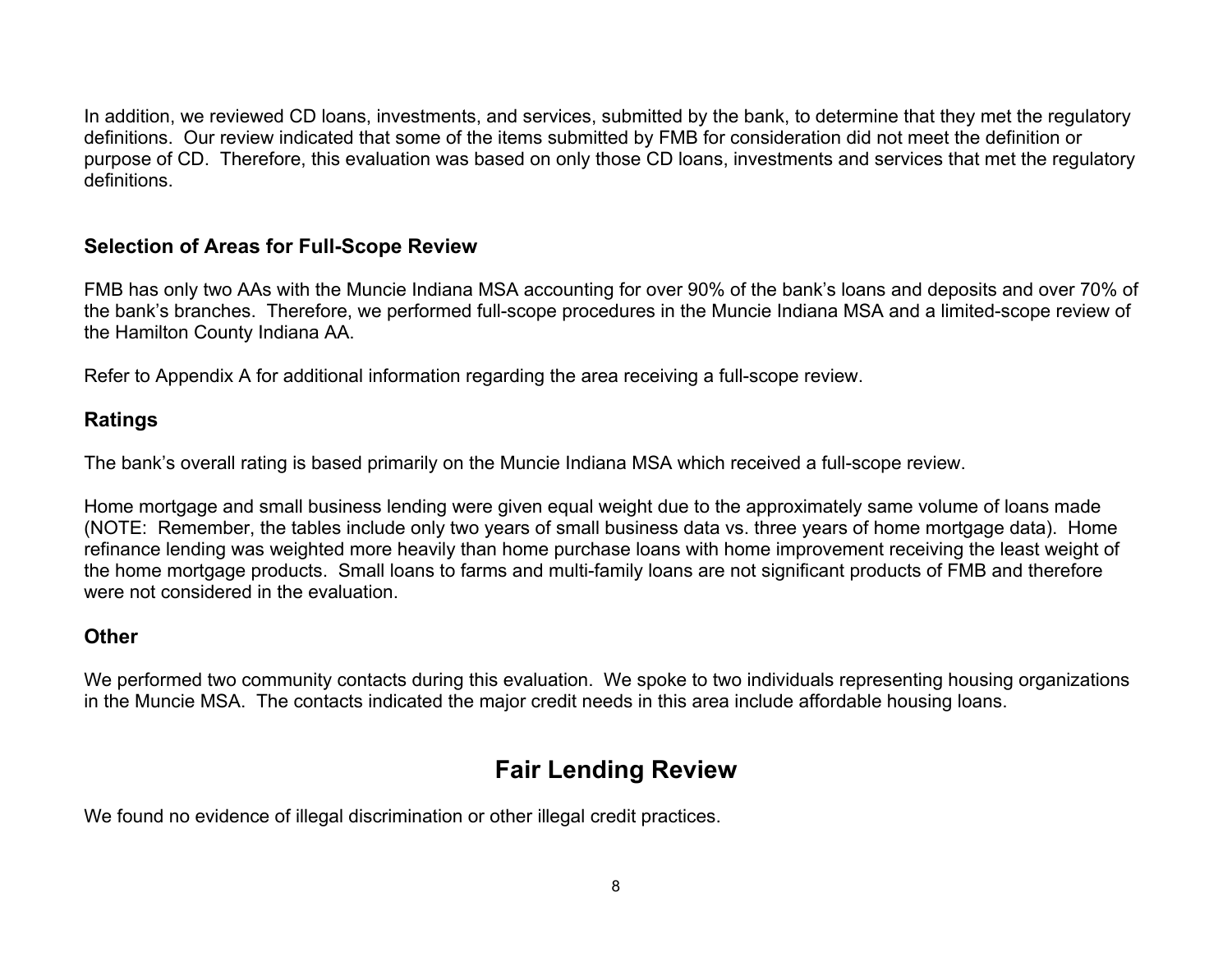## **Conclusions with Respect to Performance Tests**

## **LENDING TEST**

## **Concl usions for Areas Receiving Full-Scope Revie ws**

The bank's performance under the lending test is rated High Satisfactory. Based on a full-scope review, the bank's performance in the Muncie Indiana MSA is good.

## **Lending Activity**

Lending lev els, as shown by the volume of all loans generated, reflect good responsiveness to the credit needs of the AA. Refer to Table 1 Lending Volume in appendix C for the facts and data used to evaluate the bank's lending activity.

During the evaluation period, FMB extended 2,580 home mortgage, small business and small farm loans totaling approximately \$230 million in the full-scope AA. Approximately 57 percent of FMB's originated/purchased loans in the AA are home mortgage loans, 39 percent are small loans to businesses, and the remaining 4 percent are small loans to farms. Of the total home mortgage loans, home refinance loans accounted for 47 percent, home purchase loans accounted for 33 percent, and home improvement loans accounted for 20 percent.

FMB's lending activity in the AA is good. Information on deposit market share compiled by the FDIC for the year 2002 shows that the bank ranks 1<sup>st</sup> out of seven institutions with a deposit market share of 41.49 percent in the Muncie Indiana MSA. The bank's deposit market share and rank compare favorably with its market share and rank from the various loan products. The bank is a strong performer and dominates the market in small business lending.

Based on 2001 HMDA aggregate data, FMB ranks 3rd for all HMDA reportable loans, 2<sup>nd</sup> for home purchase, 1<sup>st</sup> for home improvement, and 4<sup>th</sup> for home refinance loan products. FMB has a 9.50 percent market share (230 lenders) in the Muncie Indiana MSA for all HMDA reportable loans. FMB has a 9.91 percent market share with137 lenders originating/purchasing home purchase loans in the AA. FMB's market share is 23.18 percent with 42 lenders originating/purchasing hom e improvement loans in the AA. FMB has a 7.48 percent market share with 191 lenders originating/purchasing home refinance loans in the bank' s AA.

<span id="page-10-0"></span>Based on 2001 CRA aggregate data, FMB ranks 1<sup>st</sup> of 15 lenders originating/purchasing small loans to businesses in the AA, with a 42.86 percent market share.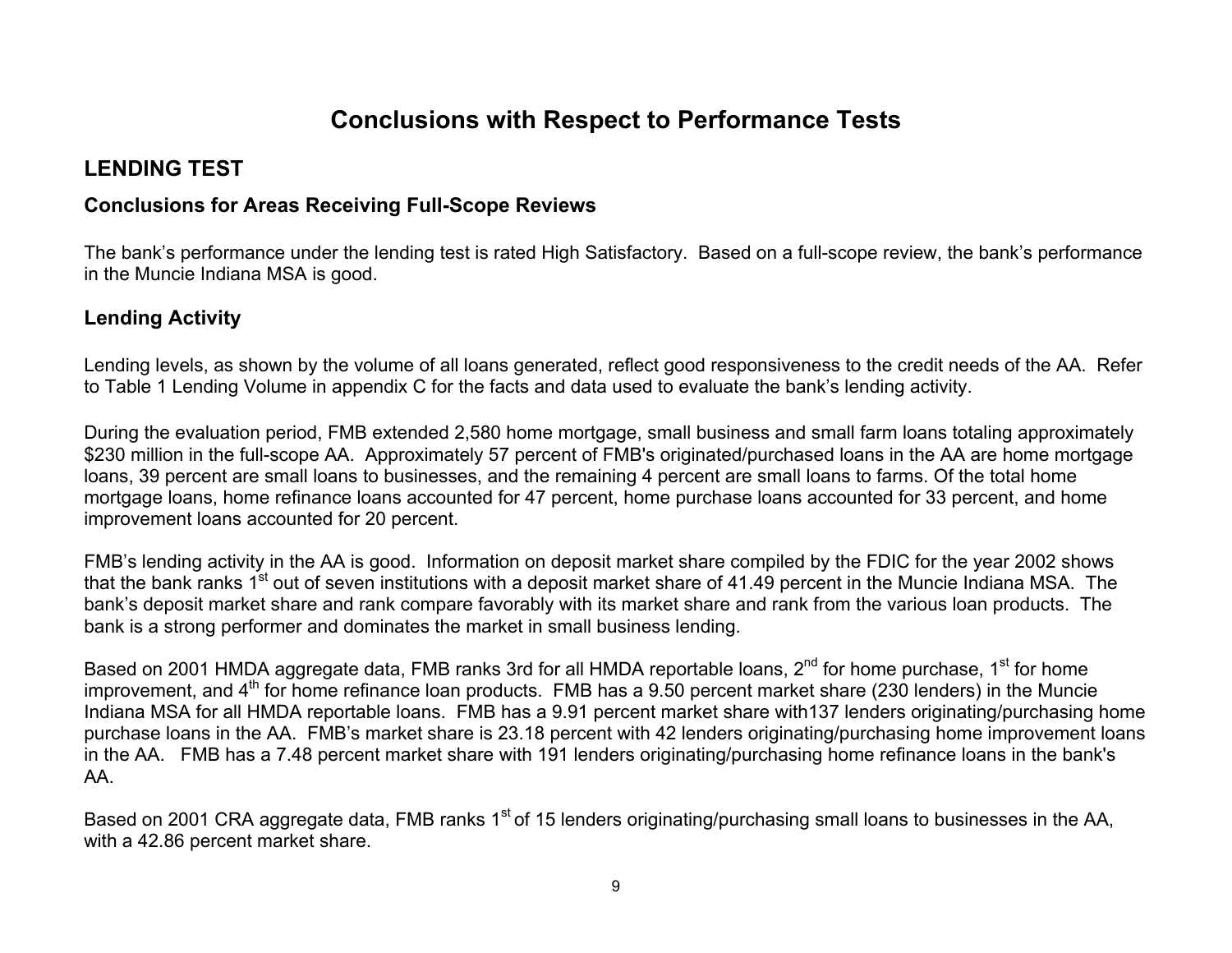## **Distribution of Loans by Income Level of the Geography**

FMB's lending reflects an adequate dispersion among geographies of different income levels.

### *Home Mortgage Loans*

The overall geographic distribution of home mortgage loans is adequate in the full-scope AA. We placed more emphasis on home refinance loans because the volume of these loans exceeds the volume of home purchase and home improvement loans. A geographical analysis of multifamily loans would not be meaningful because of the low volume and therefore were not considered in the evaluation. Refer to Tables 2, 3, 4 and 5 in Appendix C for the facts and data used to evaluate the geographic distribution of the bank's home mortgage loan originations and purchases.

Home purchase loan geographic distribution is adequate. The percentage of the bank's home purchase loans made in the lowincome geographies (1.02 percent) is below the percentage of owner-occupied housing units (2.47 percent) in these geographies. The percentage of the bank's home purchase loans made in the moderate-income geographies (10.61 percent) is also below the percentage of owner-occupied housing units (22.17 percent) in these geographies. The bank's market share for loans made in the low-income geographies (9.68 percent) is near to its overall market share (9.91 percent) for home purchase loans. The bank's market share for loans made in the moderate-income geographies (5.14 percent) is significantly below its overall market share for home purchase loans.

Home improvement loan geographic distribution is good. The percentage of the bank's home improvement loans made in the low-income geography (1.37 percent) is below the percentage of owner-occupied housing units (2.47 percent) in these geographies. The percentage of the bank's home improvement loans made in the moderate-income geographies (22.53 percent) exceeds the percentage of owner-occupied housing units (22.17 percent) in those geographies. The bank's market share for loans made in the low-income geographies (15.38 percent) is below its overall market share (23.18 percent) for home improvement loans. The bank's market share for loans made in the moderate-income geographies (26.00) exceeds its overall market share for home improvement loans.

Home refinance loan geographic distribution is adequate. The percentage of the bank's refinance loans made in the low-income geographies (1.30 percent) is below the percentage of owner-occupied housing units (2.47 percent) in those geographies. The percentage of the bank's refinance loans made in the moderate-income geographies (10.23 percent) is below the percentage of owner-occupied housing units (22.17 percent) in those geographies. The bank's market share for refinance loans made in the low-income geographies (4.0 percent) and moderate-income geographies (5.95 percent) are below its overall market share (7.48 percent) for refinance loans.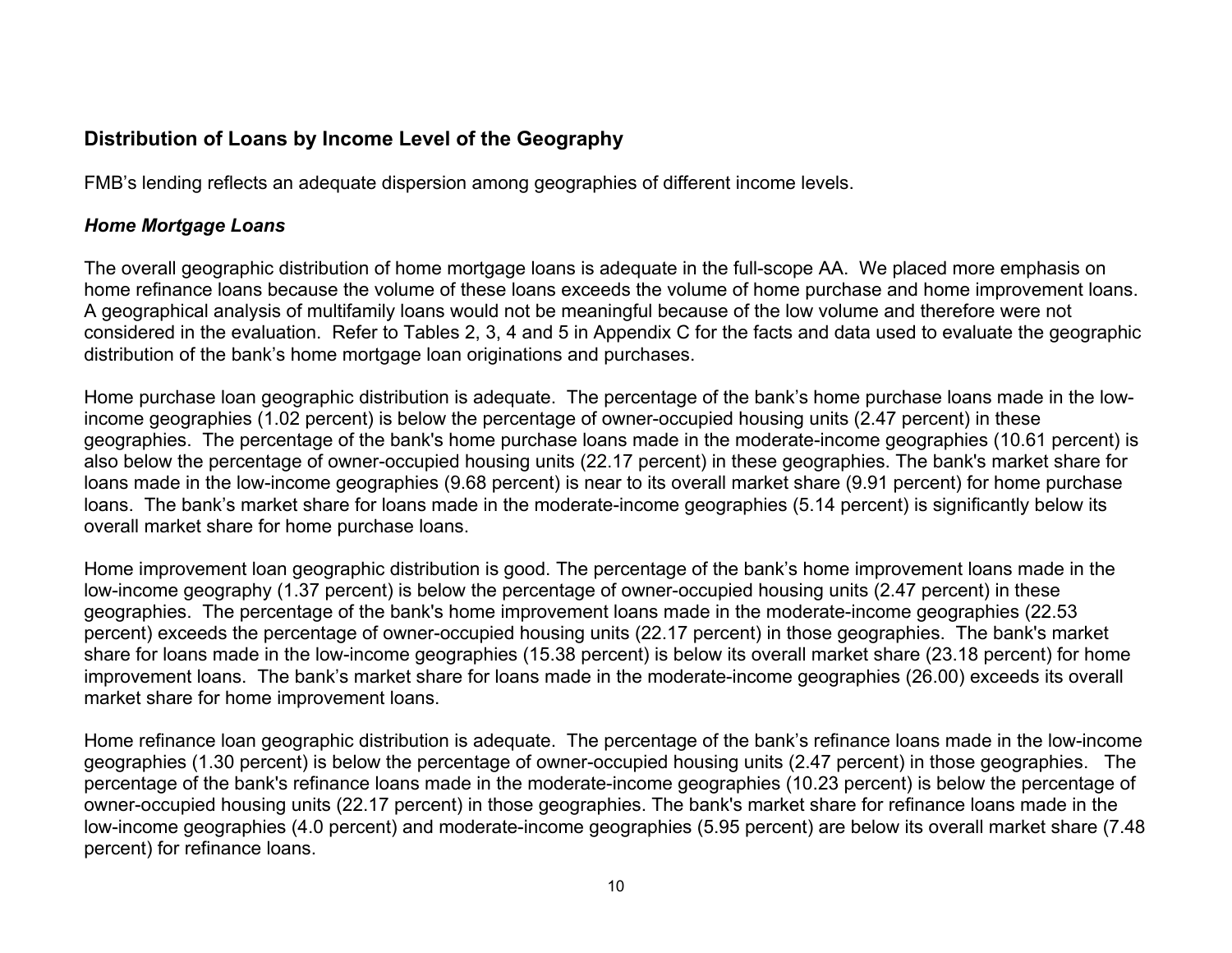### *Small Loans to Businesses*

The bank's geographic distribution of small loans to businesses in the full-scope AA is adequate. Refer to Table 6 in appendix C for the facts and data used to evaluate the geographic distribution of the bank's origination/purchase of small loans to businesses.

The percentage of small loans to businesses made in the low-income geographies (3.65 percent) is below the percentage of businesses in these geographies (6.01 percent). The percentage of small business loans made in moderate-income geographies (17.08 percent) is below the level of small businesses in these geographies (19.72 percent). The bank's market share in low-income geographies (19.81 percent) just exceeds its overall market share (19.48 percent). The bank's market share for loans made in the moderate-income geographies (17.49 percent) is below its overall market share for small business loans.

## **Lending Gap Analysis**

No unexplained conspicuous gaps were identified. Maps and reports detailing FMB's lending activity over the evaluation period for home mortgage loans and small loans to businesses were reviewed to identify gaps in the geographic distribution of those loans.

### *Inside/Outside Ratio*

A substantial majority of home mortgage loans and small loans to businesses originated or purchased by FMB over the evaluation period were within its AAs. Eighty-two percent of the bank's home mortgage loans and 90 percent of its small loans to businesses are within its AA. This performance was positively factored into the overall analysis of the geographic distribution of lending by income level of geographies.

## **Distribution of Loans by Income Level of the Borrower**

• FMB's lending reflects an adequate distribution among borrowers of different income levels and businesses of different sizes.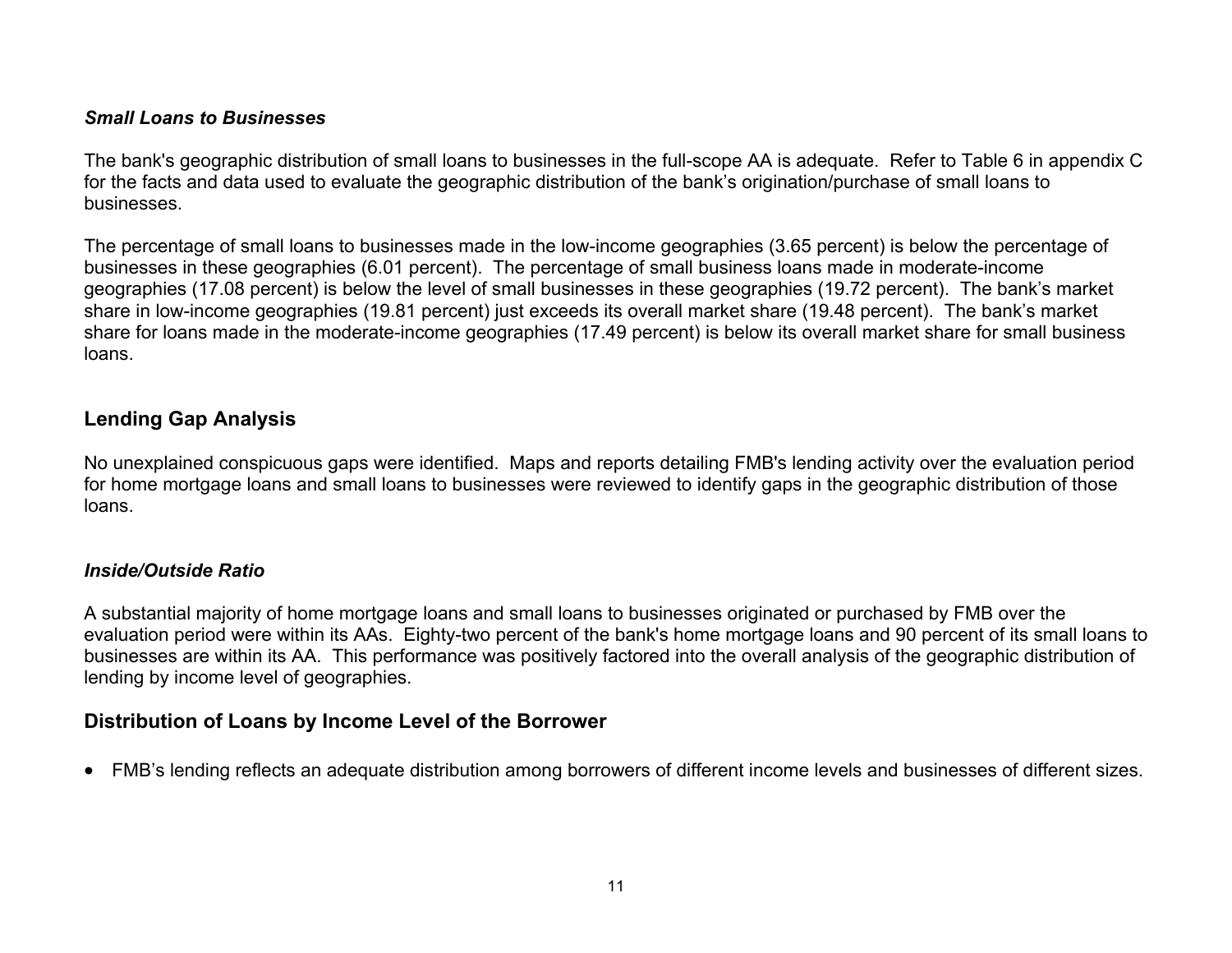### *Home Mortgage Loans*

The overall borrower distribution of home mortgage loans is good in the bank's AA. In evaluating the borrower distribution of home mortgage loans, we considered the large number of households that live below the poverty level (16.88 percent of households) and the barriers that this may have on home ownership. Refer to Tables 8, 9, and 10 in appendix C for the facts and data used to evaluate the borrower distribution of the bank's home mortgage loan originations and purchases.

The borrower distribution for home purchase loans is good. Home purchase loans made to low-income borrowers (5.22 percent) are below the percentage of low-income families (21.13 percent) in the AA. Opportunities to make loans to low-income borrowers are limited by the high percentage of people living below the poverty level as mentioned above. Home purchase loans (20.67 percent) made to moderate-income borrowers significantly exceed the percentage of moderate-income families (17.14 percent) in the AA. Market share for loans made to low-income borrowers (4.90 percent) is below the overall market share (10.67). However, market share for loans made to moderate-income borrowers (9.17 percent) is near to the overall market share (10.67) for home purchase loans in the AA.

The borrower distribution for home improvement loans is excellent. Home improvement loans made to low-income borrowers (16.32 percent) are below the percentage of low-income families (21.13 percent) in the AA. Again, opportunities to make loans to low-income borrowers are limited by the high percentage of people living below the poverty level (16.88 percent). The percentage of home improvement loans made to moderate-income borrowers (26.39 percent) significantly exceeds the percentage of moderate-income families (17.14 percent) in the AA. Market share for home improvement loans made to lowincome borrowers (29.49 percent) significantly exceeds the overall market share (24.17 percent) in the AA for home improvement loans. Market share for home improvement loans made to moderate-income borrowers (26.45 percent) also exceeds the overall market share in the AA for home improvement loans.

The borrower distribution for home mortgage refinance loans is adequate. Refinance loans (7.76 percent) made to low-income borrowers is below the percentage of low-income families (21.13 percent) in the AA. Again, opportunities to make loans to lowincome borrowers are limited by the high percentage of people living below the poverty level (16.88 percent). Refinance loans made to moderate-income borrowers (15.00 percent) is below the percentage (17.14 percent) of moderate-income families in the AA. Market share for refinance loans made to low-income borrowers (5.52 percent) and moderate-income borrowers (6.22 percent) are below the overall market share (8.51 percent) in the AA for refinance loans.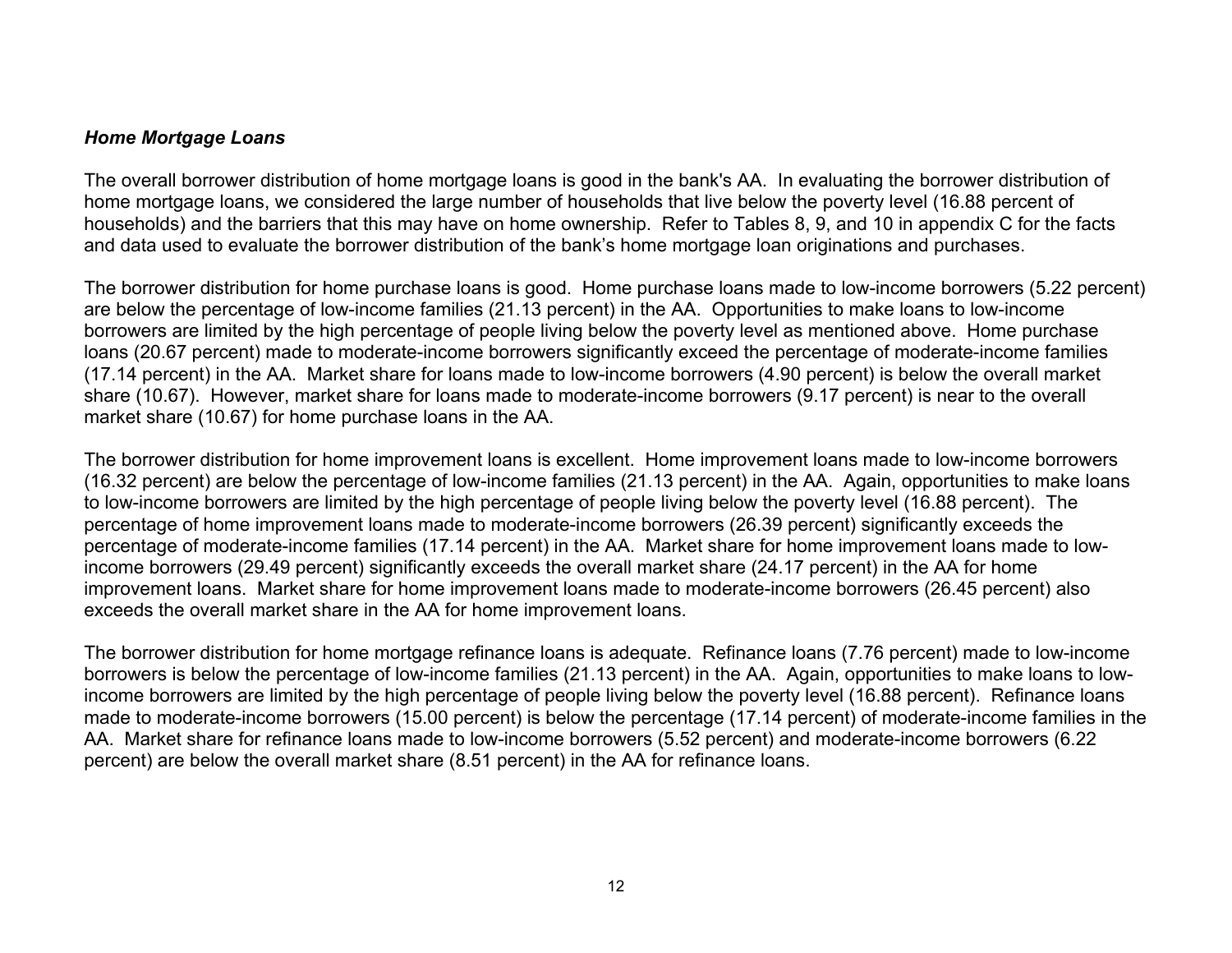### *Small Loans to Businesses*

The borrower distribution of small loans to businesses is adequate. Refer to Table 11 in appendix C for the facts and data used to evaluate the borrower distribution of the bank's origination/purchase of small loans to businesses.

Small loans to businesses with revenues of \$1 million or less (61.30 percent) is significantly below the percentage of small businesses (76.50 percent) in the AA. Although the bank's level of lending is quite a bit below the proportion of small businesses in the area, no revenue information was available for 15.79 percent of the small business loans extended by the bank. The bank's market share of small loans to businesses with revenues of \$1 million or less (27.45 percent) noticeably exceeds its overall small business market share (19.48 percent).

The bank's inability to provide electronic data for its 2000 small business lending had a neutral effect on our conclusions (refer to Data Integrity comments in the Scope of the Evaluation section for additional details).

## **Community Development Lending**

Community development lending had a positive effect on the Lending Test conclusions. The bank's volume of CD lending is responsive to the limited opportunities in the AA. Refer to Table 1 Lending Volume in appendix C for the facts and data used to evaluate the bank's level of community development lending.

During the evaluation period, FMB extended seven community development loans totaling approximately \$27,627,984. The following paragraphs describe the CD loans FMB extended during this evaluation period:

FMB loaned \$20 million to a manufacturing company. The company's major plant is located in a moderate-income census tract, which is adjacent to a low-income tract. The company employs many of the low- and moderate-income residents of the area. Over the past couple of years, this distressed area has suffered from loss of jobs due to the closing of a couple of other manufacturing companies. The purpose of the funds is to aid in maintaining control of the ownership of the business and keep it from being sold; thus stabilizing the area by retaining jobs.

Over \$1.4 million was provided by FMB to aid in the development of the industrial park known as the Park One Redevelopment Area. This loan represents money for the revitalization and stabilization of the area designated for redevelopment in accordance with Indiana State Law (additional details are included under the Investment Test).

FMB also aided in the provision of community services targeted to low- and moderate-income individuals through a loan to the public bus transit system. The bus service is located in a moderate-income geography and serves predominately low- and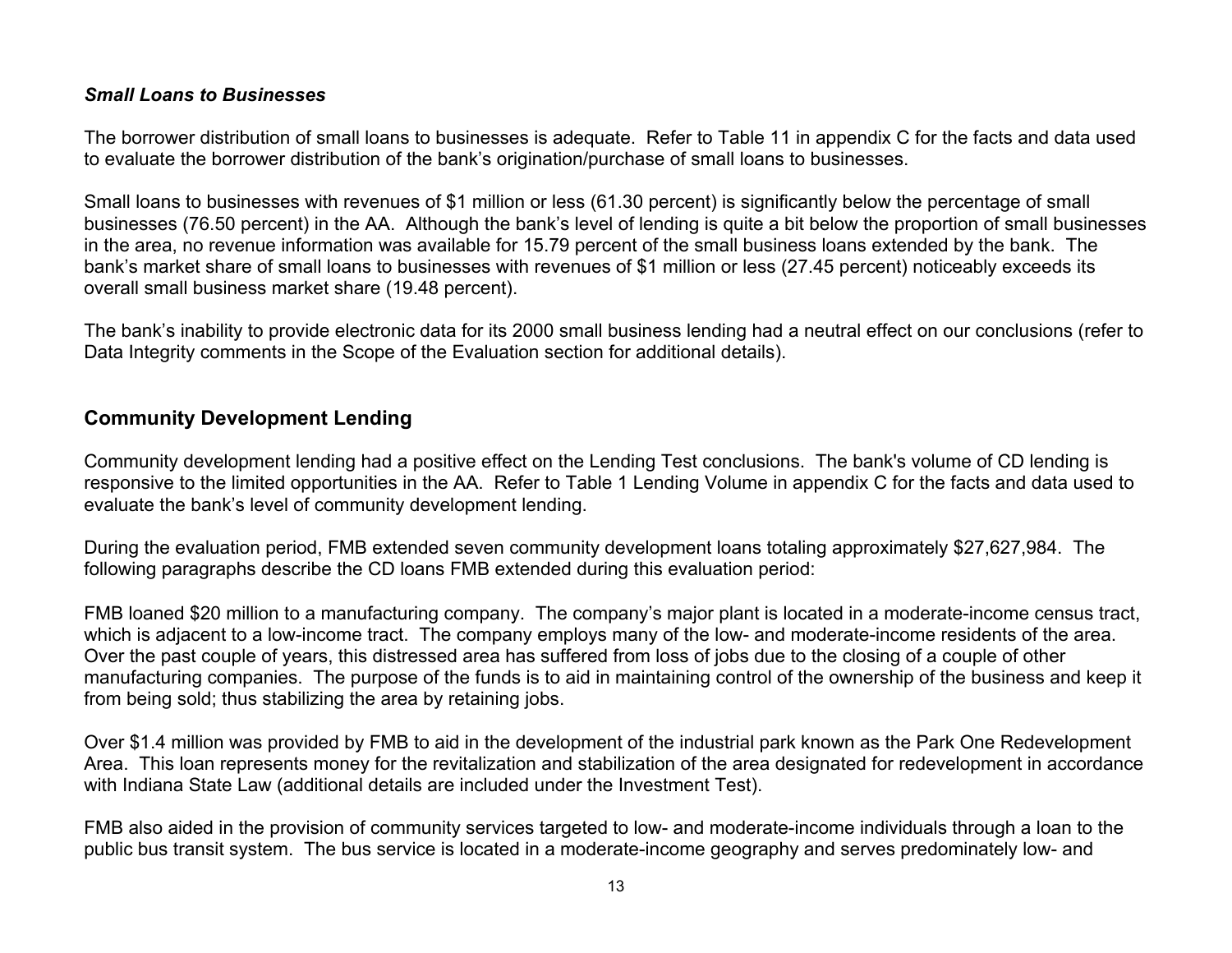moderate-income individuals. This \$2.1 million provided working capital to cover expenses prior to the company receiving tax draws that were significantly delayed. The bus transit system would not have been able to continue to operate without these funds.

FMB provided funding for the renovation of the Southway Center shopping mall in a moderate-income census tract. The most recent activity is a refinance of the \$4.1 million debt of the various individuals involved in the project. FMB made four separate loans to the principals and/or their related company to restructure the debt remaining from the acquisition and renovation project. This shopping center aided in the stabilization of this moderate-income area.

The bank has also made numerous loans with community development characteristics, such as mortgage loans providing affordable housing to low- and moderate-income individuals and loans to small businesses which promoted economic development that have already been considered in the home mortgage or small business categories of the lending test.

### **Product Innovation and Flexibility**

Product flexibility had a neutral effect on the Lending Test conclusions. FMB offers a limited number of flexible products and the volume of loans originated under these programs is low. None of the products are considered innovative. The bank has not consistently tracked activity for these products, so our conclusion is based on bank data from October 1, 2002 through October 27, 2003. Below are a description of each loan program and the volume (number and dollars) of activity for each program.

First Time Home Buyer Program - 34 loans, \$2,876,120

This program is available to first-time homebuyers and offers a three percent down payment, which is lower than the five percent required for other loan products. Borrowers are required to purchase private mortgage insurance if the amount of the loan is greater than 80 percent of the value of the property. Other mortgage loan products require borrowers to have enough funds to cover closing costs and maintain a cash reserve with the bank, in addition to the down payment. The First Time Home Buyer Program allows up to \$1,000 in closing costs to be paid by the seller. FMB also provides a no service-charge checking account for the life of the loan to borrowers under this program. Approximately 53 percent of the loans made through this program during the evaluation period were extended to low- and moderate-income borrowers.

Good Neighbor Home Loan – 25 loans, \$1,108,470

This program targets low- and moderate-income borrowers in the Muncie MSA. Funds can be used for home purchase, refinance, or home improvements. This product offers less stringent underwriting criteria, such as higher debt-to-income ratios than the bank allows on other products, and allows loan-to-value ratios of up to 90 percent without requiring private mortgage insurance.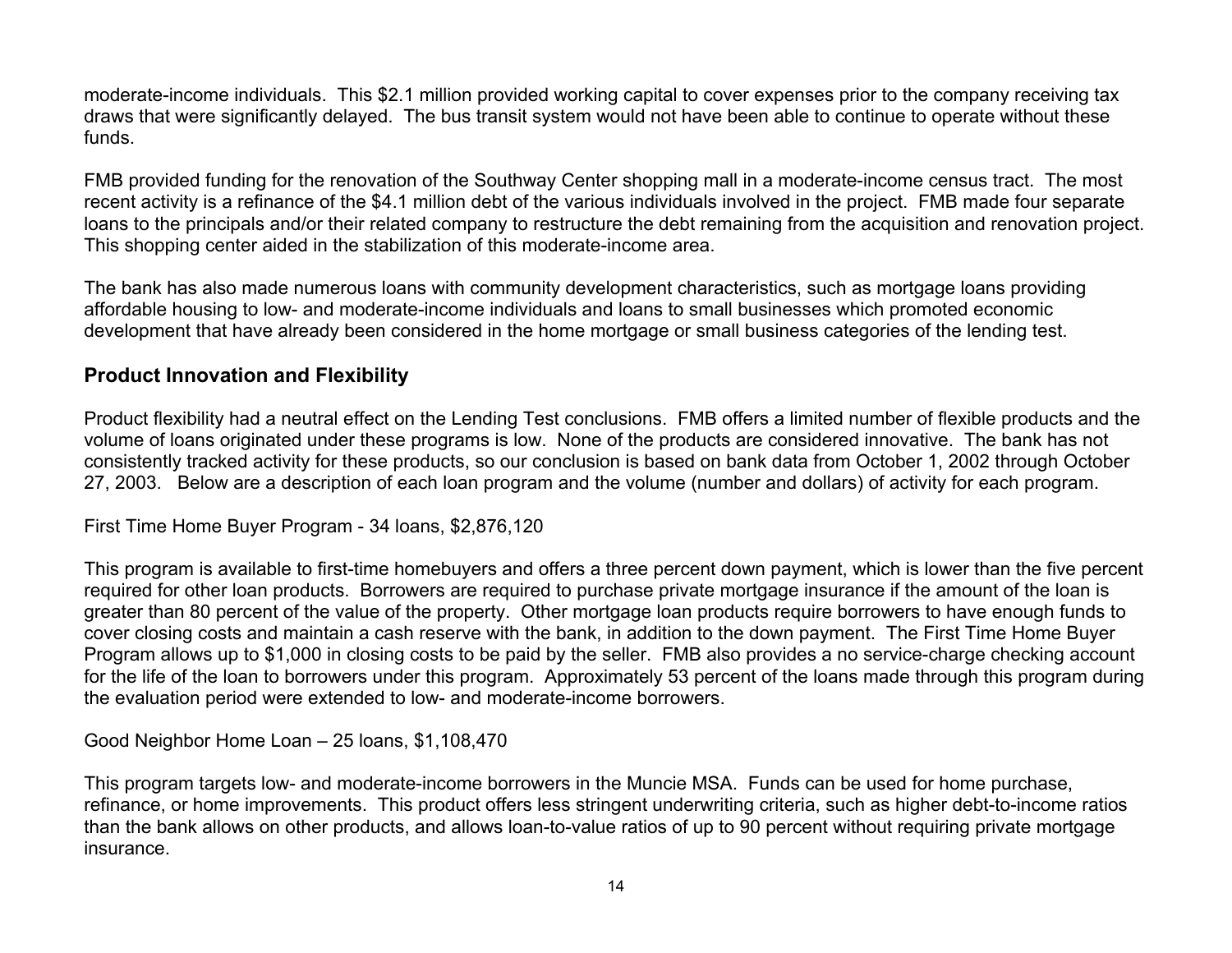## **Conclusions for Areas Receiving Limited-Scope Reviews**

Based on a limited-scope review, the bank's performance under the lending test in the Hamilton County Indiana AA is weaker than the bank's overall High Satisfactory performance under the lending test. However, the performance is considered adequate and did not negatively impact the overall conclusion for the lending test. The weaker performance is centered in the comparatively lower volume of loans due to the high level of competition in the financial services market in the county. Based on FDIC branch information as of June 30, 2002, there are several large regional banks and a number of independent local financial institutions that operate seventy-one offices in Hamilton County. Of these financial institutions, FMB's share of the deposits in this market is only 2.5 percent. Refer to Tables 1 through 13 in appendix C for the facts and data that support these conclusions.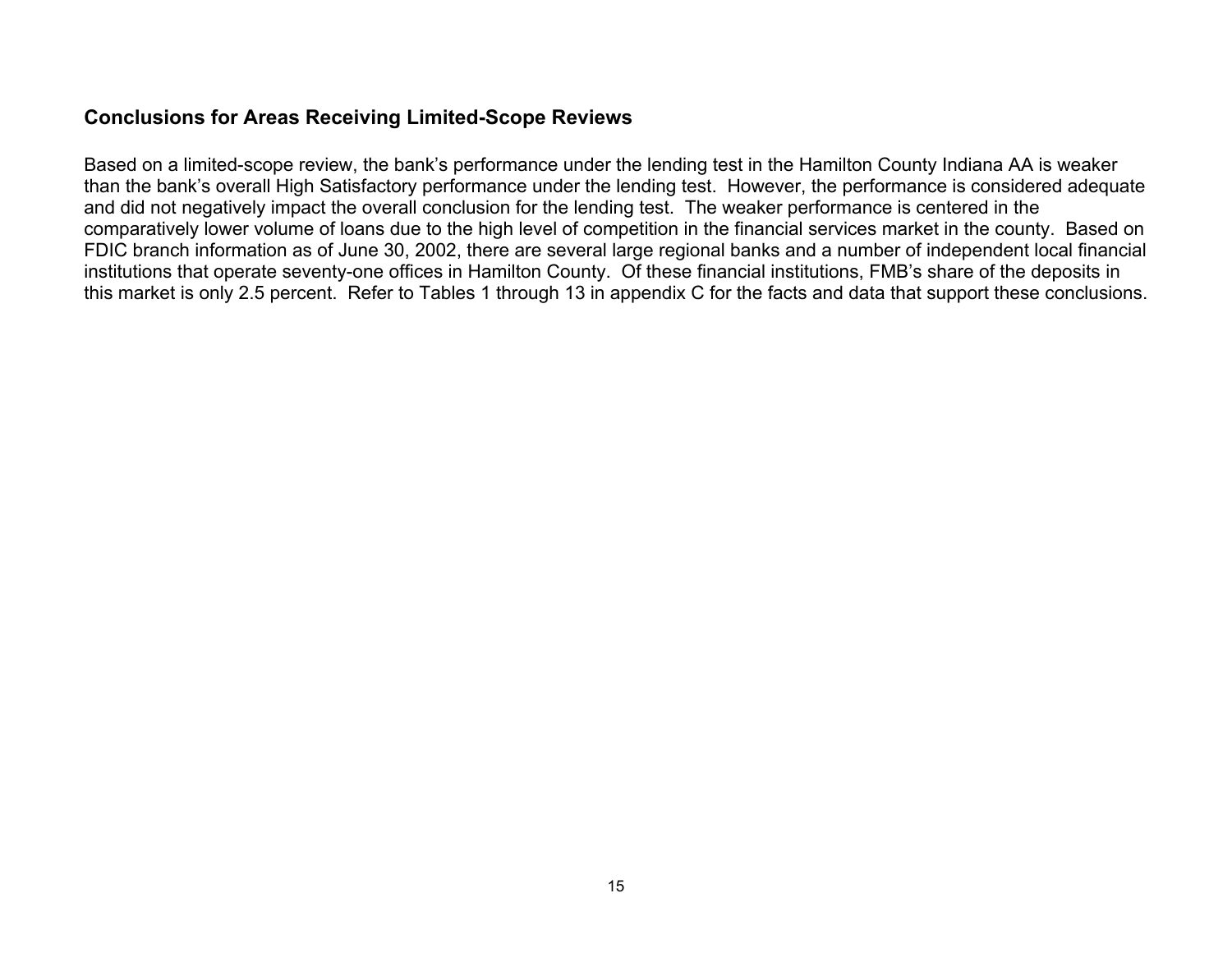## **INVESTMENT TEST**

## **Conclusions for Areas Receiving Full-Scope Reviews**

The bank's performance under the investment test is rated High Satisfactory. Based on a full-scope review, the bank's performance in the Muncie Indiana MSA is good. Refer to Table 14 in appendix C for the facts and data used to evaluate the bank's level of qualified investments.

#### **Current Period Investments**

Current period qualified investments made by FMB total approximately \$1,776,855 to various organizations to revitalize and stabilize low- and moderate-income areas within the Muncie MSA and to provide social services and housing primarily for lowand moderate-income individuals. This level of investment is good considering that opportunities for qualified investments are somewhat limited in this AA (see comments in Appendix B: Market Profile for details). Examples of the more prominent investments and contributions made by FMB are indicated below.

- FMB purchased \$1,175,000 Delaware County Redevelopment District Tax Increment Revenue Bonds. The proceeds of these bond issues were for the Park One Redevelopment Area and the redevelopment of Morrison Road. This area is targeted for redevelopment in accordance with provisions of the state code of Indiana. The project provides for the revitalization and stabilization of this area through improved infrastructure and job creation and retention. Although the project is located in an upper-income CT in the Muncie MSA, it is adjacent to two low-income CTs. The project helps the small businesses in this area by financing improvements which otherwise would have required additional taxes from the businesses. Several businesses have located in adjacent areas due to the improved access provided by this development. These retail businesses provide permanent jobs for low- and moderate-income individuals. Also, the initial tenant in the Park One Redevelopment Area is Save-A-Lot. Save-A-Lot built a large distribution center in the area that employs approximately 117 people and serves stores in five states. The majority of the jobs provided are for low- and moderate-income individuals.
- FMB also made various donations to 17 community development organizations for \$141,855. The majority (\$137,280) was a targeted donation to the United Way for programs that benefit low- and moderate-income families in Delaware County.

### STATEWIDE/REGIONAL INVESTMENTS:

<span id="page-17-0"></span>• FMB purchased \$460,000 Town of Pendleton Redevelopment District Tax Increment Revenue Bonds of 2000 and 1999. The bond proceeds were used for the acquisition, development and redevelopment of the area, which is targeted for redevelopment in accordance with provisions of the state code of Indiana. The project provides for the revitalization and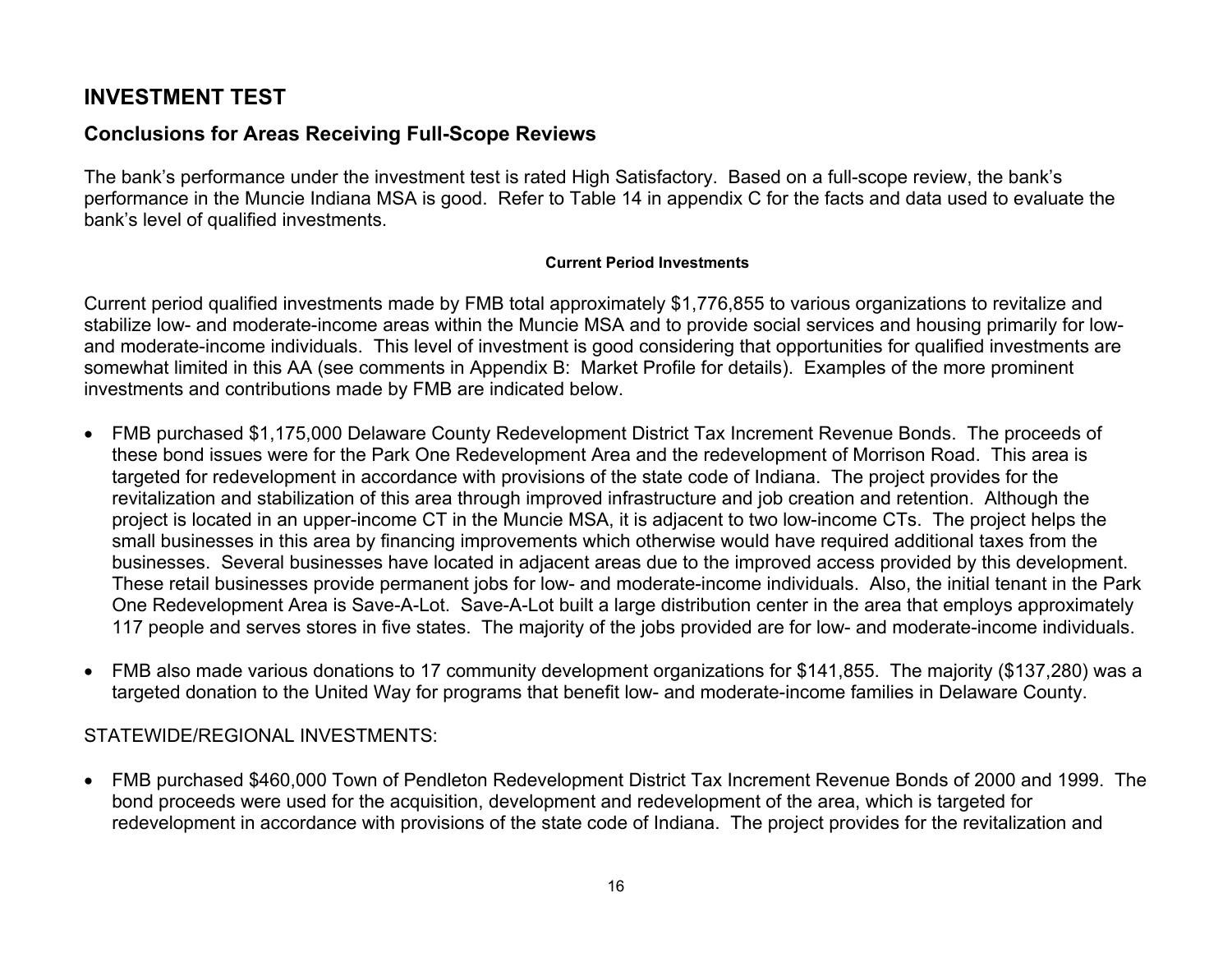stabilization of this area. Although this investment is outside the bank's AAs, we included this project since the bank has adequately met the investment needs within its AA.

#### **Prior Period Investments**

Based on the bank's last CRA performance evaluation, the bank's prior-period qualified investments were comprised of approximately \$2.6 million in low-income housing tax credits and \$750 million in redevelopment municipal bonds. The lowincome housing tax credits have been sold. However, there is an additional redevelopment bond that was not identified as a qualified investment at our prior CRA evaluation. The remaining outstanding balance of these prior period investments is \$907,000 and has a continuing positive impact on the community.

• FMB purchased \$750,000 Delaware County Redevelopment District Tax Increment Revenue Bonds – Series 2000. The proceeds of this bond issue were for the Park One Redevelopment Area discussed above. The purpose of this revenue bond was to finance infrastructure improvements necessary to develop the Morrison Road/West McGalliard retail area. The book value of these bonds as of October 27, 2003 is \$667,000.

### STATEWIDE/REGIONAL INVESTMENTS:

• FMB purchased \$240,000 Lafayette Redevelopment Authority bonds. The Lafayette bonds were used for the Creasy/Brady Lane redevelopment project. This area is targeted for redevelopment in accordance with provisions of the state code of Indiana. The project provides for the revitalization and stabilization of this area. Although this investment is outside the bank's AAs, we included this project since the bank has adequately met the investment needs within its AA. The book value of these bonds as of October 27, 2003 is \$240,000.

### **Conclusions for Area Receiving Limited-Scope Reviews**

Based on a limited-scope review, the bank's performance under the investment test in the Hamilton County Indiana AA is weaker than the bank's overall High Satisfactory performance under the investment test. Due to the limited opportunity for qualified investments and high level of competition in this AA, this performance is considered adequate and did not negatively impact the overall investment test conclusion. FNB did not make any qualified investments in this AA.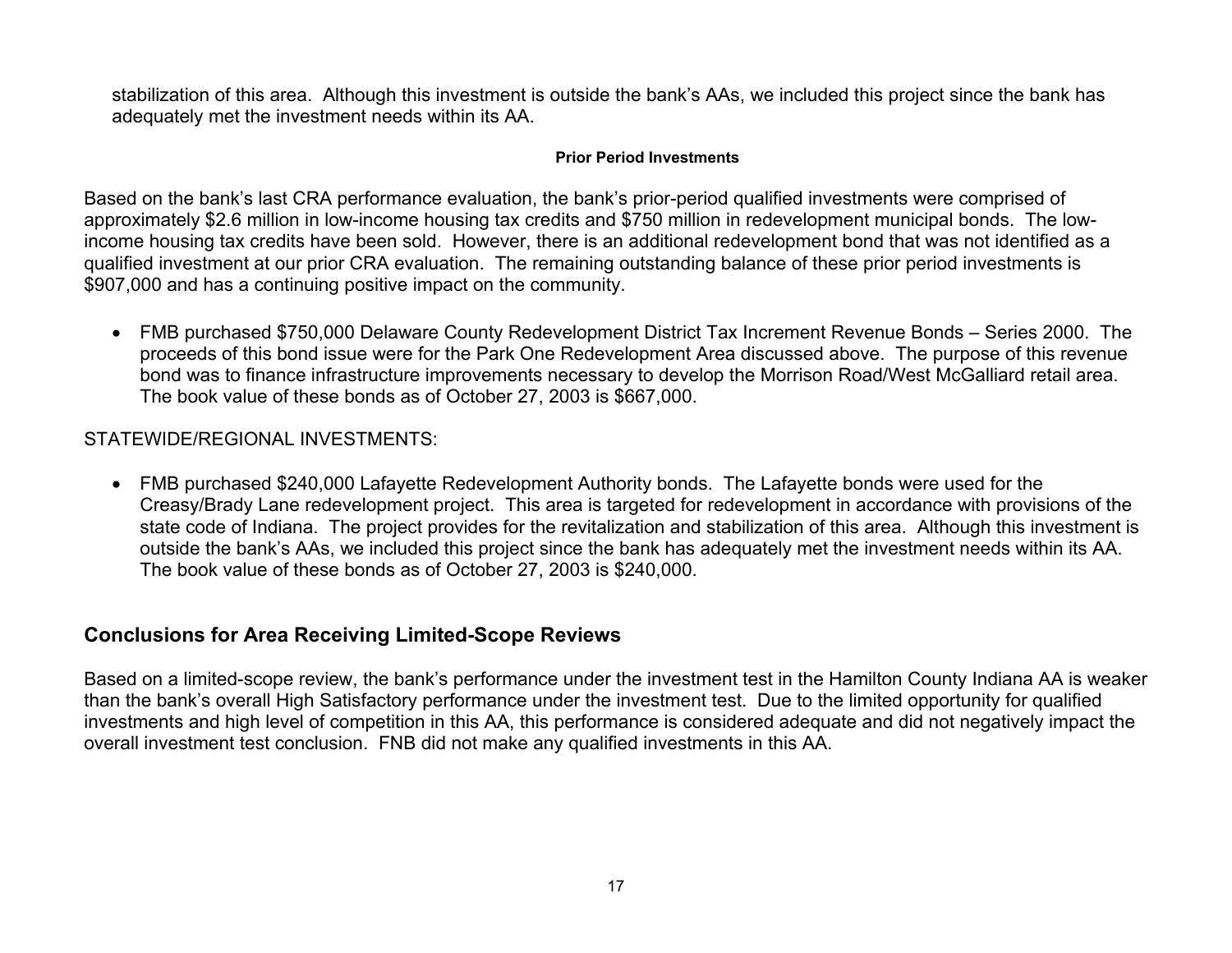## **SERVICE TEST**

## **Conclusions for Areas Receiving Full-Scope Reviews**

The bank's performance under the Service Test is rated High Satisfactory. Based on a full-scope review, the bank's performance in the Muncie Indiana MSA is good. The bank's excellent Community Development Services had a positive effect on the overall Service Test rating.

## **Retail Banking Services**

Refer to Table 15 in appendix C for the facts and data used to evaluate the distribution of the bank's branch delivery system and branch openings and closings.

First Merchants' delivery systems are reasonably accessible to geographies and individuals of different income levels in its AA. In addition to the main office, FMB operates ten full-service branch facilities in this assessment area. Although there are no branches in low-income census tracts and only one branch location (9%) in a moderate-income census tract, four of the bank locations provide reasonable access to residents of the low-income tracts. These branches are located only one-half to one block away in adjacent census tracts. Based on the makeup of the low-income tracts (as outlined in the Market Profile in Appendix B) and the proximity of branches to low- and moderate-income tracts, the distribution of the bank's locations is reasonable when compared to the distribution of the population in the AA. Ten percent of the population in the AA lives in lowand 21 percent in moderate-income census tracts.

FMB closed one branch in this AA during this evaluation period. This branch was located in a middle-income census tract. The bank did not open any branches in this assessment area during this evaluation period.

All offices provide full banking services. The bank offers numerous deposit and loan products. These include guaranteed mortgage and business loans as well as affordable housing programs, low-cost checking, free government check cashing for customers, and ATM and debit cards.

Branch hours offer reasonable access and convenience. Each location, with the exception of one (in an upper-income census tract), has drive-up facilities. Generally, lobby hours are from 9 a.m. to 5 p.m. Monday through Thursday and 9 a.m. to 6 p.m. on Fridays. Drive-up hours are typically from 8 a.m. to 5 p.m. Monday through Thursday and 8 a.m. to 6 p.m. on Fridays. Saturday hours are from 9 a.m. to 12 noon.

<span id="page-19-0"></span>FMB offers fourteen ATMs in this AA. Each branch has at least one ATM on premise, except the Eaton branch. Three offices (i.e. Main Office, Tillotson Banking Center, and Village Banking Center) have two ATMs on premises. FMB also has one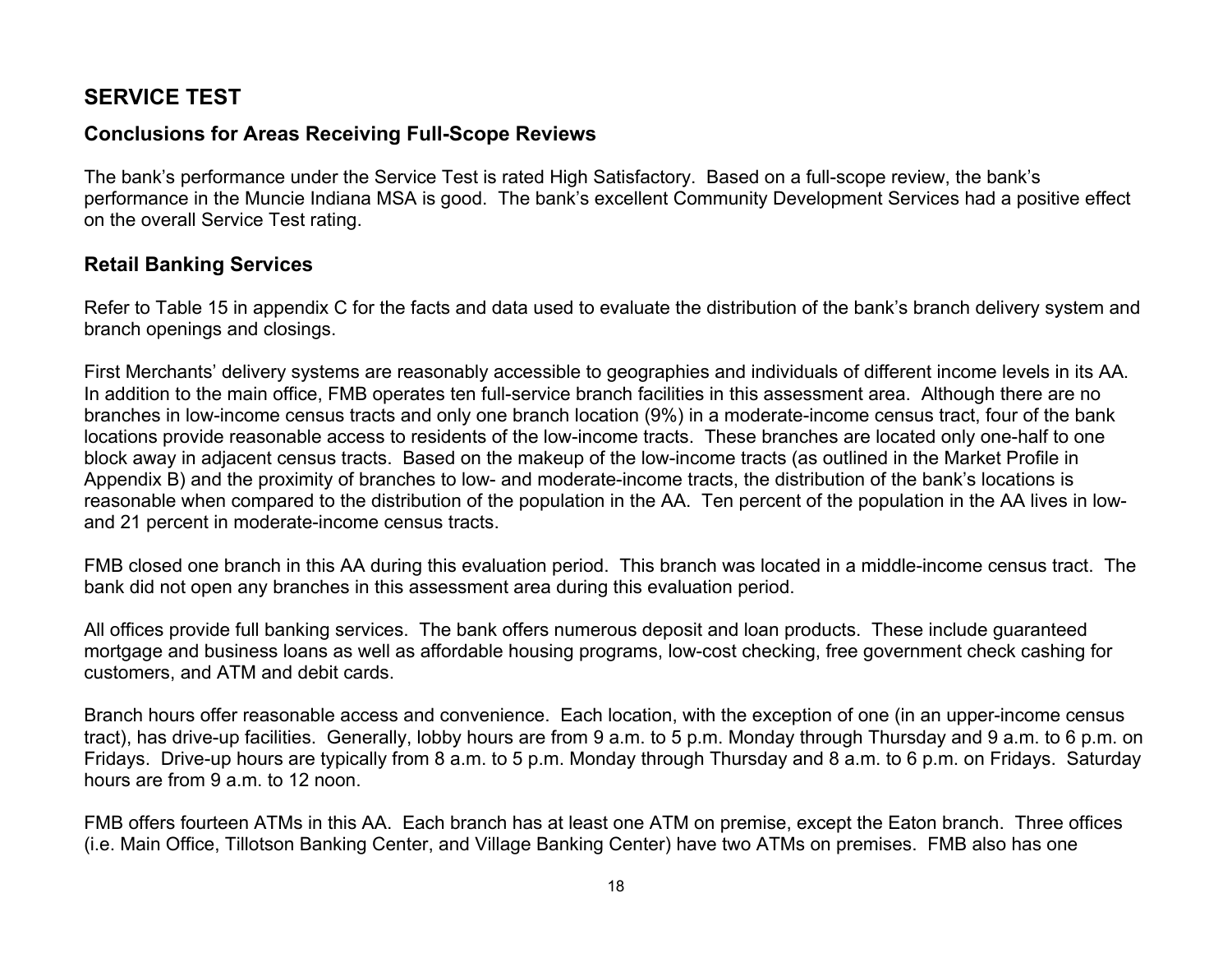freestanding ATM in this AA. This ATM is located off-premises in the Eaton Pantry convenience store, which is approximately one mile from the Eaton branch location. There are no ATMs in low-income census tracts, one in a moderate-income census tract, nine in middle-income census tracts, and four in upper-income census tracts. As is the case for the branches (mentioned above), four ATMs provide reasonable access to residents of the low-income tracts, since they are l ocated only one-half to one block away. All ATM's, with the exception of two (i.e. Eaton and Southway), offer full servi ce. Additionally, each ATM offers a Spanish Language option and each ATM allows for the withdrawal of Indiana State issued Electronic Benefit Payments (EBT). Non-customers may withdraw funds from their respective bank's accounts using their ATM or debit cards for a minimal fee.

In addition to its ATM network, FMB offers other alternative delivery systems to expand the availability of retail bank services within the AA. The bank offers 24-hour telebanking to its customers, which allows them to check balances, transfer funds, and make loan payments via the telephone. The bank also offers on-line banking, a computer based banking service that can be accessed via terminals in public libraries, as well as individual homes and businesses. FMB did not have any information to show how low- and moderate-inc ome individuals or geographies benefited from these tel ephone or computer services. Therefore, we did not place significant weight on these alternative systems when drawing our CRA performance conclusions.

## **Community Developm ent Services**

FMB's performance in providing Community Development (CD) services in the Muncie Indiana MSA is excellent. The bank is a leader in providing CD services. Management invests numerous hours in community development programs targeted to lowand moderate-income individuals, positively impacting the Service Test rating. Several bank representatives serve on committees and/or boards of numerous organizations that serve low- and moderate-income individ uals. Various employees volunteer to provide services such as credit counseling, first-time homebuyer seminars, financial planning, technical expertise to nonprofit or government organizations, and financial education and management skills. The following paragraphs describe some of the CD services FMB provided during this evaluation period:

The Southside Redevelopment Committee focuses on the redevelopment of the Muncie south and east sides, primarily low- and moderate-income areas. The organization is involved with business development and expansion, community clean-up efforts, develo pment grants, low-income loans, and other funding programs that help families remodel and revitalize their homes and business e s. A FMB employee formed a business owners committee which makes contacts with prospective businesses to relocate, is involved with helping small businesses in this area acquire funding, and assists with redevelopment of business property and start-up capital.

Girl Scouts of Wapenhani Council provides several programs to assist low- and moderate-income children and girls considered "high risk". A FMB employee provides budget assistance and program planning for this organization.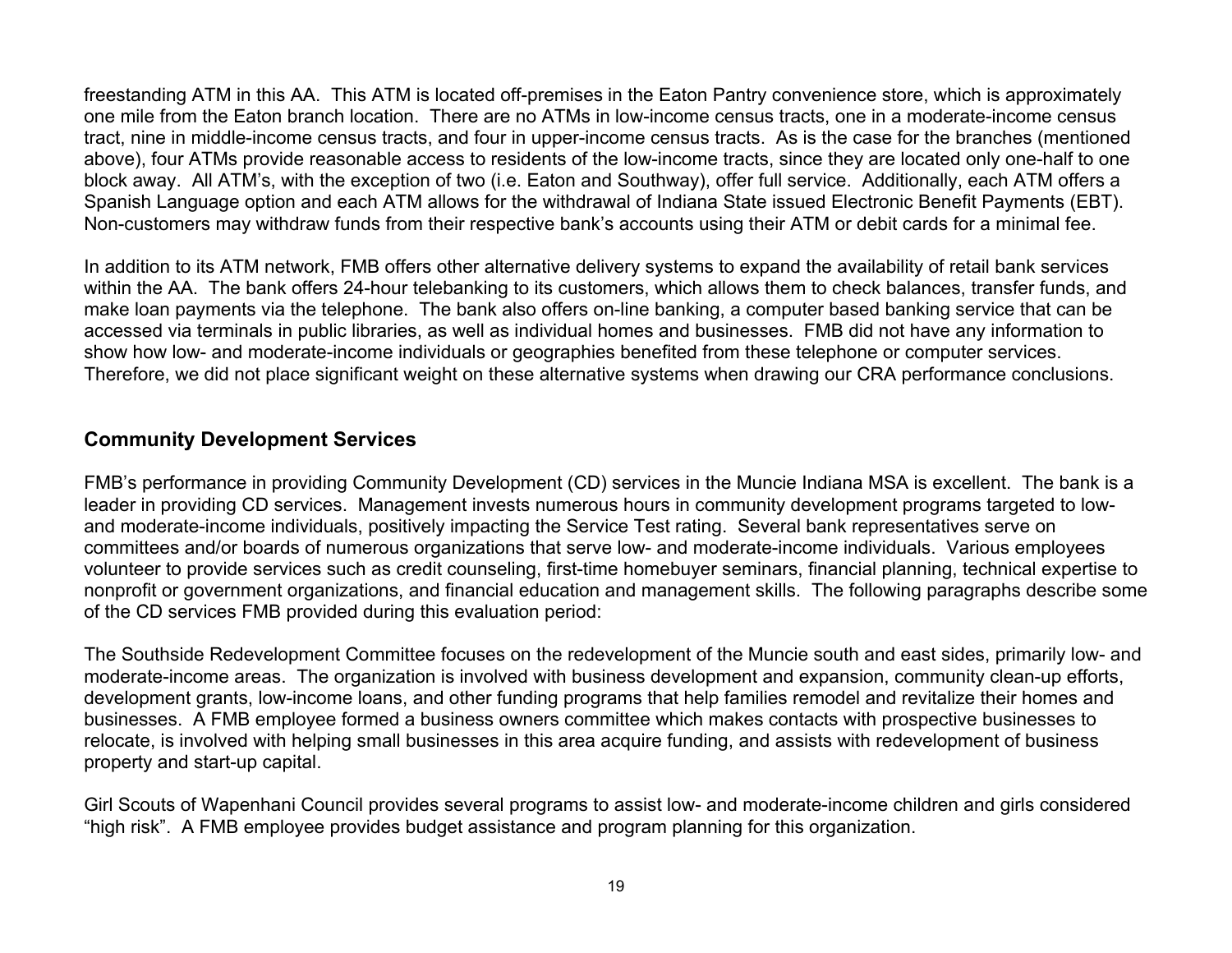The School Improvement Committee at Southside High School primarily serves families in the low- and moderate-income levels. The committee provides assistance in improving the test scores for state testing and increasing parental involvement in the education process. A FMB employee is a committee member and helps in development of a business plan and strategies for implementation for the school.

The bank has encouraged and supported the formation of the United Way at Work Committee. Various employees of the bank participate and are responsible for connecting employees in need with agencies that address their specific needs. The employees who take advantage of this opportunity are primarily low- and moderate-income individuals.

Alpha Center is a United Way agency that provides adult day-care services to senior citizens in the low- and moderate-income range. A sliding scale is applied to fees charged based on client income. Clients who are federally funded by the Older Americans Act are provided services at no charge. Three FMB employees provide financial review, budget preparation and general management advice to this organization.

The Muncie Homeownership & Development Center provides credit counseling, down payment assistance through various grant programs, and home ownership counseling to low- and moderate-income individuals. Employees of FMB's mortgage department provide counseling services and participate in these programs on a rotational basis with other financial institutions in the AA.

An FMB employee is a Director of the Muncie/Delaware County Chapter of Habitat for Humanity, Inc. Habitat for Humanity provides housing and financing for low- and moderate-income residents. Qualification is based on the person's ability to pay and upon labor contribution during construction. As a board member, the employee is involved in policy making and various activities related to selection of qualified families for home ownership and associated loans.

A FMB employee serves on the Business Education Partnership Committee of the Muncie Chamber of Commerce. This Committee's goal is to research, recommend, promote, and develop programs aimed at low- and moderate-income students to stay in school through graduation. This bank employee is one of two Human Resource professionals on the Committee. They provide an employer's perspective in setting goals and providing students with practical information about the skills necessary to be employable.

The Muncie Industrial Revolving Loan Fund provides loans to businesses that create new jobs for the Muncie Community. A FMB employee provides guidance and advice to board members in credit granting decisions.

The Muncie/Delaware County Micro-Loan Fund is an association of area banks that grants loans to area businesses that would not qualify for conventional bank loans. The loan is usually at a lower interest rate and made in conjunction with a commercial loan that is granted by the Micro-Loan Fund. The most typical loans granted are for down payments used for the underlying loan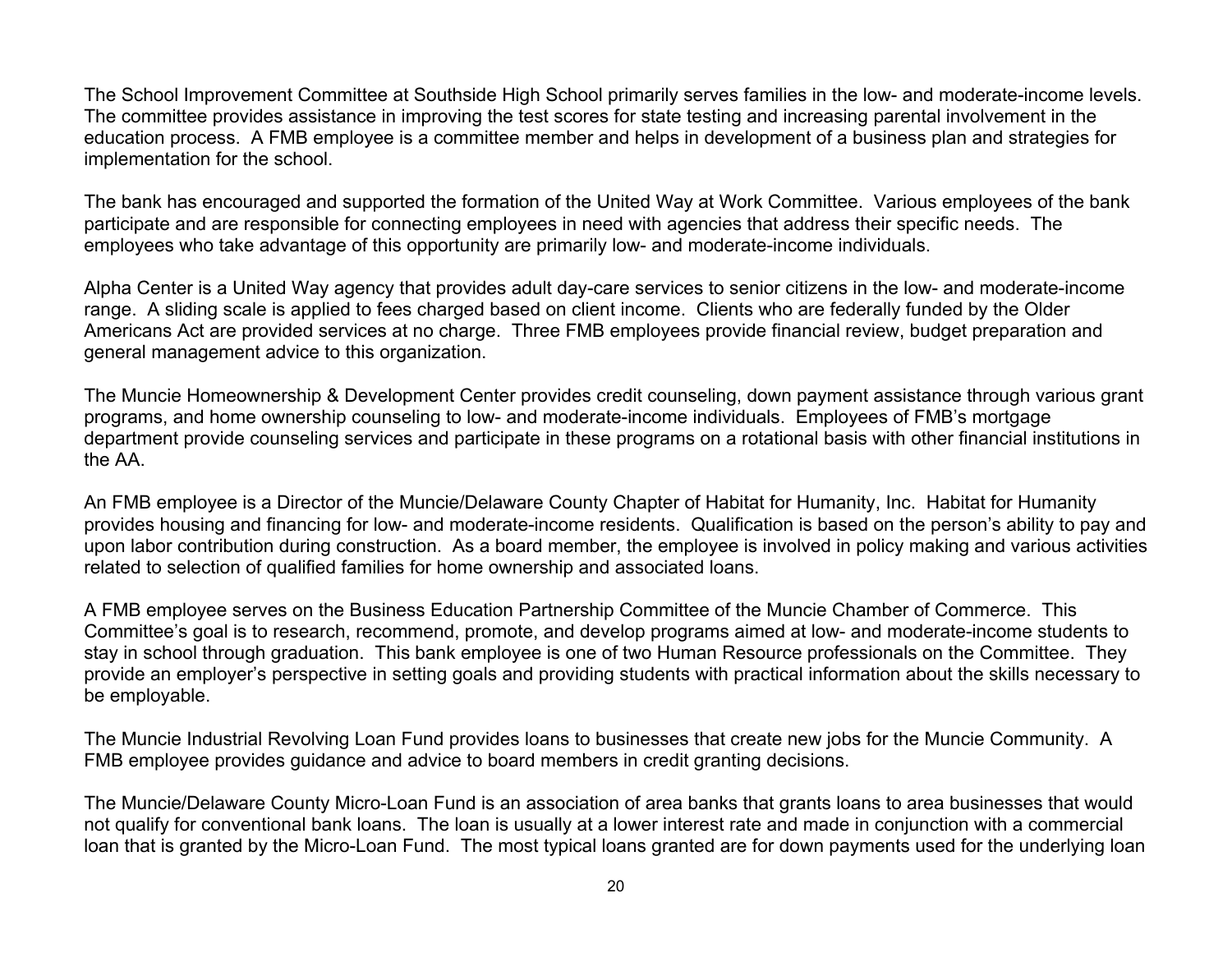from the sponsor bank. A FMB employee is Treasurer of this organization and uses his financial background as a commercial lender in making decisions whether or not to extend credit to potential borrowers.

The Youth Opportunity Center (YOC) is a private, non-profit corporation that is responsible for administering the juvenile justice, residential, and rehabilitation programs for Delaware County. Their goal is to assist families in breaking the cycle of dependency on the child welfare and juvenile justice systems. The vast majority of youth served by the YOC are from low- and moderateincome families. A FMB employee serves as Chairman of the Board of Directors and as such is responsible for reviewing and preparing budgets, deciding personnel issues, and making decisions on funding as well as leading strategic planning for the Center.

Rebuilding Together Delaware County is a United Way Agency whose mission is to help low-income, elderly or infirmed homeowners maintain their residences. These individuals cannot afford private contractors. A FMB employee serves as a Director of the Agency and contributes his financial expertise in decisions related to funding.

A FMB employee serves as a Director of Motivate our Minds (MOMS), a non-profit organization that provides tutoring and cultural activities for low- and moderate-income and at-risk children. His contributions to the MOMS Board largely impacted community awareness, fund raising, and promotion of the programs among area business leaders.

The Muncie Boys and Girls Club provides services to area children. The Muncie Club is located in the middle of the predominant low- and moderate-income area of Muncie and serves primarily low- and moderate-income children. A FMB employee served as Director of this organization and her responsibilities included general management, financing, personnel, and planning functions. She also served as Chairperson of the Development Committee that raised funds for the operation of the facilities and Club programs.

A FMB employee is a board member of the Meals on Wheels of Hamilton County organization and serves as a noontime driver. This non-profit organization provides meals to homebound low- and moderate-income persons. She is also a member of the 2003 Budget Committee, 2003 Campaign Contribution Committee, and 2003 Audit Committee.

FMB identifies and refers qualified persons to Rural Opportunities, Inc. This non-profit organization provides down payment assistance and homeownership counseling for low- and moderate-income rural homebuyers.

FMB provides the training kits to the Southside High School to teach academically challenged students about establishing and maintaining checking accounts. The high school serves primarily low- and moderate-income neighborhoods of Muncie.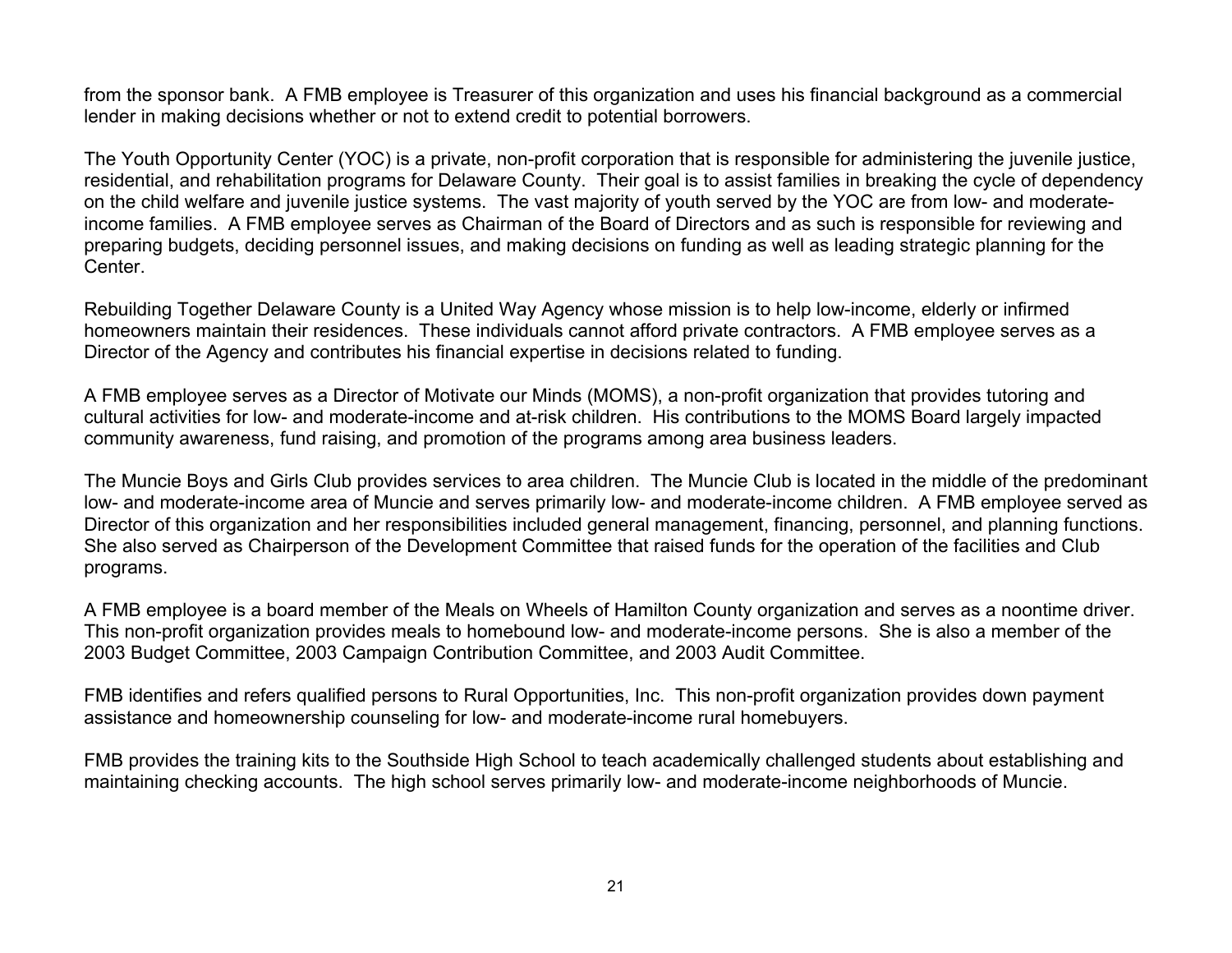## **Conclusions for Areas Receiving Limited-Scope Reviews**

Based on a limited-scope review, the bank's performance under the Service Test in the Hamilton County Indiana AA is weaker than the bank's overall High Satisfactory performance under the Service Test. This weaker performance is centered in the lower volume of services provided. Due to the high level of competition and limited opportunity for community development in this area, this performance is considered adequate and did not affect the overall Service Test rating. Refer to Table 15 in appendix C for the facts and data that support these conclusions.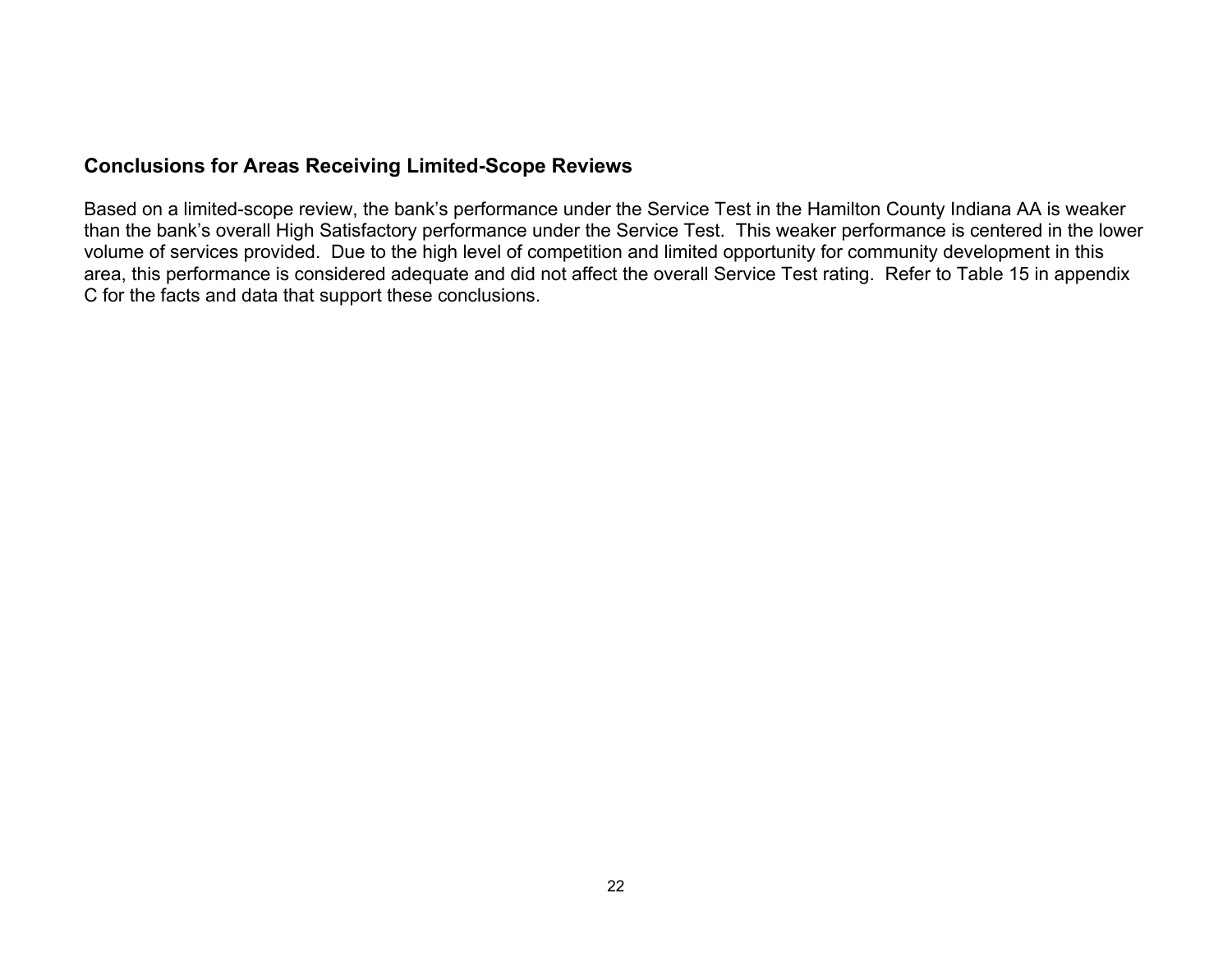<span id="page-24-0"></span>The following table identifies the time period covered in this evaluation, affiliate activities that were reviewed, and loan products considered. The table also reflects the metropolitan and non-metropolitan areas that received comprehensive examination review (designated by the term "full-scope") and those that received a less comprehensive review (designated by the term "limited-scope").

| <b>Time Period Reviewed</b>                                 | Investment and Service Tests and        | Lending Test (excludes CD Loans): 01/01/2000 to 12/31/2002<br>CD Loans: 06/13/2000 to 10/27/2003 |  |  |  |  |  |
|-------------------------------------------------------------|-----------------------------------------|--------------------------------------------------------------------------------------------------|--|--|--|--|--|
| <b>Financial Institution</b>                                |                                         | <b>Products Reviewed</b>                                                                         |  |  |  |  |  |
| First Merchants Bank, N.A. (FMB)<br>Muncie, Indiana         |                                         | Home mortgage, small business, small<br>farm, and community development                          |  |  |  |  |  |
| Affiliate(s)                                                | <b>Affiliate</b><br><b>Relationship</b> | <b>Products Reviewed</b>                                                                         |  |  |  |  |  |
| None                                                        |                                         |                                                                                                  |  |  |  |  |  |
| List of Assessment Areas and Type of Examination            |                                         |                                                                                                  |  |  |  |  |  |
| <b>Assessment Area</b>                                      | <b>Type of Exam</b>                     | <b>Other Information</b>                                                                         |  |  |  |  |  |
| #5280<br>Muncie Indiana MSA                                 | "Full-Scope"                            |                                                                                                  |  |  |  |  |  |
| Hamilton County Indiana<br>(Part of Indianapolis MSA #3480) | "Limited-Scope"                         |                                                                                                  |  |  |  |  |  |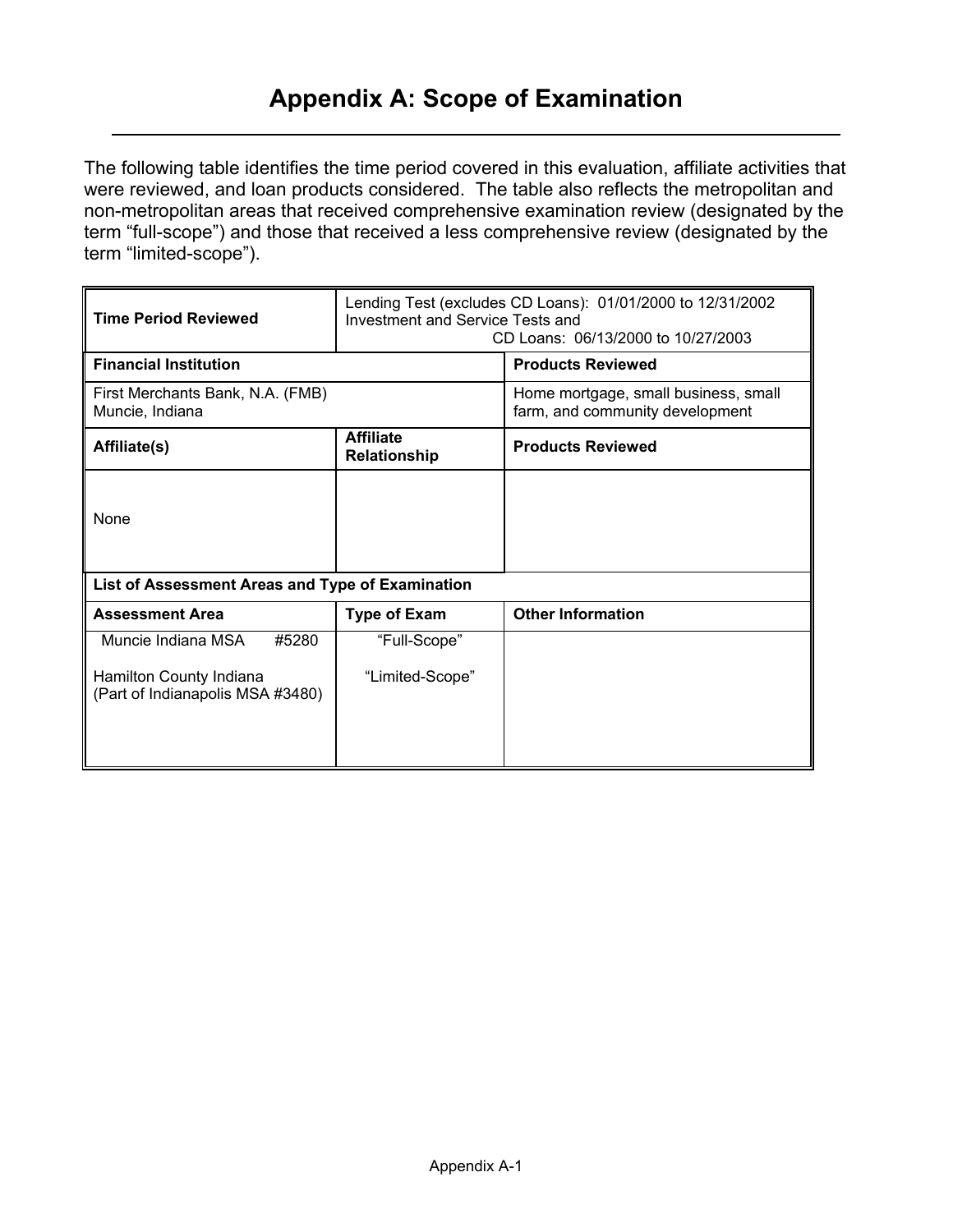## **Table of Contents**

## <span id="page-25-0"></span>**Market Profiles for Areas Receiving Full-Scope Reviews**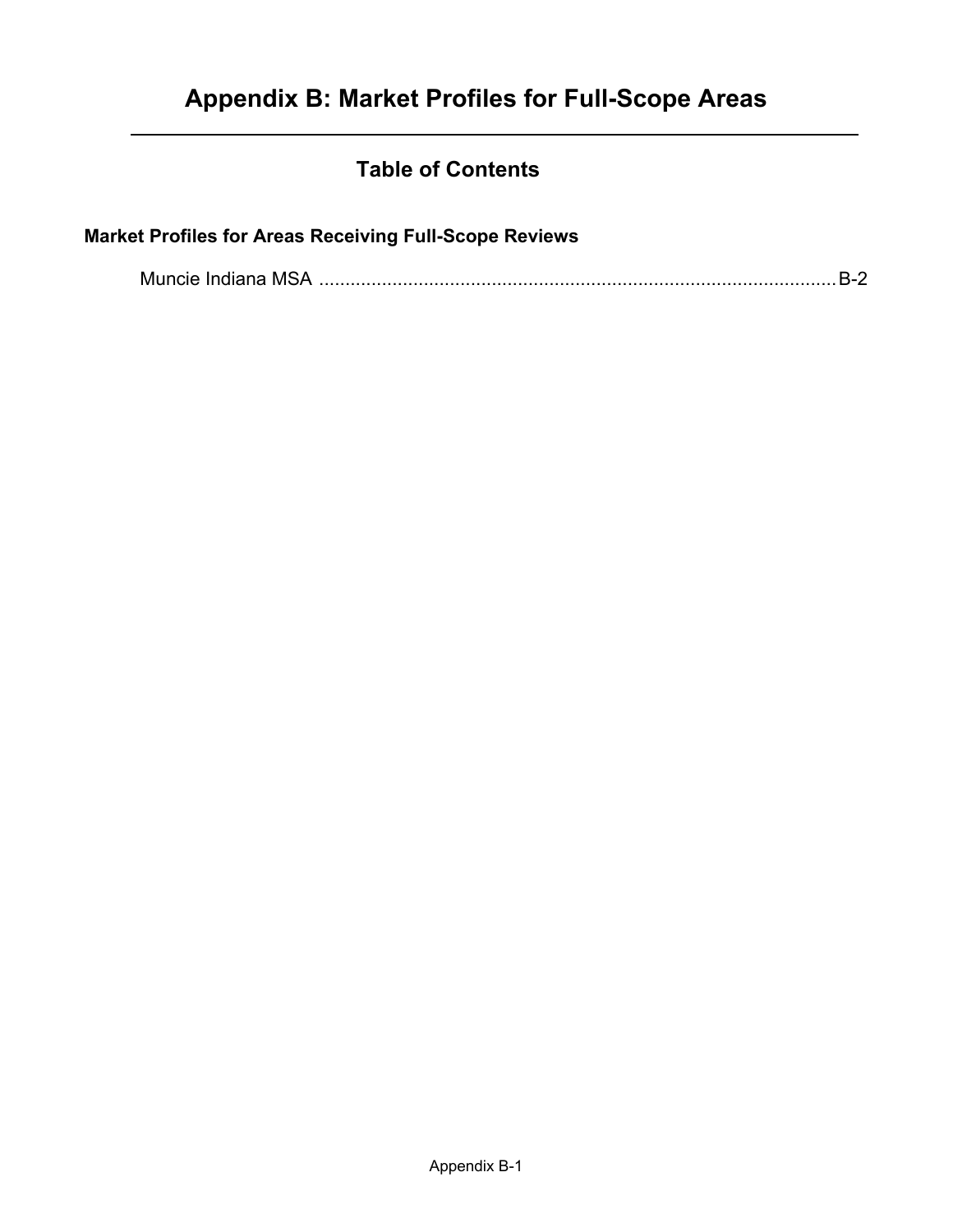<span id="page-26-0"></span>

| <b>Muncie Indiana MSA</b> |  |
|---------------------------|--|
|                           |  |

| Demographic Information for Full-Scope Area: Muncie Indiana MSA                                                       |                                          |                                           |                      |                           |                   |                 |  |  |  |  |  |  |  |
|-----------------------------------------------------------------------------------------------------------------------|------------------------------------------|-------------------------------------------|----------------------|---------------------------|-------------------|-----------------|--|--|--|--|--|--|--|
| Demographic Characteristics                                                                                           | #                                        | Low<br>$%$ of<br>#                        | Moderate<br>$%$ of # | Middle<br>$%$ of #        | Upper<br>$%$ of # | NA*<br>$%$ of # |  |  |  |  |  |  |  |
| Geographies (Census Tracts/BNAs)                                                                                      | 31                                       | 12.90                                     | 29.03                | 38.71                     | 19.35             | 0.00            |  |  |  |  |  |  |  |
| Population by Geography                                                                                               | 119,659                                  | 10.14                                     | 21.46                | 41.26                     | 27.14             | 0.00            |  |  |  |  |  |  |  |
| Owner-Occupied Housing by<br>Geography                                                                                | 30,191                                   | 2.47                                      | 22.17                | 45.03                     | 30.34             | 0.00            |  |  |  |  |  |  |  |
| <b>Businesses by Geography</b>                                                                                        | 5,324                                    | 6.01                                      | 19.72                | 45.76                     | 28.51             | 0.00            |  |  |  |  |  |  |  |
| Farms by Geography                                                                                                    | 314                                      | 0.32                                      | 3.82                 | 71.34                     | 24.52             | 0.00            |  |  |  |  |  |  |  |
| Family Distribution by Income Level                                                                                   | 30,286                                   | 21.13                                     | 17.14                | 22.37                     | 39.36             | 0.00            |  |  |  |  |  |  |  |
| Distribution of Low- and Moderate-<br>Income<br>Families throughout AA<br>Geographies                                 | 11,590                                   | 10.31                                     | 33.43                | 41.97                     | 14.30             | 0.00            |  |  |  |  |  |  |  |
| Median Family Income<br><b>HUD Adjusted Median Family</b><br>Income for 2002<br>Households Below the Poverty<br>Level | $= $31,724$<br>$=$ \$48.900<br>$=16.88%$ | Median Housing Value<br>Unemployment Rate |                      | $= $41,326$<br>$= 3.59\%$ |                   |                 |  |  |  |  |  |  |  |

(\*) The NA category consists of geographies that have not been assigned an income classification.

Source: 1990 U.S. Census, and 2002XX HUD updated MFI.

FNB has two (2) assessment areas, both of which are located in the state of Indiana. FMB services the Muncie, Indiana MSA and Hamilton County, which is part of the Indianapolis MSA. FMB conducts the vast majority of its operations in the Muncie MSA with 93% of its deposits, 94% of the loans, and 69% of the branches in this area. The city of Muncie, where the bank is located, is in Delaware County. Muncie, the largest city in Delaware County, comprises approximately 57% of the region. Muncie is located sixty miles northeast of Indianapolis and is bounded by Grant and Blackford Counties on the north, Jay and Randolph Counties on the east, Henry County on the south, and Madison County on the west. Major industries include health care and social services, retail trade, manufacturing, and government. Muncie is also the home of Ball State University.

FMB operates sixteen (16) full service offices and nineteen ATMs within its AAs. There are eleven (11) branches and fourteen (14) ATMs in the Muncie MSA. There are two ATMs at the Main Office, Tillotson Avenue Branch, and Village Banking Center on University Avenue. FMB also has one (1) freestanding ATM. FMB's business strategy has been to maintain their existing customer base in its assessment areas and to provide services to those customers based on their needs and expectations. FMB currently leads the market in both loan and deposit products.

The Muncie MSA consists of 31 census tracts, of which four (13%) are low-income, nine (29%) are moderate-income, 12 (39%) are middle-income, and six (19%) are upper-income.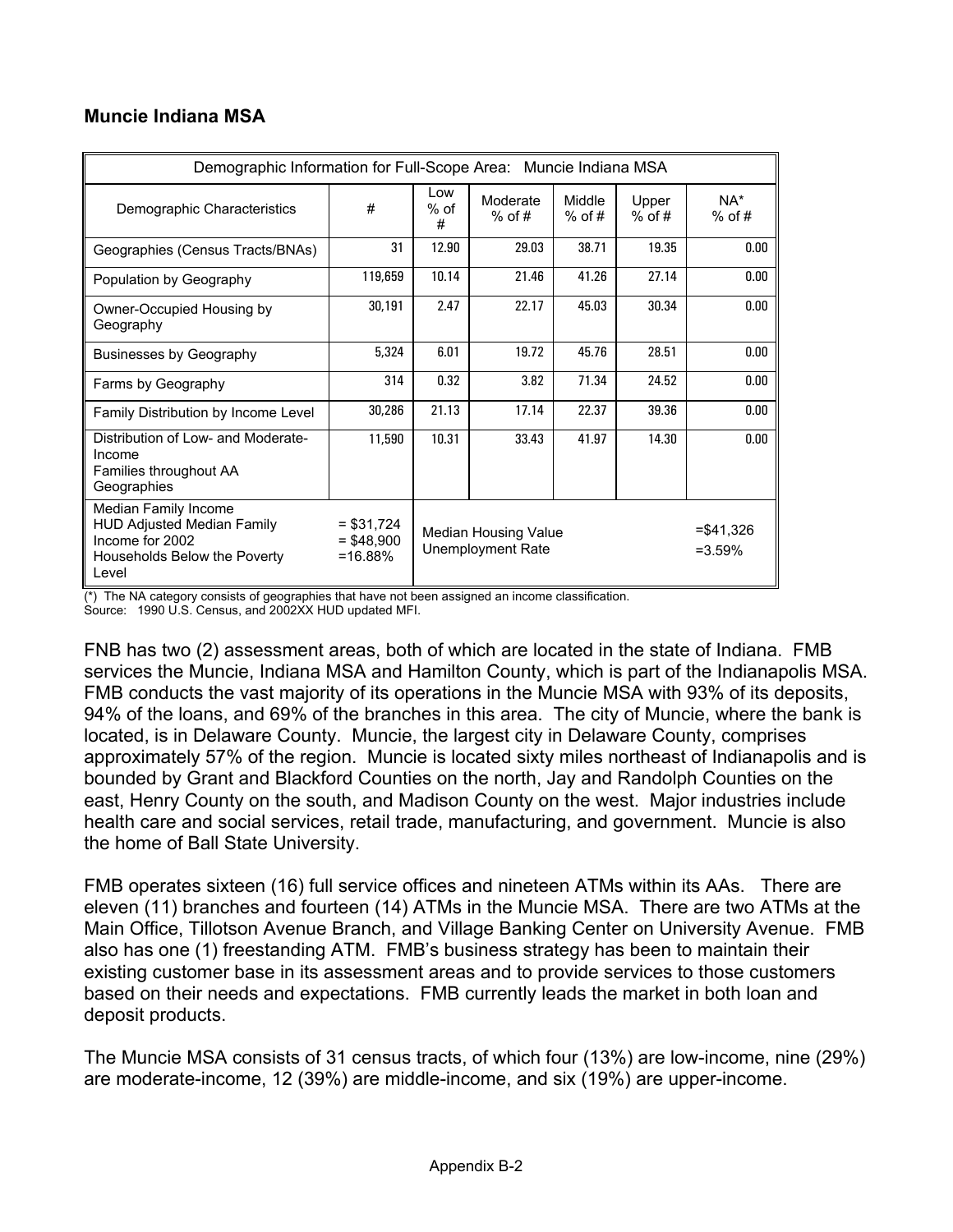The population of this MSA is 119,659 people. Based on the 2002 HUD adjusted Median Family Income for the MSA of \$48,900, there are 21% low-income, 17% moderate-income, 22% middle-income, and 39% upper-income families in this MSA. A low-income family has a maximum income of only \$24,450. In addition, almost 17% of the households in the assessment area are living below the poverty level.

Of the 48,793 housing units in the assessment area, 61% or 30,191 of the homes are owneroccupied. Approximately two and one-half percent (2.47%) of the owner-occupied units are located in the low-income tracts. Twenty-two percent (22%) of the owner-occupied units are in the moderate-income census tracts, 45% are located in middle-income tracts, and the remaining 30% are in upper-income census tracts. Three of the four low-income tracts have a very low level of owner-occupied homes. A cemetery makes up the majority of one of these tracts, and Ball State University covers a substantial portion of two of the other low-income tracts. Thirty percent (30%) or 14,986 of the housing units are rental occupied while the remaining 3,616 units (7%) are vacant. The median housing price for the Muncie MSA is \$41,326 and the average age of homes is approximately 46 years old.

Demographic data from Dun & Bradstreet indicate there are 5,324 businesses in the MSA. Seventy-seven percent (77%) or 4,073 of these businesses have gross revenues of less than \$1 million, 7% have revenues of over \$1 million, with the revenues of the remaining 16% of the businesses unknown. Six percent (6%) of the businesses are located in the low-income tracts, 20% are located in the moderate-income tracts, 46% are in the middle-income tracts, and 28% are in the upper-income tracts of the assessment area.

Major employers in the MSA include Ball State University, Ball Memorial Hospital, Borg Warner Automotive, and New Venture Gear. Unemployment in the Muncie area is higher than the state average. As of December 31, 2002, Delaware County's unemployment rate was 5.1% compared to 4.8% for the state of Indiana.

There is a high level of competition in the financial services market of the Muncie MSA. Based on FDIC branch information as of June 30, 2002, there are five commercial banks and two savings institution with forty-three (43) offices in Delaware County. This includes two large regional banks and a number of independent local financial institutions. The major competitors in the assessment area include Old National Bank, Mutual Federal Savings Bank, Bank One Indiana National Association, and Star Financial Bank. Of these financial institutions, FMB has an approximately forty-one percent (41%) share of the deposits in this market.

We performed two community contacts in this AA during this examination. Both were with representatives of housing agencies. The contacts indicated that the major credit need of the AA is affordable housing loans.

Opportunities for CD lending, investments, and services are somewhat limited in this AA. This conclusion is based on discussions with community representatives, the OCC's District Community Affairs Officer, and bank management. Although there are four low-income tracts, two of these tracts are almost entirely the Ball State University and another tract is over 60 percent occupied by a cemetery. The number of organized community development organizations in this area is relatively low.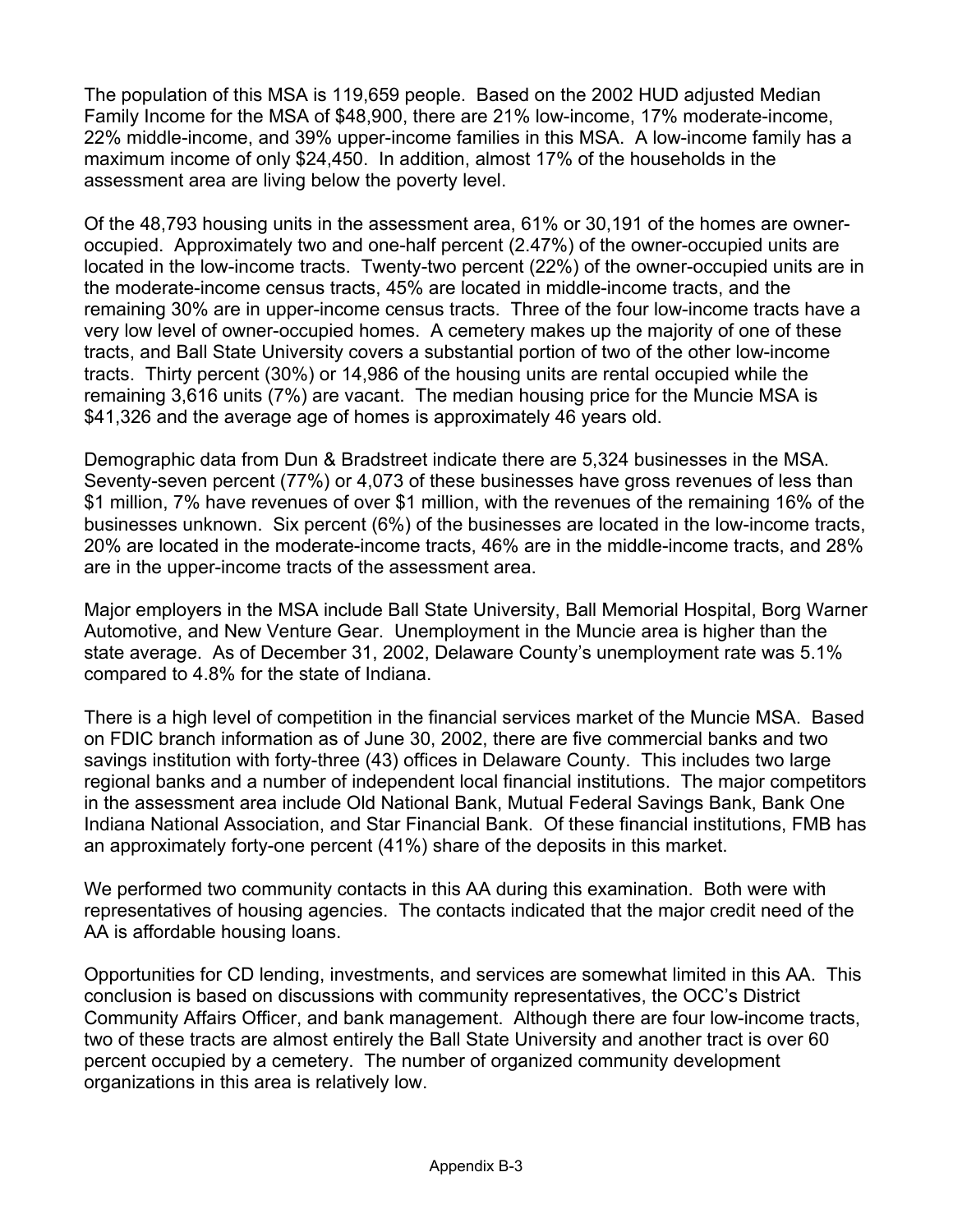## <span id="page-28-0"></span>**Content of Standardized Tables**

References to the "bank" include activities of any affiliates that the bank provided for consideration (refer to appendix A: Scope of the Examination). For purposes of reviewing the lending test tables, the following are applicable: purchased loans are treated as originations/purchases and market share is the number of loans originated and purchased by the bank as a percentage of the aggregate number of reportable loans originated and purchased by all lenders in the MA/assessment area. Tables without data are not included in this PE.

The following is a listing and brief description of the tables:

- **Table 1. Lending Volume** Presents the number and dollar amount of reportable loans originated and purchased by the bank over the evaluation period by MA/assessment area. Community development loans to statewide or regional entities or made outside the bank's assessment area may receive positive CRA consideration. Refer to Interagency Q&As \_\_.12(i) - 5 and - 6 for guidance on when a bank may receive positive CRA consideration for such loans. When such loans exist, insert a line item with the appropriate caption, such as "Statewide/Regional" or "Out of Assessment Area," in the MA/Assessment Area column and record the corresponding numbers and amounts in the "Community Development Loans" column.
- **Table 1. Other Products**  Presents the number and dollar amount of any unreported category of loans originated and purchased by the bank over the evaluation period by MA/assessment area. Examples include consumer loans or other data that a bank may provide, at its option, concerning its lending performance. This is a twopage table that lists specific categories.
- **Table 2. Geographic Distribution of Home Purchase Loans** Compares the percentage distribution of the number of loans originated and purchased by the bank in low-, moderate-, middle-, and upper-income geographies to the percentage distribution of owner-occupied housing units throughout those geographies. The table also presents market share information based on the most recent aggregate market data available.
- **Table 3. Geographic Distribution of Home Improvement Loans** See Table 2.
- **Table 4. Geographic Distribution of Home Mortgage Refinance Loans** See Table 2.
- **Table 5. Geographic Distribution of Multifamily Loans** Compares the percentage distribution of the number of multifamily loans originated and purchased by the bank in low-, moderate-, middle-, and upper-income geographies to the percentage distribution of multifamily housing units throughout those geographies. The table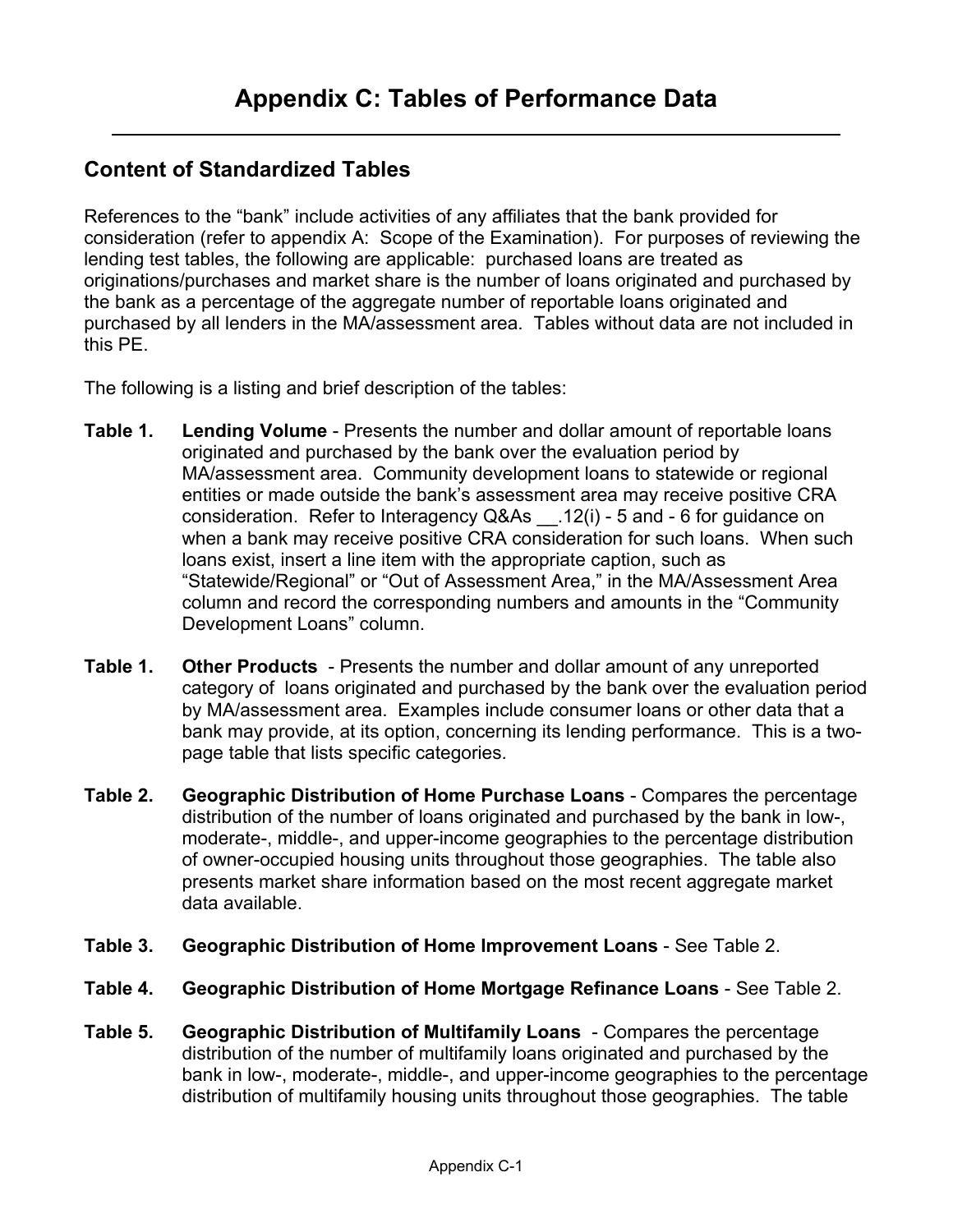also presents market share information based on the most recent aggregate market data available.

- **Table 6. Geographic Distribution of Small Loans to Businesses** The percentage distribution of the number of small loans (less than or equal to \$1 million) to businesses originated and purchased by the bank in low-, moderate-, middle-, and upper-income geographies compared to the percentage distribution of businesses (regardless of revenue size) throughout those geographies. The table also presents market share information based on the most recent aggregate market data available. Because small business data are not available for geographic areas smaller than counties, it may be necessary to use geographic areas larger than the bank's assessment area.
- **Table 7. Geographic Distribution of Small Loans to Farms** The percentage distribution of the number of small loans (less than or equal to \$500,000) to farms originated and purchased by the bank in low-, moderate-, middle-, and upper-income geographies compared to the percentage distribution of farms (regardless of revenue size) throughout those geographies. The table also presents market share information based on the most recent aggregate market data available. Because small farm data are not available for geographic areas smaller than counties, it may be necessary to use geographic areas larger than the bank's assessment area.
- **Table 8. Borrower Distribution of Home Purchase Loans** Compares the percentage distribution of the number of loans originated and purchased by the bank to low-, moderate-, middle-, and upper-income borrowers to the percentage distribution of families by income level in each MA/assessment area. The table also presents market share information based on the most recent aggregate market data available.
- **Table 9. Borrower Distribution of Home Improvement Loans** See Table 8.
- **Table 10. Borrower Distribution of Refinance Loans** See Table 8.
- **Table 11. Borrower Distribution of Small Loans to Businesses** Compares the percentage distribution of the number of small loans (less than or equal to \$1 million) originated and purchased by the bank to businesses with revenues of \$1 million or less to the percentage distribution of businesses with revenues of \$1 million or less. In addition, the table presents the percentage distribution of the number of loans originated and purchased by the bank by loan size, regardless of the revenue size of the business. Market share information is presented based on the most recent aggregate market data available.
- **Table 12. Borrower Distribution of Small Loans to Farms** Compares the percentage distribution of the number of small loans (less than or equal to \$500,000) originated and purchased by the bank to farms with revenues of \$1 million or less to the percentage distribution of farms with revenues of \$1 million or less. In addition, the table presents the percentage distribution of the number of loans originated and purchased by the bank by loan size, regardless of the revenue size of the farm.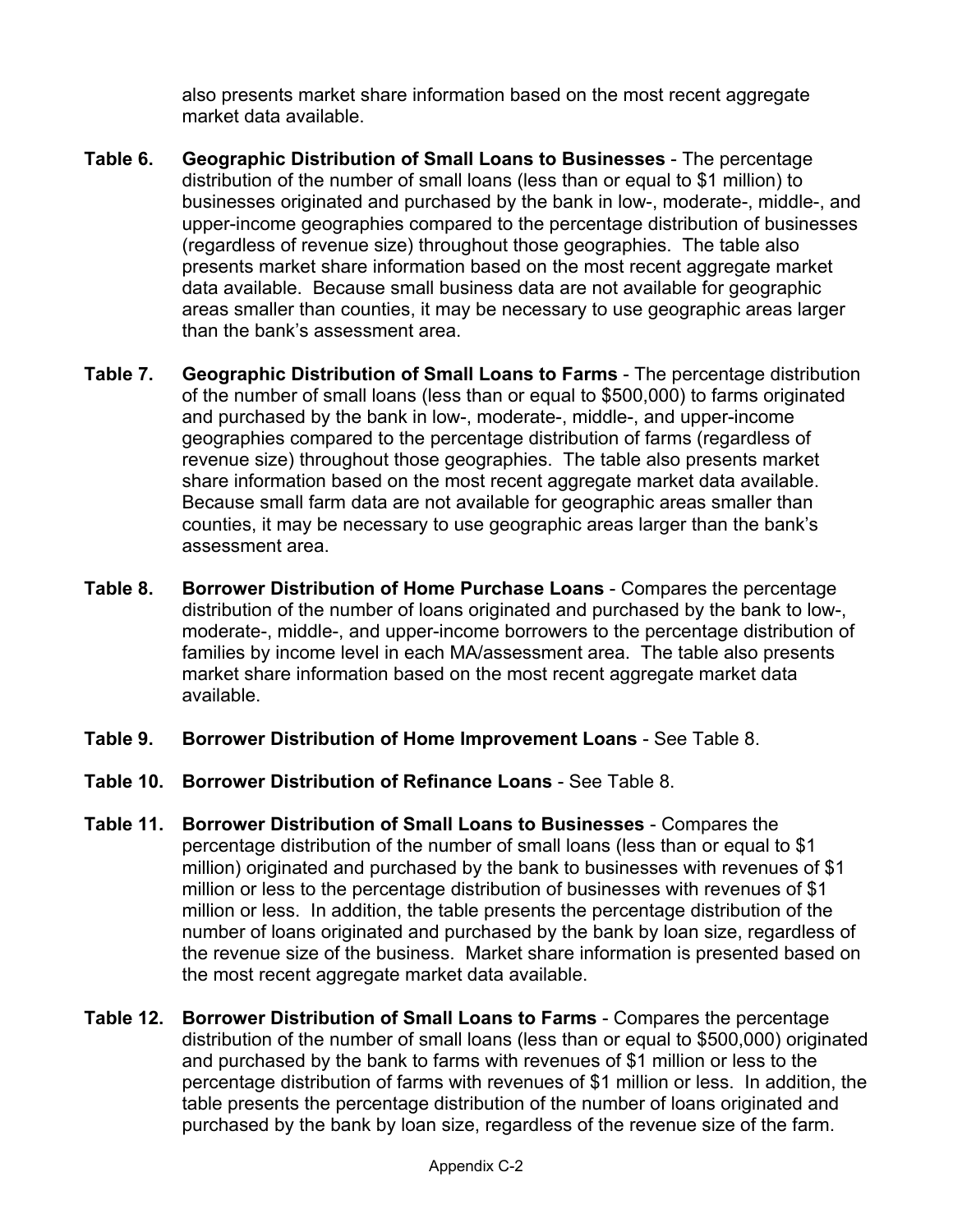Market share information is presented based on the most recent aggregate market data available.

- **Table 13. Geographic and Borrower Distribution of Consumer Loans (OPTIONAL)** For geographic distribution, the table compares the percentage distribution of the number of loans originated and purchased by the bank in low-, moderate-, middle-, and upper-income geographies to the percentage distribution of households within each geography. For borrower distribution, the table compares the percentage distribution of the number of loans originated and purchased by the bank to low-, moderate-, middle-, and upper-income borrowers to the percentage of households by income level in each MA/assessment area.
- **Table 14. Qualified Investments** Presents the number and dollar amount of qualified investments made by the bank in each MA/AA. The table separately presents investments made during prior evaluation periods that are still outstanding and investments made during the current evaluation period. Prior-period investments are reflected at their book value as of the end of the evaluation period. Current period investments are reflected at their original investment amount even if that amount is greater than the current book value of the investment. The table also presents the number and dollar amount of unfunded qualified investment commitments. In order to be included, an unfunded commitment must be legally binding and tracked and recorded by the bank's financial reporting system.

A bank may receive positive consideration for qualified investments in statewide/regional entities or made outside of the bank's assessment area. See Interagency Q&As \_\_.12(i) - 5 and - 6 for guidance on when a bank may receive positive CRA consideration for such investments. When such investments exist, insert a line item with the appropriate caption, such as "Statewide/Regional" or "Out of Assessment Area," in the MA/Assessment Area column and record the corresponding numbers and amounts in the "Qualified Investments" column.

**Table 15. Distribution of Branch Delivery System and Branch Openings/Closings** - Compares the percentage distribution of the number of the bank's branches in low-, moderate-, middle-, and upper-income geographies to the percentage of the population within each geography in each MA/AA. The table also presents data on branch openings and closings in each MA/AA.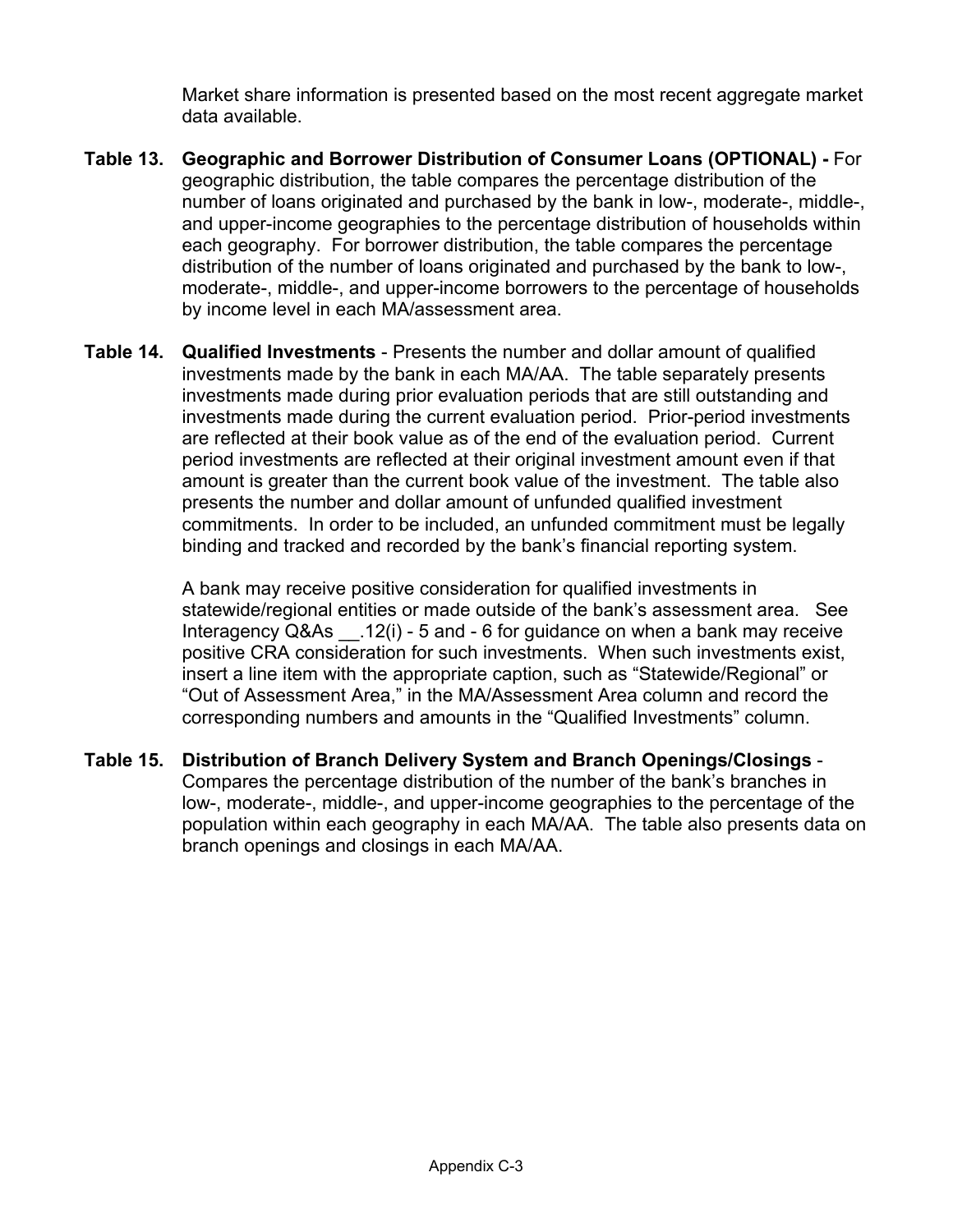#### **Institution ID: 10000002234 FIRST MERCHANTS BANK Table 1. Lending Volume**

<span id="page-31-5"></span><span id="page-31-4"></span><span id="page-31-3"></span><span id="page-31-2"></span><span id="page-31-1"></span><span id="page-31-0"></span>

| LENDING VOLUME<br>Geography: STATE OF INDIANA     |                                           |      |            |       |                                  | Evaluation Period: JANUARY 1, 2000 TO DECEMBER 31, 2002 |                             |                    |                              |       |                             |                                         |  |  |
|---------------------------------------------------|-------------------------------------------|------|------------|-------|----------------------------------|---------------------------------------------------------|-----------------------------|--------------------|------------------------------|-------|-----------------------------|-----------------------------------------|--|--|
|                                                   | % of Rated<br>Home Mortgage<br>Area Loans |      |            |       | <b>Small Loans to Businesses</b> |                                                         | <b>Small Loans to Farms</b> | Loans <sup>1</sup> | <b>Community Development</b> |       | <b>Total Reported Loans</b> | % of Rated Area Deposits<br>in MA/AA*** |  |  |
| MA/Assessment Area (2002):<br><b>Full Review:</b> | $(H)$ in MA/AA $\degree$                  |      | \$ (000's) |       | (000's)                          |                                                         | (000's)                     |                    | (000's)                      |       | \$ (000's)                  |                                         |  |  |
| Muncie Indiana MSA                                | 93.56                                     | .477 | 118,548    | 1,013 | 104,638                          | 90                                                      | 6,656                       |                    | 27,627                       | 2,587 | 257,469                     | 92.77                                   |  |  |
| <b>Limited Review:</b>                            |                                           |      |            |       |                                  |                                                         |                             |                    |                              |       |                             |                                         |  |  |
| <b>Hamilton County Indiana</b>                    | 6.44                                      | 88   | 15,605     | 89    | 14,643                           |                                                         | 91                          | IJ                 | U                            | 178   | 30,339                      | 7.23                                    |  |  |

#### **Table2. Geographic Distribution of Home Purchase Loans**

| <b>Geographic Distribution: HOME PURCHASE</b> |     | Geography: STATE OF INDIANA         |                               |                               | Evaluation Period: JANUARY 1, 2000 TO DECEMBER 31, 2002 |                                |                                      |                                  |                                      |                                 |                                    |      |      |      |       |
|-----------------------------------------------|-----|-------------------------------------|-------------------------------|-------------------------------|---------------------------------------------------------|--------------------------------|--------------------------------------|----------------------------------|--------------------------------------|---------------------------------|------------------------------------|------|------|------|-------|
|                                               |     | <b>Total Home Purchase</b><br>Loans |                               | <b>Low-Income Geographies</b> |                                                         | Moderate-Income<br>Geographies |                                      | <b>Middle-Income Geographies</b> |                                      | <b>Upper-Income Geographies</b> | Market Share (%) by Geography***** |      |      |      |       |
| <b>MA/Assessment Area:</b>                    |     | $%$ of<br>Total****                 | % Owner<br>Occ<br>Units****** | % BANK<br>Loans               | % Owner<br>Occ<br>Units****<br>$***$                    | % BANK<br>Loans                | % Owner<br>Occ<br>Units****<br>$***$ | % BANK<br>Loans                  | % Owner<br>Occ<br>Units****<br>$***$ | % BANK<br>Loans                 | <b>Overall</b>                     | Low  | Mod  | Mid  | Upp   |
| <b>Full Review:</b>                           |     |                                     |                               |                               |                                                         |                                |                                      |                                  |                                      |                                 |                                    |      |      |      |       |
| Muncie Indiana MSA                            | 490 | 94.59                               | 2.47                          | 1.02                          | 22.17                                                   | 10.61                          | 45.03                                | 38.98                            | 30.34                                | 49.39                           | 9.91                               | 9.68 | 5.14 | 9.31 | 12.13 |
| <b>Limited Review:</b>                        |     |                                     |                               |                               |                                                         |                                |                                      |                                  |                                      |                                 |                                    |      |      |      |       |
| <b>Hamilton County Indiana</b>                | 28  | 5.41                                | $0.00\,$                      | 0.00                          | 3.06                                                    | 3.57                           | 17.13                                | 17.86                            | 79.81                                | 78.57                           | 0.13                               | 0.00 | 0.00 | 0.18 | 0.12  |

<sup>\*</sup> Loan Data as of December 31, 2002. Rated area refers to either the state or multi-state MA rating area.

<sup>\*\*</sup> The evaluation period for Community Development Loans is From June 13, 2000 to October 27, 2003.

<sup>\*\*\*</sup> Deposit Data as of June 30, 2002. Rated Area refers to either the state, multi-state MA, or institution, as appropriate.

<sup>\*\*\*</sup>\* Based on 2001 Peer Mortgage Data: US & PR.

<sup>\*\*\*</sup>\*\* Home purchase loans originated and purchased in the MA/AA as a percentage of all home purchase loans originated and purchased in the rated area.

<sup>\*\*\*</sup>\*\*\* Percentage of Owner Occupied Units is the number of owner occupied housing units in a particular geography divided by the number of owner occupied housing units in the area based on 1990 Census information.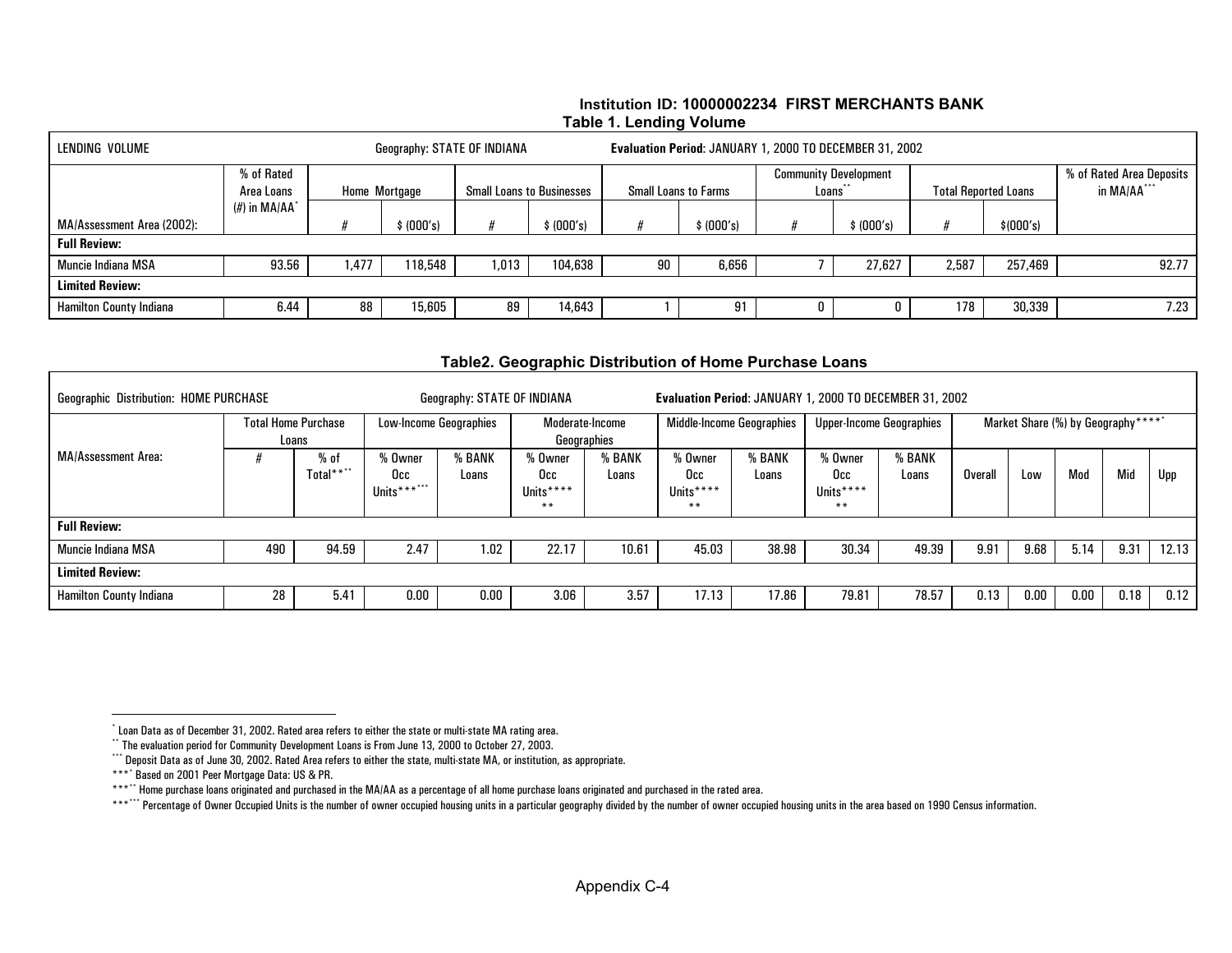#### **Institution ID**: 10000002234 FIRST MERCHANTS BANK NA**Table 3. Geographic Distribution of Home Improvement Loans**

<span id="page-32-5"></span><span id="page-32-4"></span><span id="page-32-3"></span><span id="page-32-2"></span><span id="page-32-1"></span><span id="page-32-0"></span>

| <b>Geographic Distribution: HOME IMPROVEMENT</b> |                                        |                        | Geography: STATE OF INDIANA |               | Evaluation Period: JANUARY 1, 2000 TO DECEMBER 31, 2002 |                 |                              |                 |                            |                 |                                |       |       |       |       |
|--------------------------------------------------|----------------------------------------|------------------------|-----------------------------|---------------|---------------------------------------------------------|-----------------|------------------------------|-----------------|----------------------------|-----------------|--------------------------------|-------|-------|-------|-------|
|                                                  | <b>Total Home</b><br>Improvement Loans |                        | Low-Income Geographies      |               | Moderate-Income<br>Geographies                          |                 | Middle-Income<br>Geographies |                 | Upper-Income Geographies   |                 | Market Share (%) by Geography* |       |       |       |       |
| <b>MA/Assessment Area:</b>                       |                                        | $%$ of<br><b>Total</b> | % Owner<br>Occ<br>Units***  | BANK<br>Loans | % Owner<br>Occ<br>Units***                              | % BANK<br>Loans | % Owner<br>Occ<br>Units***   | % BANK<br>Loans | % Owner<br>Occ<br>Units*** | % BANK<br>Loans | Overal                         | Low   | Mod   | Mid   | Upp   |
| <b>Full Review:</b>                              |                                        |                        |                             |               |                                                         |                 |                              |                 |                            |                 |                                |       |       |       |       |
| <b>Muncie Indiana MSA</b>                        | 293                                    | 97.34                  | 2.47                        | 1.37          | 22.17                                                   | 22.53           | 45.03                        | 45.39           | 30.34                      | 30.72           | 23.18                          | 15.38 | 26.00 | 21.34 | 24.73 |
| <b>Limited Review:</b>                           |                                        |                        |                             |               |                                                         |                 |                              |                 |                            |                 |                                |       |       |       |       |
| <b>Hamilton County Indiana</b>                   |                                        | 2.66                   | 0.00                        | $0.00\,$      | 3.06                                                    | 0.00            | 17.13                        | 37.50           | 79.81                      | 62.50           | 0.41                           | 0.00  | 0.00  | 0.70  | 0.36  |

#### **Table 4. Geographic Distribution of Home Mortgage Refinance Loans**

| Geographic Distribution: HOME MORTGAGE REFINANCE |                                                  |                 |                            |                 | Geography: STATE OF INDIANA            |                | Evaluation Period: JANUARY 1, 2000 TO DECEMBER 31, 2002 |                 |                                 |                 |                                            |      |      |      |      |
|--------------------------------------------------|--------------------------------------------------|-----------------|----------------------------|-----------------|----------------------------------------|----------------|---------------------------------------------------------|-----------------|---------------------------------|-----------------|--------------------------------------------|------|------|------|------|
| MA/Assessment Area:                              | <b>Total Home</b><br>Mortgage Refinance<br>Loans |                 | Low-Income Geographies     |                 | Moderate-Income<br>Geographies         |                | Middle-Income Geographies                               |                 | <b>Upper-Income Geographies</b> |                 | Market Share (%) by Geography <sup>*</sup> |      |      |      |      |
|                                                  |                                                  | % of<br>Total** | % Owner<br>Occ<br>Units*** | % BANK<br>Loans | % Owner<br>Occ<br>Units <sup>***</sup> | ,BANK<br>Loans | % Owner<br>Occ.<br>Units***                             | 6 BANK<br>Loans | % Owner<br>Occ<br>Units***      | % BANK<br>Loans | <b>Overall</b>                             | Low  | Mod  | Mid  | Upp  |
| <b>Full Review:</b>                              |                                                  |                 |                            |                 |                                        |                |                                                         |                 |                                 |                 |                                            |      |      |      |      |
| Muncie Indiana MSA                               | 694                                              | 93.03           | 2.47                       | 1.30            | 22.17                                  | 10.23          | 45.03                                                   | 48.99           | 30.34                           | 39.48           | 7.48                                       | 4.00 | 5.95 | 7.34 | 8.61 |
| <b>Limited Review:</b>                           |                                                  |                 |                            |                 |                                        |                |                                                         |                 |                                 |                 |                                            |      |      |      |      |
| <b>Hamilton County Indiana</b>                   | 52                                               | 6.97            | 0.00                       | 0.00            | 3.06                                   | 1.92           | 17.13                                                   | 17.31           | 79.81                           | 80.77           | 0.16                                       | 0.00 | 0.86 | 0.08 | 0.16 |

\*\*\*\* Percentage of Owner Occupied Units is the number of owner occupied housing units in a particular geography divided by number of owner occupied housing units in the area based on 1990 Census information.

<sup>\*</sup> Based on 2001 Peer Mortgage Data: US & PR.

<sup>\*\*</sup> Home improvement or home mortgage refinance loans (as applicable) originated and purchased in the MA/AA as a percentage of all home improvement or home mortgage refinance loans (as applicable) originated and purchased i area.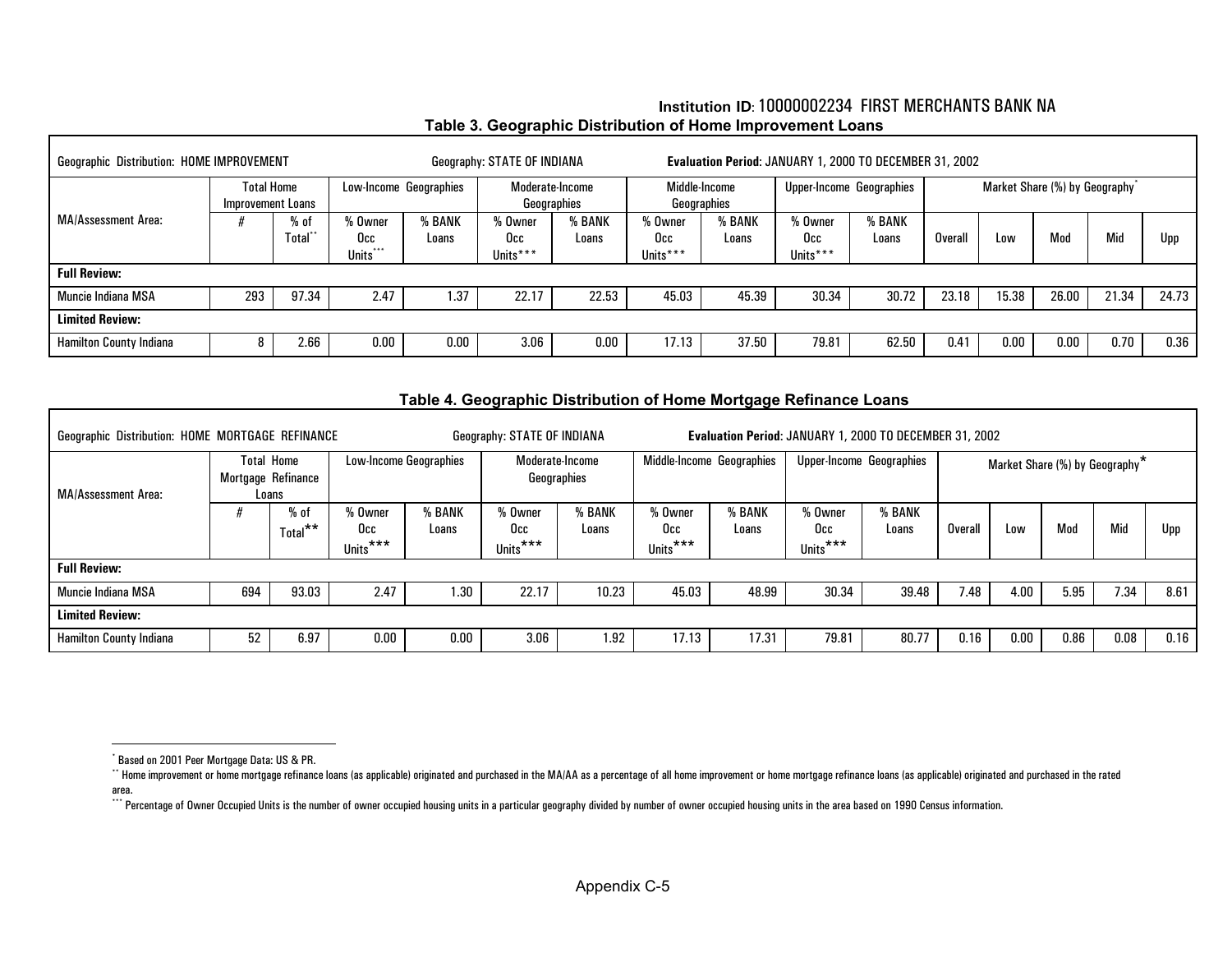#### **Institution ID**: 10000002234 FIRST MERCHANTS BANK NA

#### **Table 5. Geographic Distribution of Multifamily Loans**

<span id="page-33-6"></span><span id="page-33-5"></span><span id="page-33-4"></span><span id="page-33-3"></span><span id="page-33-1"></span><span id="page-33-0"></span>

| <b>Geographic Distribution: MULTIFAMILY</b><br>Geography: STATE OF INDIANA |                               |                              |                                      |                 |                                | Evaluation Period: JANUARY 1, 2000 TO DECEMBER 31, 2002 |                           |                 |                                 |                 |                                |      |      |      |          |
|----------------------------------------------------------------------------|-------------------------------|------------------------------|--------------------------------------|-----------------|--------------------------------|---------------------------------------------------------|---------------------------|-----------------|---------------------------------|-----------------|--------------------------------|------|------|------|----------|
|                                                                            | Multifamily<br>Total<br>Loans |                              | <b>Low-Income Geographies</b>        |                 | Moderate-Income<br>Geographies |                                                         | Middle-Income Geographies |                 | <b>Upper-Income Geographies</b> |                 | Market Share (%) by Geography* |      |      |      |          |
| <b>MA/Assessment Area:</b>                                                 |                               | $%$ of<br>Total <sup>-</sup> | % of MF<br>***<br>Units <sup>'</sup> | % BANK<br>Loans | % MF<br>Units***               | % BANK<br>Loans                                         | % MF<br>Units***          | % BANK<br>Loans | % MF<br>Units***                | % BANK<br>Loans | Overall                        | Low  | Mod  | Mid  | Upp      |
| <b>Full Review:</b>                                                        |                               |                              |                                      |                 |                                |                                                         |                           |                 |                                 |                 |                                |      |      |      |          |
| Muncie Indiana MSA                                                         |                               | 0.00                         | 21.84                                | 0.00            | 15.40                          | 0.00                                                    | 35.37                     | 0.00            | 27.38                           | 0.00            | $0.00\,$                       | 0.00 | 0.00 | 0.00 | $0.00\,$ |
| <b>Limited Review:</b>                                                     |                               |                              |                                      |                 |                                |                                                         |                           |                 |                                 |                 |                                |      |      |      |          |
| <b>Hamilton County Indiana</b>                                             |                               | 0.00                         | 0.00                                 | 0.00            | 0.54                           | 0.00                                                    | 17.40                     | 0.00            | 82.06                           | 0.00            | $0.00\,$                       | 0.00 | 0.00 | 0.00 | 0.00     |

<span id="page-33-2"></span>

|                                                           | Lable 6. Geographic Distribution of Small Loans to Businesses |                        |                          |                 |                                |                 |                                                         |                 |                                      |                 |         |       |                               |       |       |
|-----------------------------------------------------------|---------------------------------------------------------------|------------------------|--------------------------|-----------------|--------------------------------|-----------------|---------------------------------------------------------|-----------------|--------------------------------------|-----------------|---------|-------|-------------------------------|-------|-------|
| <b>Geographic Distribution: SMALL LOANS TO BUSINESSES</b> |                                                               |                        |                          |                 | Geography: STATE OF INDIANA    |                 | Evaluation Period: JANUARY 1, 2000 TO DECEMBER 31, 2002 |                 |                                      |                 |         |       |                               |       |       |
| <b>Total Small</b><br><b>Business Loans</b>               |                                                               |                        | Low-Income Geographies   |                 | Moderate-Income<br>Geographies |                 | Middle-Income<br>Geographies                            |                 | Upper-Income<br>Geographies          |                 |         |       | Market Share (%) by Geography |       |       |
| MA/Assessment Area:                                       |                                                               | % of<br>د به.<br>Total | $%$ of<br>Businesses<br> | % BANK<br>Loans | % of<br>Businesses<br>****     | % BANK<br>Loans | % of<br><b>Businesses</b><br>$***$                      | % BANK<br>Loans | $%$ of<br><b>Businesses</b><br>$***$ | % BANK<br>Loans | Overall | Low   | Mod                           | Mid   | Upp   |
| <b>Full Review:</b>                                       |                                                               |                        |                          |                 |                                |                 |                                                         |                 |                                      |                 |         |       |                               |       |       |
| Muncie Indiana MSA                                        | .013                                                          | 91.92                  | 6.01                     | 3.65            | 19.72                          | 17.08           | 45.76                                                   | 46.40           | 28.51                                | 32.87           | 19.48   | 19.81 | 17.49                         | 19.63 | 22.06 |
| <b>Limited Review:</b>                                    |                                                               |                        |                          |                 |                                |                 |                                                         |                 |                                      |                 |         |       |                               |       |       |
| <b>Hamilton County Indiana</b>                            | 89                                                            | 8.08                   | 0.00                     | 0.00            | 3.87                           | 12.36           | 10.39                                                   | 6.74            | 85.74                                | 80.90           | 1.04    | 0.00  | 4.29                          | 0.51  | 1.02  |

**Table 6. Geographic Distribution of Small Loans to Businesses** 

<sup>\*</sup> Based on 2001 Peer Mortgage or Small Business (as applicable) Data: US & PR.

<sup>\*\*</sup> Multifamily loans or small loans to businesses (as applicable) originated and purchased in the MA/AA as a percentage of all multifamily loans or small loans to businesses (as applicable) originated and purchased in the

<sup>\*\*\*\*</sup> Percentage of multifamily units is the number of multifamily housing units in a particular geography divided by number of multifamily housing units in the area based on 1990 Census information.

<sup>\*\*\*\*</sup> Source Data - Dun and Bradstreet (2002).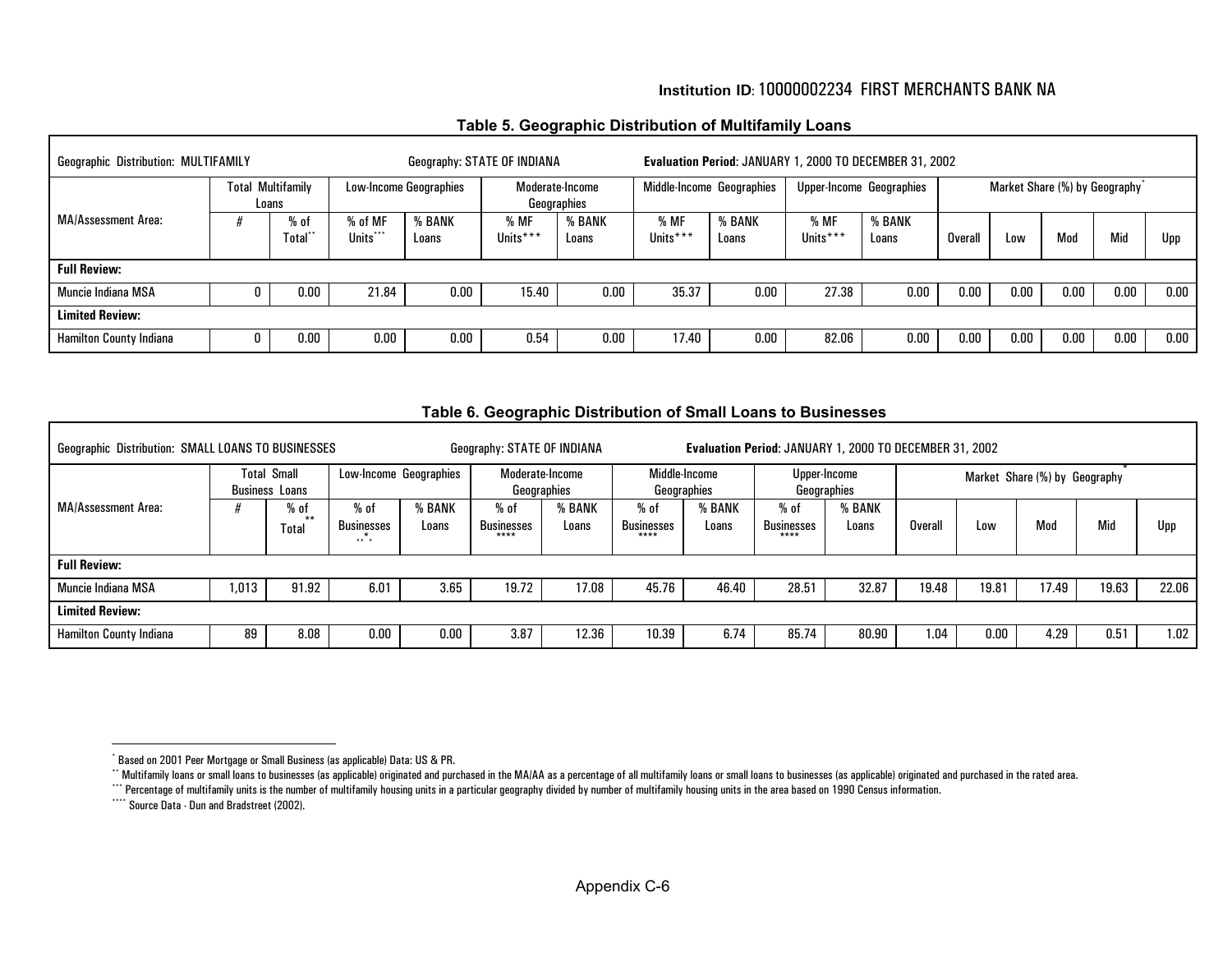#### **Institution ID**: 10000002234 FIRST MERCHANTS BANK NA

#### **Table 7. Geographic Distribution of Small Loans to Farms**

<span id="page-34-6"></span><span id="page-34-5"></span><span id="page-34-4"></span><span id="page-34-3"></span><span id="page-34-2"></span><span id="page-34-1"></span><span id="page-34-0"></span>

| Geographic Distribution: SMALL LOANS TO FARMS |    |                                  |                        |                        | Geography: STATE OF INDIANA |                                |                    |                              | Evaluation Period: JANUARY 1, 2000 TO DECEMBER 31, 2002 |                          |         |                                            |       |       |       |
|-----------------------------------------------|----|----------------------------------|------------------------|------------------------|-----------------------------|--------------------------------|--------------------|------------------------------|---------------------------------------------------------|--------------------------|---------|--------------------------------------------|-------|-------|-------|
|                                               |    | <b>Total Small Farm</b><br>Loans |                        | Low-Income Geographies |                             | Moderate-Income<br>Geographies |                    | Middle-Income<br>Geographies |                                                         | Upper-Income Geographies |         | Market Share (%) by Geography <sup>*</sup> |       |       |       |
| MA/Assessment Area:                           |    | % of<br>Total                    | $%$ of<br>***<br>Farms | % BANK<br>Loans        | $%$ of<br>Farms***          | % BANK<br>Loans                | $%$ of<br>Farms*** | % BANK<br>Loans              | % of<br>Farms***                                        | % BANK<br>Loans          | Overall | Low                                        | Mod   | Mid   | Upp   |
| <b>Full Review:</b>                           |    |                                  |                        |                        |                             |                                |                    |                              |                                                         |                          |         |                                            |       |       |       |
| Muncie Indiana MSA                            | 90 | 98.90                            | 0.32                   | 2.22                   | 3.82                        | 6.67                           | 71.34              | 72.22                        | 24.52                                                   | 18.89                    | 42.86   | 100.00                                     | 54.55 | 43.37 | 35.14 |
| <b>Limited Review:</b>                        |    |                                  |                        |                        |                             |                                |                    |                              |                                                         |                          |         |                                            |       |       |       |
| <b>Hamilton County Indiana</b>                |    | 1.10                             | $0.00\,$               | 0.00                   | 0.63                        | 100.00                         | 35.43              | $0.00\,$                     | 63.94                                                   | 0.00                     | 1.45    | 0.00                                       | 10.00 | 0.00  | 0.00  |

#### **Table 8. Borrower Distribution of Home Purchase Loans**

| <b>Borrower Distribution: HOME PURCHASE</b> |     |                                     |                                      |                          | Geography: STATE OF INDIANA      |                          |                    |                          | Evaluation Period: JANUARY 1, 2000 TO DECEMBER 31, 2002 |                          |         |      |               |      |       |
|---------------------------------------------|-----|-------------------------------------|--------------------------------------|--------------------------|----------------------------------|--------------------------|--------------------|--------------------------|---------------------------------------------------------|--------------------------|---------|------|---------------|------|-------|
|                                             |     | <b>Total Home</b><br>Purchase Loans |                                      | Low-Income Borrowers     | <b>Moderate-Income Borrowers</b> |                          |                    | Middle-Income Borrowers  | <b>Upper-Income Borrowers</b>                           |                          |         |      | Market Share* |      |       |
| MA/Assessment Area:                         |     | $%$ of<br>Total<br>$**$             | ****<br><b>Families</b> <sup>*</sup> | % BANK<br>*****<br>Loans | % Families<br>****               | % BANK<br>Loans<br>***** | % Families<br>**** | % BANK<br>Loans<br>***** | % Families<br>****                                      | % BANK<br>Loans<br>***** | Overall | Low  | Mod           | Mid  | Upp   |
| <b>Full Review:</b>                         |     |                                     |                                      |                          |                                  |                          |                    |                          |                                                         |                          |         |      |               |      |       |
| Muncie Indiana MSA                          | 490 | 94.59                               | 21.13                                | 5.22                     | 17.14                            | 20.67                    | 22.37              | 24.84                    | 39.36                                                   | 49.27                    | 10.67   | 4.90 | 9.17          | 7.64 | 15.57 |
| <b>Limited Review:</b>                      |     |                                     |                                      |                          |                                  |                          |                    |                          |                                                         |                          |         |      |               |      |       |
| <b>Hamilton County Indiana</b>              | 28  | 5.41                                | 8.21                                 | 3.57                     | 12.52                            | 21.43                    | 19.78              | 14.29                    | 59.49                                                   | 60.71                    | 0.15    | 0.00 | 0.17          | 0.11 | 0.17  |

<sup>\*</sup> Based on 2001 Peer Small Business or Mortgage (as applicable) Data: US&PR.

<sup>&</sup>quot;Small loans to farms or home purchase loans (as applicable) originated and purchased in the MA/AA as a percentage of all small loans to farms or home purchase loans (as applicable) originated and purchased in the rated ar

<sup>\*\*\*</sup> Source Data - Dun and Bradstreet (2002).

<sup>\*\*\*\*\*</sup> Percentage of Families is based on the 1990 Census information.

<sup>\*\*\*\*\*</sup> As a percentage of loans with borrower income information available. No information was available for 2.12% of loans originated and purchased by BANK.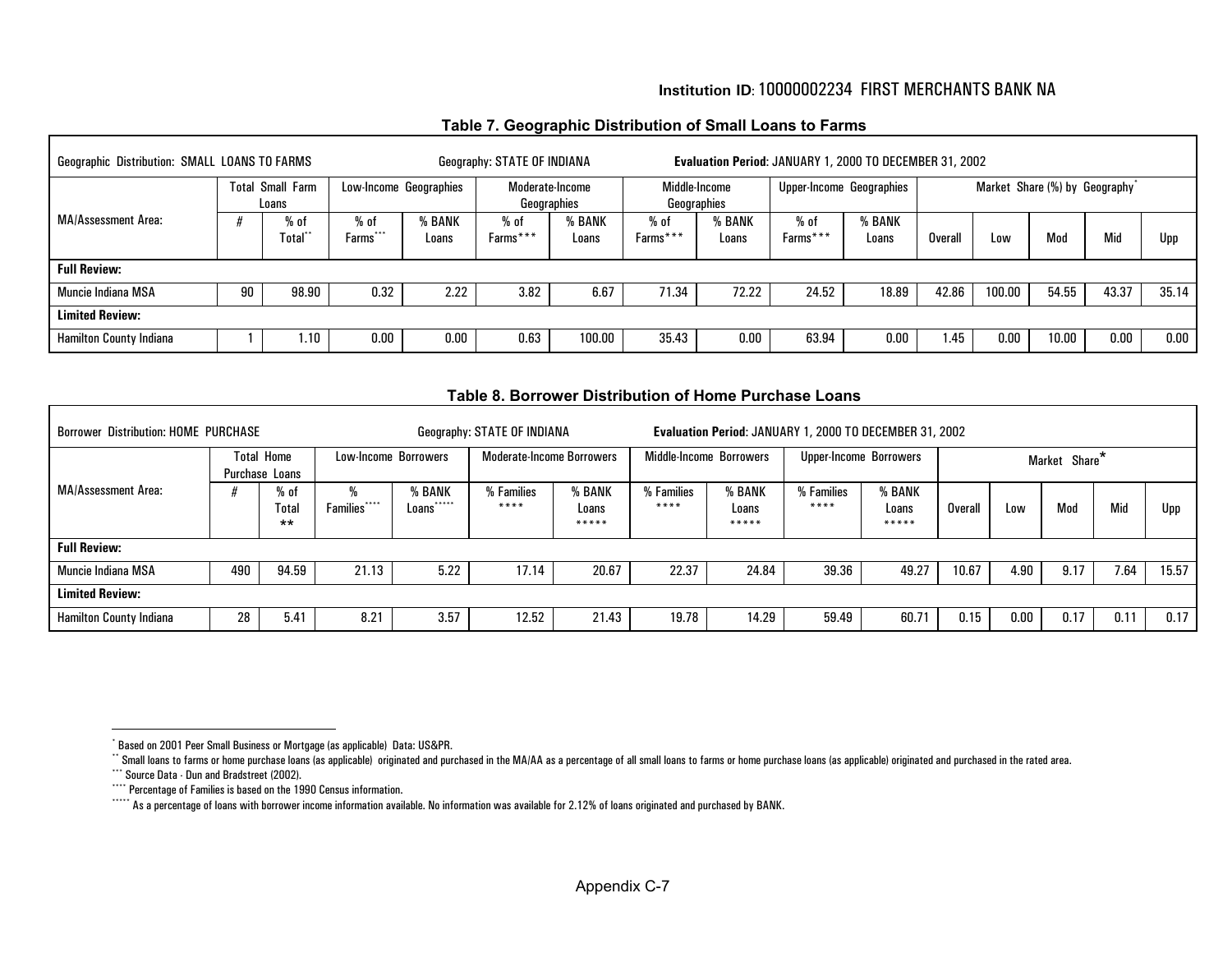<span id="page-35-5"></span><span id="page-35-4"></span><span id="page-35-3"></span><span id="page-35-2"></span><span id="page-35-1"></span><span id="page-35-0"></span>

| <b>Borrower Distribution: HOME IMPROVEMENT</b> |     |                                        |                  |                                      | Geography: STATE OF INDIANA |                                  |                  |                         | Evaluation Period: JANUARY 1, 2000 TO DECEMBER 31, 2002 |                     |         |       |                           |       |       |
|------------------------------------------------|-----|----------------------------------------|------------------|--------------------------------------|-----------------------------|----------------------------------|------------------|-------------------------|---------------------------------------------------------|---------------------|---------|-------|---------------------------|-------|-------|
|                                                |     | <b>Total Home</b><br>Improvement Loans |                  | <b>Low-Income Borrowers</b>          |                             | <b>Moderate-Income Borrowers</b> |                  | Middle-Income Borrowers | Upper-Income Borrowers                                  |                     |         |       | Market Share <sup>*</sup> |       |       |
| <b>MA/Assessment Area:</b>                     |     | $%$ of<br><b>Total</b> **              | ₩<br>Families*** | % BANK<br>****<br>Loans <sup>®</sup> | %<br>Families***            | % BANK<br>Loans****              | %<br>Families*** | % BANK<br>Loans****     | %<br>Families***                                        | % BANK<br>Loans**** | Overall | Low   | Mod                       | Mid   | Upp   |
| <b>Full Review:</b>                            |     |                                        |                  |                                      |                             |                                  |                  |                         |                                                         |                     |         |       |                           |       |       |
| <b>Muncie Indiana MSA</b>                      | 293 | 97.34                                  | 21.13            | 16.32                                | 17.14                       | 26.39                            | 22.37            | 20.83                   | 39.36                                                   | 36.46               | 24.17   | 29.49 | 26.45                     | 17.16 | 25.56 |
| <b>Limited Review:</b>                         |     |                                        |                  |                                      |                             |                                  |                  |                         |                                                         |                     |         |       |                           |       |       |
| <b>Hamilton County Indiana</b>                 | 8   | 2.66                                   | 8.21             | 0.00                                 | 12.52                       | 0.00                             | 19.78            | 50.00                   | 59.49                                                   | 50.00               | 0.43    | 0.00  | 0.00                      | 1.08  | 0.31  |

#### **Institution ID**: 10000002234 FIRST MERCHANTS BANK NA**Table 9. Borrower Distribution of Home Improvement Loans**

#### **Table 10. Borrower Distribution of Home Mortgage Refinance Loans**

| <b>Borrower Distribution: HOME MORTGAGE REFINANCE</b> |     |                                                  |                               |                              | Geography: STATE OF INDIANA   |                                  |                             |                          | Evaluation Period: JANUARY 1, 2000 TO DECEMBER 31, 2002 |                          |         |      |              |      |       |
|-------------------------------------------------------|-----|--------------------------------------------------|-------------------------------|------------------------------|-------------------------------|----------------------------------|-----------------------------|--------------------------|---------------------------------------------------------|--------------------------|---------|------|--------------|------|-------|
| MA/Assessment Area:                                   |     | <b>Total Home</b><br>Mortgage<br>Refinance Loans |                               | <b>Low-Income Borrowers</b>  |                               | <b>Moderate-Income Borrowers</b> | Middle-Income Borrowers     |                          | Upper-Income Borrowers                                  |                          |         |      | Market Share |      |       |
|                                                       |     | % of<br>$***$<br>Total                           | ₩<br>$***$<br><b>Families</b> | <b>BANK</b><br>****<br>Loans | %<br>$***$<br><b>Families</b> | <b>BANK</b><br>****<br>Loans     | %<br>***<br><b>Families</b> | % BANK<br>$***$<br>Loans | ***<br><b>Families</b>                                  | % BANK<br>$***$<br>Loans | Overall | Low  | Mod          | Mid  | Upp   |
| <b>Full Review:</b>                                   |     |                                                  |                               |                              |                               |                                  |                             |                          |                                                         |                          |         |      |              |      |       |
| Muncie Indiana MSA                                    | 694 | 93.03                                            | 21.13                         | 6.76                         | 17.14                         | 15.00                            | 22.37                       | 22.35                    | 39.36                                                   | 55.88                    | 8.51    | 5.52 | 6.22         | 7.47 | 11.02 |
| <b>Limited Review:</b>                                |     |                                                  |                               |                              |                               |                                  |                             |                          |                                                         |                          |         |      |              |      |       |
| <b>Hamilton County Indiana</b>                        | 52  | 6.97                                             | 8.21                          | 9.80                         | 12.52                         | 7.84                             | 19.78                       | 23.53                    | 59.49                                                   | 58.82                    | 0.19    | 1.02 | 0.25         | 0.08 | 0.17  |

I

<sup>\*</sup> Based on 2001 Peer Mortgage Data: US & PR.

<sup>\*\*</sup> As a percentage of loans with borrower income information available. No information was available for 1.66% of home improvement and 2.01% of home mortgage refinance loans originated and purchased by BANK.

<sup>\*\*\*</sup> Percentage of Families is based on the 1990 Census information.

<sup>&</sup>quot;Home improvement or home mortgage refinance (as applicable) loans originated and purchased in the MA/AA as a percentage of all home improvement or home mortgage refinance (as applicable) loans originated and purchased in area.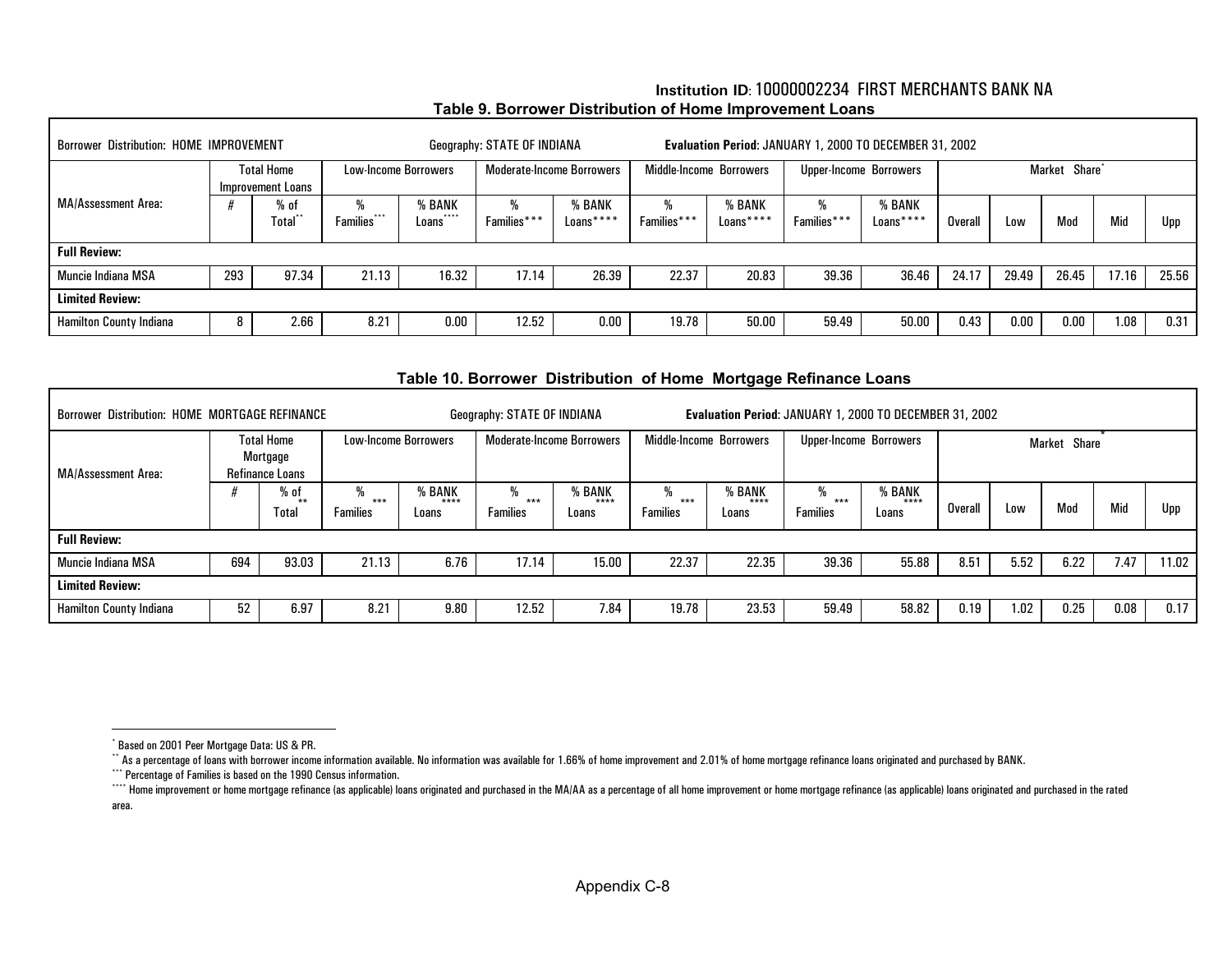#### **Institution ID**: 10000002234 FIRST MERCHANTS BANK NA

#### **Table11. Borrower Distribution of Small Loans to Businesses**

<span id="page-36-5"></span><span id="page-36-4"></span><span id="page-36-3"></span><span id="page-36-2"></span><span id="page-36-1"></span><span id="page-36-0"></span>

| Borrower Distribution: SMALL LOANS TO BUSINESSES |       |                                                  |                                        |                                                    | Geography: STATE OF INDIANA |                                                      | Evaluation Period: JANUARY 1, 2000 TO DECEMBER 31, 2002 |       |                           |
|--------------------------------------------------|-------|--------------------------------------------------|----------------------------------------|----------------------------------------------------|-----------------------------|------------------------------------------------------|---------------------------------------------------------|-------|---------------------------|
|                                                  |       | <b>Total Small Loans to</b><br><b>Businesses</b> |                                        | Businesses With Revenues of \$1<br>million or less |                             | Loans by Original Amount Regardless of Business Size |                                                         |       | Market Share <sup>*</sup> |
|                                                  |       | $%$ of<br>Total"                                 | % of<br>***<br>Businesses <sup>®</sup> | % BANK<br>****<br>Loans                            | \$100,000 or less           | $>$ \$100,000 to \$250,000                           | $>$ \$250,000 to \$1,000,000                            | All   | Rev\$ 1 Million or Less   |
| MA/Assessment Area:                              |       |                                                  |                                        |                                                    |                             |                                                      |                                                         |       |                           |
| <b>Full Review:</b>                              |       |                                                  |                                        |                                                    |                             |                                                      |                                                         |       |                           |
| <b>Muncie Indiana MSA</b>                        | 1,013 | 91.92                                            | 76.50                                  | 61.30                                              | 77.59                       | 11.75                                                | 10.66                                                   | 19.48 | 27.45                     |
| <b>Limited Review:</b>                           |       |                                                  |                                        |                                                    |                             |                                                      |                                                         |       |                           |
| <b>Hamilton County Indiana</b>                   | 89    | 8.08                                             | 70.06                                  | 53.93                                              | 64.04                       | 12.36                                                | 23.60                                                   | 1.04  | 1.59                      |

#### **Table12. Borrower Distribution of Small Loans to Farms**

| Borrower Distribution: SMALL LOANS TO FARMS |       |                         |                     |                                               | Geography: STATE OF INDIANA |                                                  | Evaluation Period: JANUARY 1, 2000 TO DECEMBER 31, 2002 |       |                         |
|---------------------------------------------|-------|-------------------------|---------------------|-----------------------------------------------|-----------------------------|--------------------------------------------------|---------------------------------------------------------|-------|-------------------------|
|                                             | Total | Small Loans to<br>Farms |                     | Farms With Revenues of \$1<br>million or less |                             | Loans by Original Amount Regardless of Farm Size |                                                         |       | <b>Market Share</b>     |
| <b>MA/Assessment Area:</b>                  |       | % of<br>$***$<br>Total  | $***$<br>% of Farms | % BANK Loans                                  | \$100,000 or less           | $>$ \$100,000 to \$250,000                       | $>$ \$250,000 to \$1,000,000                            | All   | Rev\$ 1 Million or Less |
| <b>Full Review:</b>                         |       |                         |                     |                                               |                             |                                                  |                                                         |       |                         |
| Muncie Indiana MSA                          | 90    | 98.90                   | 95.86               | 80.00                                         | 82.22                       | 12.22                                            | 5.56                                                    | 42.86 | 40.54                   |
| <b>Limited Review:</b>                      |       |                         |                     |                                               |                             |                                                  |                                                         |       |                         |
| <b>Hamilton County Indiana</b>              |       | 1.10                    | 93.92               | 100.00                                        | 100.00                      | 0.00                                             | 0.00                                                    | 1.45  | 2.00                    |

#### **Institution ID**: 10000002234 FIRST MERCHANTS BANK NA

<sup>\*</sup> Based on 2001 Peer Small Business Data: US&PR.

<sup>\*\*</sup> Small loans to businesses or farms (as applicable) originated and purchased in the MA/AA as a percentage of all small loans to businesses or farms (as applicable) originated and purchased in the rated area.

<sup>\*\*\*</sup> Businesses or farms (as applicable) with revenues of \$1 million or less as a percentage of all businesses or farms, as applicable (Source D&B - 2002).

<sup>&</sup>quot;" Small loans to businesses or farms (as applicable) with revenues of \$1 million or less as a percentage of all loans reported as small loans to businesses or farms (as applicable). No information was available for 15.79% businesses and 4.40% of small loans to farms originated and purchased by the bank.